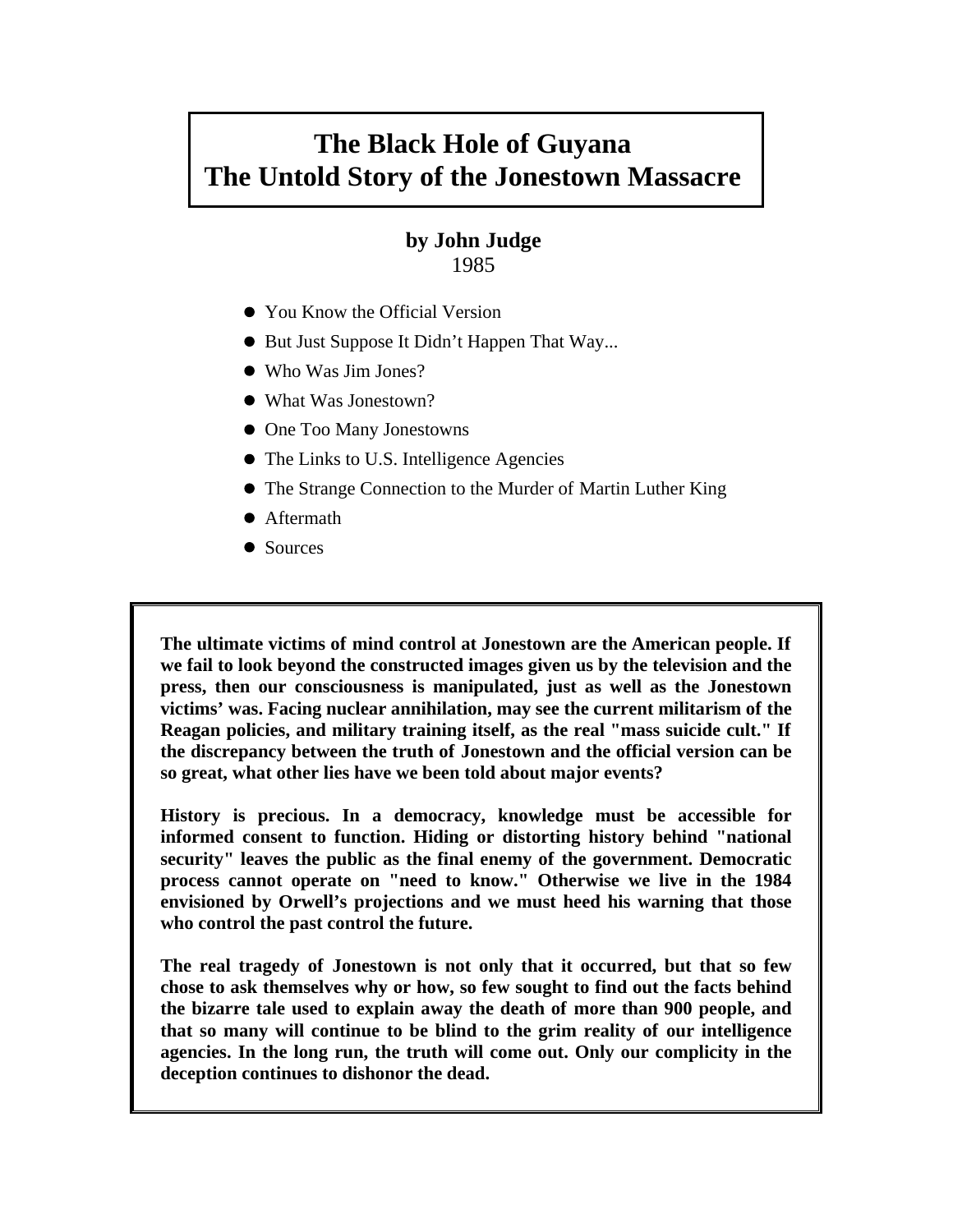Somewhere in the concrete canyons of New York City a recently formed rock group is using the name Jim Jones and the Suicides. Irreverent and disarming, the name reflects the new trend in punk rock, to take social issues head on. Cynicism about the Jonestown deaths and its social parallels abound in the lyrics of today's music. The messages are clear because we all know the story.

In fact, people today recognize the name "Jonestown" more than any other event, a full 98% of the population.[**<sup>1</sup>**] The television and printed media were filled with the news for more than a year, even though the tale read like something from the *National Enquirer* tabloid. But despite all the coverage, the reality of Jonestown and the reasons behind the bizarre events remain a mystery. The details have faded from memory for most of us since November 18, 1978, but not the outlines. Think back a moment and you'll remember.

# **You Know the Official Version**

A fanatic religious leader in California led a multiracial community into the jungles of remote Guyana to establish a socialist utopia. The People's Temple, his church, was in the heart of San Francisco and drew poor people, social activists, Blacks and Hispanics, young and old. The message was racial harmony and justice, and criticism of the hypocrisy of the world around his followers.[**<sup>2</sup>**]

The Temple rose in a vacuum of leadership at the end of an era. The political confrontations of the 60s were almost over, and religious cults and "personal transformation" were on the rise. Those who had preached a similar message on the political soap box were gone, burnt out, discredited, or dead. The counter-culture had apparently degenerated into drugs and violence. Charlie Manson was the only visible image of the period. Suddenly, religion seemed to offer a last hope.[**<sup>3</sup>**]

Even before they left for the Jonestown site, the People's Temple members were subjects of local scandal in the news.<sup>[4]</sup> Jim Jones claimed these exposés were attacks on their newly-found religion, and used them as an excuse to move most of the members to Guyana.[**<sup>5</sup>**] But disturbing reports continued to surround Jones, and soon came to the attention of congressional members like Leo Ryan. Stories of beatings, kidnapping, sexual abuse and mysterious deaths leaked out in the press.[**<sup>6</sup>**] Ryan decided to go to Guyana and investigate the situation for himself. The nightmare began.[**<sup>7</sup>**]

Isolated on the tiny airstrip at Port Kaituma, Ryan and several reporters in his group were murdered. Then came the almost unbelievable "White Night," a mass suicide pact of the Jonestown camp. A community made up mostly of Blacks and women drank cyanide from paper cups of *Kool-Aid* , adults and children alike died and fell around the main pavilion. Jones himself was shot in the head, an apparent suicide. For days, the body count mounted, from 400 to nearly 1,000. The bodies were flown to the United States and later cremated or buried in mass graves.[**8**]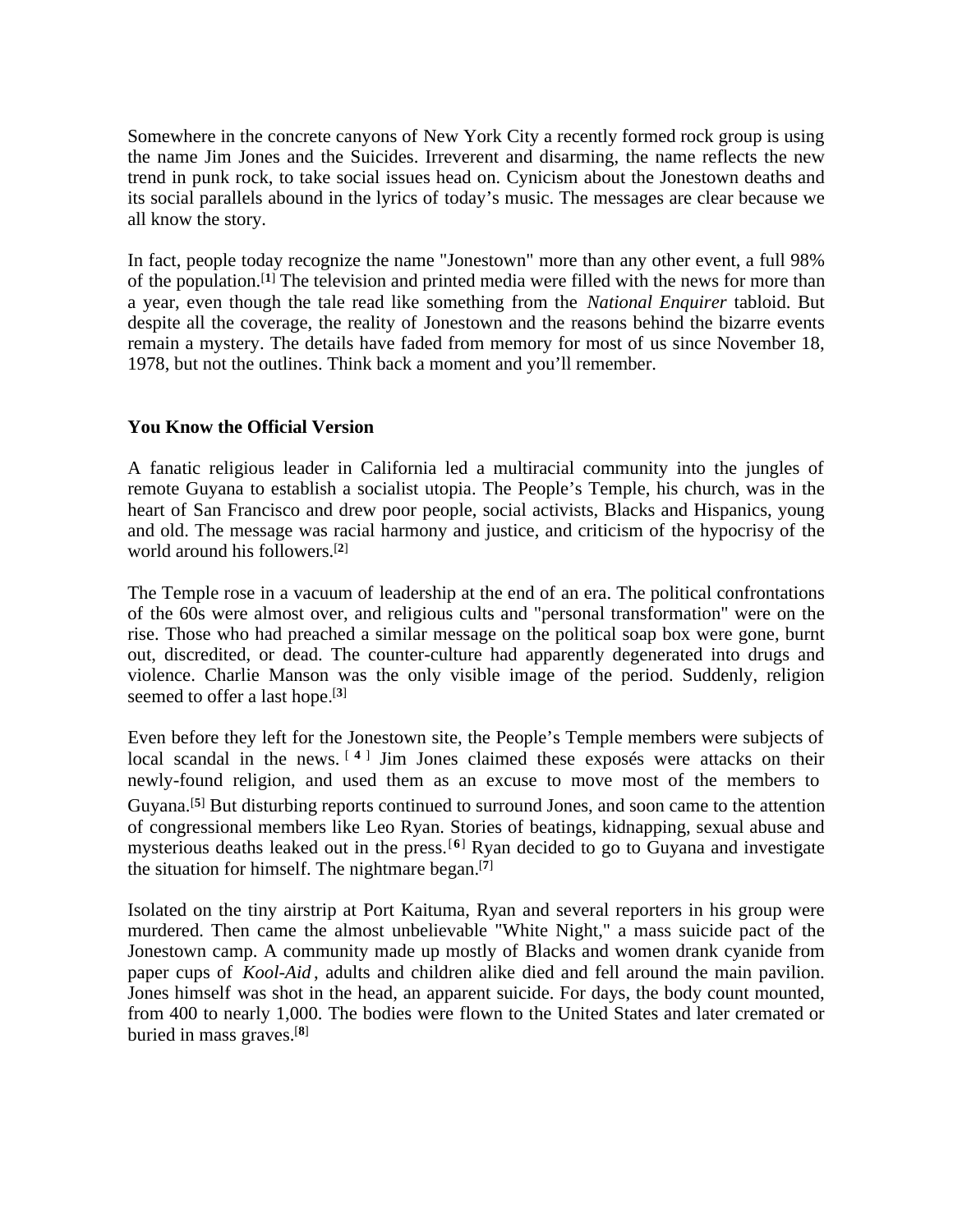Temple member Larry Layton is still facing charges of conspiracy in Ryan's murder. Ryan was recently awarded a posthumous Medal of Honor, and was the first Congress member to die in the line of duty.[**<sup>9</sup>**]

Pete Hammill called the corpses "all the loose change of the sixties."<sup>[10]</sup> The effect was electric. Any alternative to the current system was seen as futile, if not deadly. Protest only led to police riots and political assassination. Alternative life styles and drugs led to "creepy-crawly" communes and violent murders.[ **<sup>11</sup>** ] And religious experiments led to cults and suicide. Social utopias were dreams that turned into nightmares. The television urged us to go back to "The Happy Days" of the apolitical 50s. The message was, get a job, and go back to church.[**<sup>12</sup>**] The unyielding nuclear threat generated only nihilism and hopelessness. There was no answer but death, no exit from the grisly future. The new ethic was personal success, aerobics, material consumption, a return to "American values," and the "moral majority" white Christian world. The official message was clear.

# **But Just Suppose It Didn't Happen That Way...**

The headlines the day of the massacre read: "Cult Dies in South American Jungle: 400 Die in Mass Suicide, 700 Flee into Jungle."<sup>[13]</sup> By all accounts in the press, as well as People's Temple statements there were at least 1,100 people at Jonestown.[**<sup>14</sup>**] There were 809 adult passports found there, and reports of 300 children (276 found among the dead, and 210 never identified). The headline figures from the first day add to the same number:  $1,100$ .<sup>[15]</sup> The original body count done by the Guyanese was 408, and this figure was initially agreed to by U.S. Army authorities on site.<sup>[16]</sup> However, over the next few days, the total of reported dead began to rise quickly. The Army made a series of misleading and openly false statements about the discrepancy. The new total, which was the official final count, was given almost a week later by American authorities as 913.<sup>[17]</sup> A total of 16 survivors were reported to have returned to the U.S.[**<sup>18</sup>**] Where were the others?

At their first press conference, the Americans claimed that the Guyanese "could not count." These local people had carried out the gruesome job of counting the bodies, and later assisted American troops in the process of poking holes in the flesh lest they explode from the gasses of decay. [ **<sup>19</sup>** ] Then the Americans proposed another theory -- they had missed seeing a pile of bodies at the back of the pavilion. The structure was the size of a small house, and they had been at the scene for days. Finally, we were given the official reason for the discrepancy -- bodies had fallen on top of other bodies, adults covering children.[**<sup>20</sup>**]

It was a simple, if morbid, arithmetic that led to the first suspicions. The 408 bodies discovered at first count would have to be able to cover 505 bodies for a total of 913. In addition, those who first worked on the bodies would have been unlikely to miss bodies lying beneath each other since each body had to be punctured. Eighty-two of the bodies first found were those of children, reducing the number that could have been hidden below others.[**<sup>21</sup>**] A search of nearly 150 photographs, aerial and close-up, fails to show even one body lying under another, much less 500.[**22**]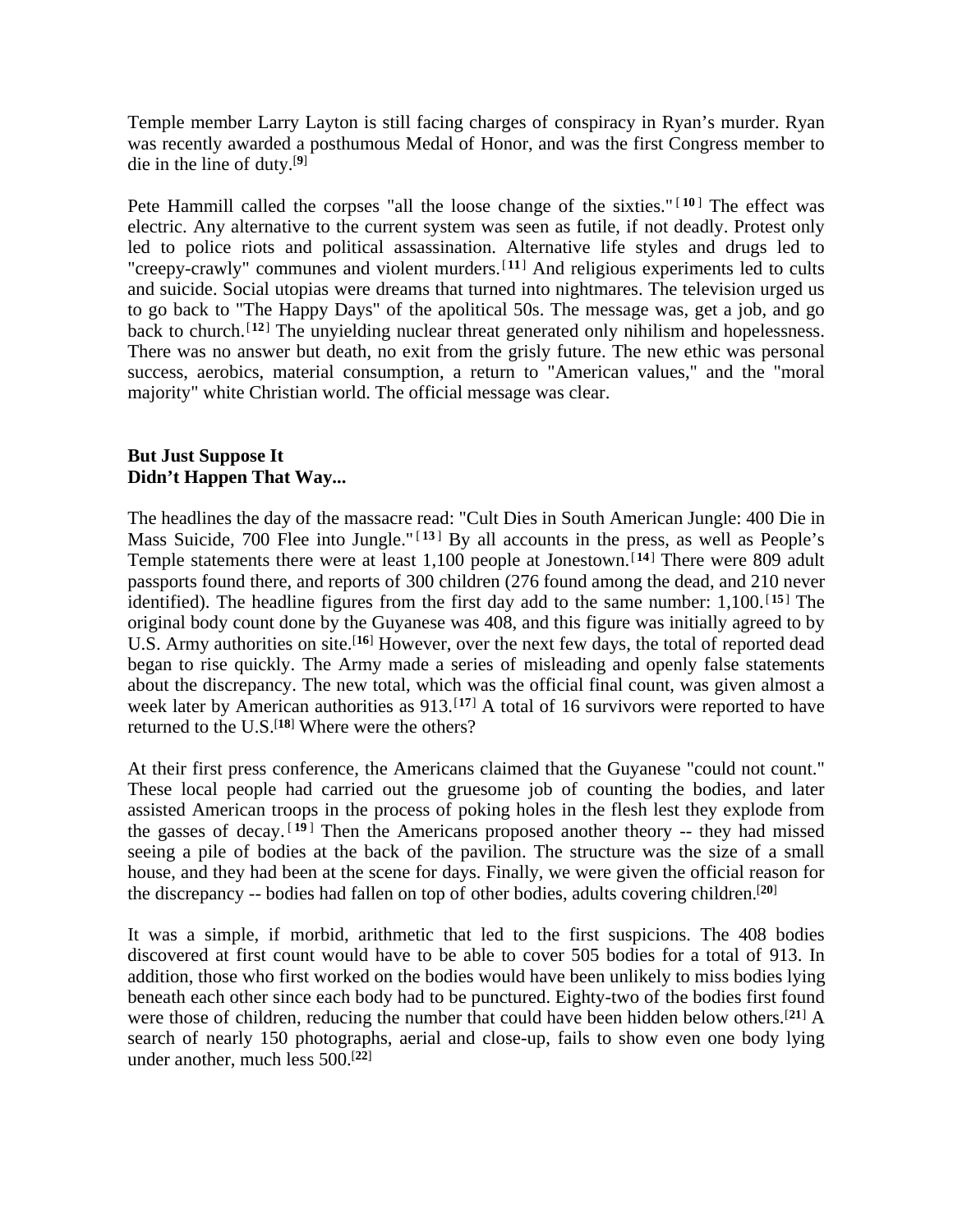It seemed the first reports were true, 400 had died, and 700 had fled to the jungle. The American authorities claimed to have searched for people who had escaped, but found no evidence of any in the surrounding area.<sup>[23]</sup> At least a hundred Guyanese troops were among the first to arrive, and they were ordered to search the jungle for survivors.[**<sup>24</sup>**] In the area, at the same time, British Black Watch troops were on "training exercises," with nearly 600 of their best-trained commandos. Soon, American Green Berets were on site as well.[ **<sup>25</sup>** ] The presence of these soldiers, specially trained in covert killing operations, may explain the increasing numbers of bodies that appeared.

Most of the photographs show the bodies in neat rows, face down. There are few exceptions. Close shots indicate drag marks, as though the bodies were positioned by someone after death.[**<sup>26</sup>**] Is it possible that the 700 who fled were rounded up by these troops, brought back to Jonestown and added to the body count?[**<sup>27</sup>**]

If so, the bodies would indicate the cause of death. A new word was coined by the media, "suicide-murder." But which was it?[**<sup>28</sup>**] Autopsies and forensic science are a developing art. The detectives of death use a variety of scientific methods and clues to determine how people die, when they expire, and the specific cause of death. Dr. Mootoo, the top Guyanese pathologist, was at Jonestown within hours after the massacre. Refusing the assistance of U.S. pathologists, he accompanied the teams that counted the dead, examined the bodies, and worked to identify the deceased. While the American press screamed about the "Kool-Aid Suicides," Dr. Mootoo was reaching a much different opinion.[**<sup>29</sup>**]

There are certain signs that show the types of poisons that lead to the end of life. Cyanide blocks the messages from the brain to the muscles by changing body chemistry in the central nervous system. Even the "involuntary" functions like breathing and heartbeat get mixed neural signals. It is a painful death, breath coming in spurts. The other muscles spasm, limbs twist and contort. The facial muscles draw back into a deadly grin, called "cyanide rictus."[**<sup>30</sup>**] All these telling signs were absent in the Jonestown dead. Limbs were limp and relaxed, and the few visible faces showed no sign of distortion.[**<sup>31</sup>**]

Instead, Dr. Mootoo found fresh needle marks at the back of the left shoulder blades of 80-90% of the victims. [ **<sup>32</sup>** ] Others had been shot or strangled. One survivor reported that those who resisted were forced by armed guards.[**<sup>33</sup>**] The gun that reportedly shot Jim Jones was lying nearly 200 feet from his body, not a likely suicide weapon.[**<sup>34</sup>**] As Chief Medical Examiner, Mootoo's testimony to the Guyanese grand jury investigating Jonestown led to their conclusion that all but three of the people were murdered by "persons unknown." Only two had committed suicide they said.[**<sup>35</sup>**] Several pictures show the gun-shot wounds on the bodies as well.<sup>[36]</sup> The U.S. Army spokesman, Lt. Col. Schuler, said, "No autopsies are needed. The cause of death is not an issue here." The forensic doctors who later did autopsies at Dover, Delaware, were never made aware of Dr. Mootoo's findings.[**<sup>37</sup>**]

There are other indications that the Guyanese government participated with American authorities in a cover-up of the real story, despite their own findings. One good example was Guyanese Police Chief Lloyd Barker, who interfered with investigations, helped "recover" 2.5 million for the Guyanese government, and was often the first to officially announce the cover stories relating to suicide, body counts and survivors.[**<sup>38</sup>**] Among the first to the scene were the wife of Guyanese Prime Minister Forbes Burnham and his Deputy Prime Minister,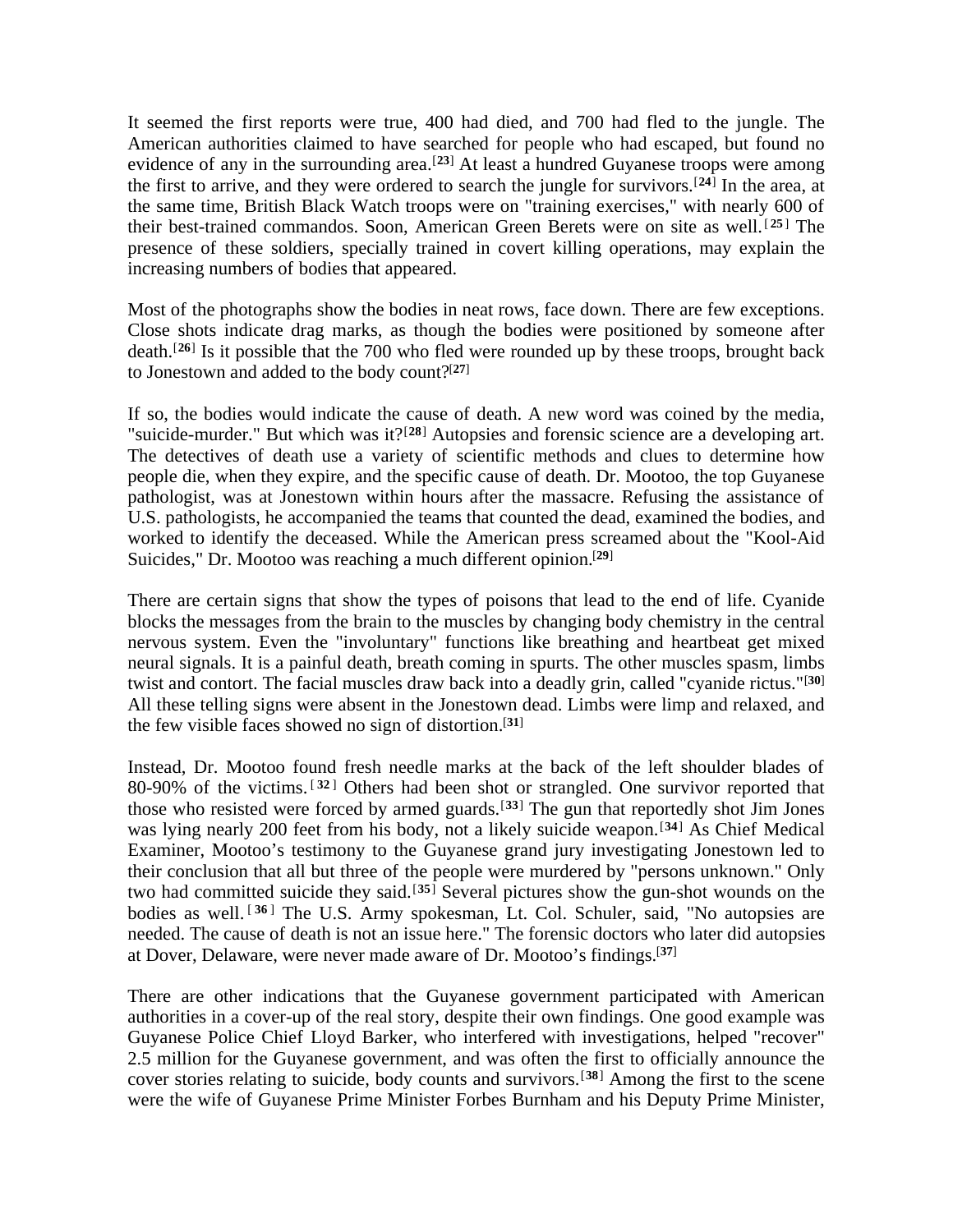Ptolemy Reid. They returned from the massacre site with nearly \$1 million in cash, gold and jewelry taken from the buildings and from the dead. Inexplicably, one of Burnham's political party secretaries had visited the site of the massacre only hours before it occurred.[**<sup>39</sup>**] When Shirley Field Ridley, Guyanese Minister of Information, announced the change in the body count to the shocked Guyanese parliament, she refused to answer further questions. Other representatives began to point a finger of shame at Ridley and the Burnham government, and the local press dubbed the scandal "Templegate." All accused them of taking a ghoulish payoff.[**<sup>40</sup>**]

Perhaps more significantly, the Americans brought in 16 huge C-131 cargo planes, but claimed they could only carry 36 caskets in each one. These aircraft can carry tanks, trucks, troops and ammunition all in one load. [ **<sup>41</sup>** ] At the scene, bodies were stripped of identification, including the medical wrist tags visible in many early photos. [ **<sup>42</sup>** ] Dust-off operations during Vietnam clearly demonstrated that the military is capable of moving hundreds of bodies in a short period.<sup>[43]</sup> Instead, they took nearly a week to bring back the Jonestown dead, bringing in the majority at the end of the period.[**<sup>44</sup>**] The corpses, rotting in the heat, made autopsy impossible.[**<sup>45</sup>**] At one point, the remains of 183 people arrived in 82 caskets. Although the Guyanese had identified 174 bodies at the site, only 17 (later 46) were tentatively identified at the massive military mortuary in Dover, Delaware.[**<sup>46</sup>**]

Isolated there, hundreds of miles from their families who might have visited the bodies at a similar mortuary in Oakland that was used during Vietnam, many of the dead were eventually cremated.<sup>[47]</sup> Press was excluded, and even family members had difficulty getting access to the remains.[**<sup>48</sup>**] Officials in New Jersey began to complain that state coroners were excluded, and that the military coroners appointed were illegally performing cremations.<sup>[49]</sup> One of the top forensic body identification experts, who later was brought in to work on the Iranian raid casualties, was denied repeated requests to assist.[**<sup>50</sup>**] In December, the President of the National Association of Medical Examiners complained in an open letter to the U.S. military that they "badly botched" procedures, and that a simple fluid autopsy was never performed at the point of discovery. Decomposition, embalming and cremation made further forensic work impossible.[**<sup>51</sup>**] The unorthodox method of identification attempted, to remove the skin from the finger tip and slip it over a gloved finger, would not have stood up in court.[**<sup>52</sup>**]

The long delay made it impossible to reconstruct the event. As noted, these military doctors were unaware of Dr. Mootoo's conclusions. Several civilian pathology experts said they "shuddered at the ineptness" of the military, and that their autopsy method was "doing it backwards." But in official statements, the U.S. attempted to discredit the Guyanese grand jury findings, saying they had uncovered "few facts."[**<sup>53</sup>**]

Guyanese troops, and police who had arrived with American Embassy official Richard Dwyer, also failed to defend Congressman Leo Ryan and others who came to Guyana with him when they were shot down in cold blood at the Port Kaituma airstrip, even though the troops were nearby with machine guns at the ready. [ **<sup>54</sup>** ] Although Temple member Larry Layton has been charged with the murders of Congressman Ryan, Temple defector Patricia Parks, and press reporters Greg Robinson, Don Harris and Bob Brown, he was not in a position to shoot them.[**<sup>55</sup>**] Blocked from boarding Ryan's twin engine Otter, he had entered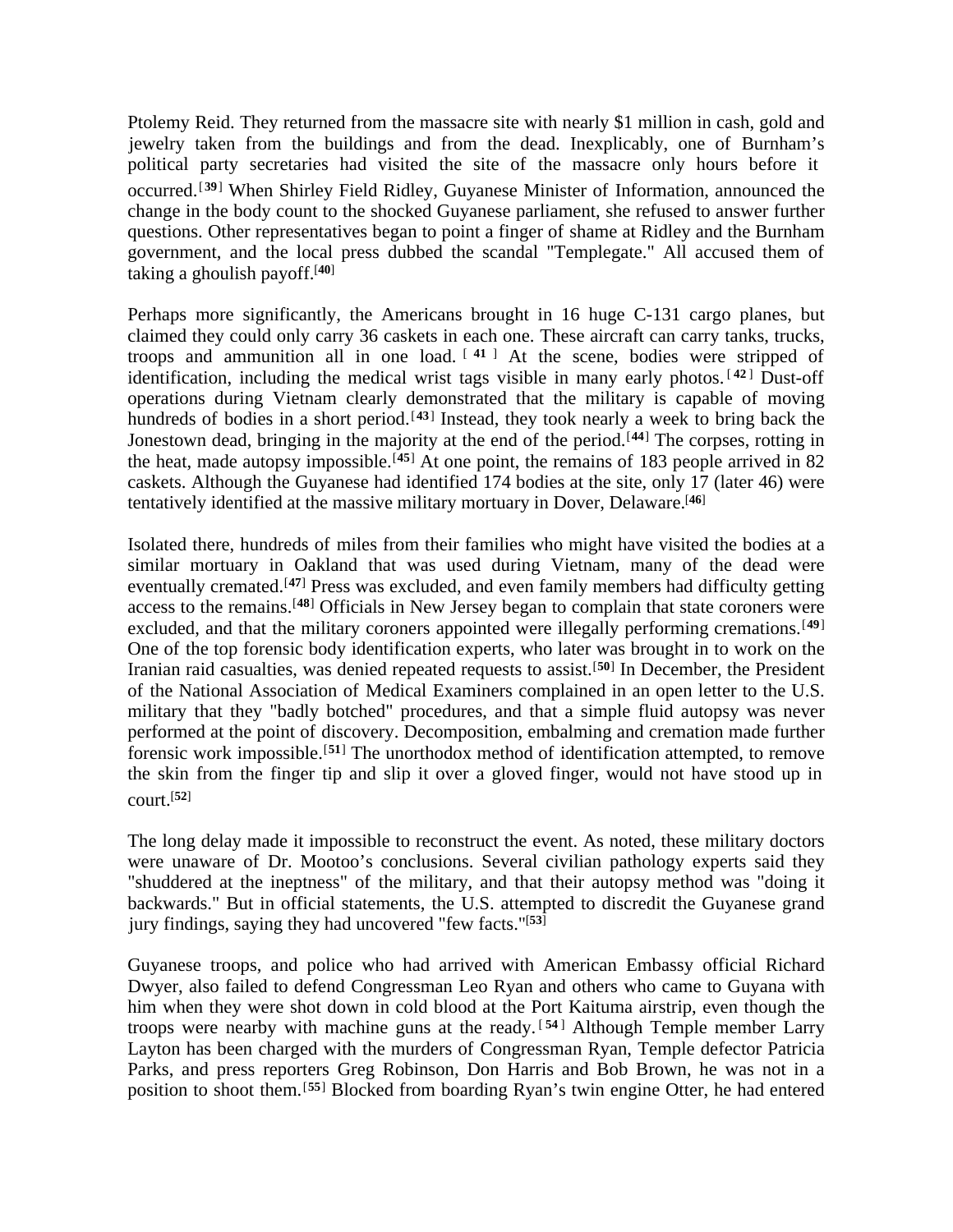another plane nearby. Once inside, he pulled out a gun and wounded two Temple followers, before being disarmed.[**<sup>56</sup>**] The others were clearly killed by armed men who descended from a tractor trailer at the scene, after opening fire. Witnesses described them as "zombies," walking mechanically, without emotion, and "looking through you, not at you" as they murdered.<sup>[57]</sup> Only certain people were killed, and the selection was clearly planned. Certain wounded people, like Ryan's aide Jackie Speiers, were not harmed further, but the killers made sure that Ryan and the newsmen were dead. In some cases they shot people, already wounded, directly in the head.<sup>[58]</sup> These gunmen were never finally identified, and may have been under Layton's command. They may not have been among the Jonestown dead.[**<sup>59</sup>**]

At the Jonestown site, survivors described a special group of Jones' followers who were allowed to carry weapons and money, and to come and go from the camp. These people were all white, mostly males.<sup>[60]</sup> They ate better and worked less than the others, and they served as an armed guard to enforce discipline, control labor and restrict movement. [ **<sup>61</sup>** ] Among them were Jones' top lieutenants, including George Phillip Blakey. Blakey and others regularly visited Georgetown, Guyana and made trips in their sea-going boat, the *Cudjoe*. He was privileged to be aboard the boat when the murders occurred.[**<sup>62</sup>**] This special armed guard survived the massacre. Many were trained and programmed killers, like the "zombies" who attacked Ryan. Some were used as mercenaries in Africa, and elsewhere.[**<sup>63</sup>**] The dead were 90% women, and 80% Blacks.<sup>[64]</sup> It is unlikely that men armed with guns and modern crossbows would give up control and willingly be injected with poisons. It is much more likely that they forced nearly 400 people to die by injection, and then assisted in the murder of 500 more who attempted to escape. One survivor clearly heard people cheering 45 minutes after the massacre. Despite government claims, they are not accounted for, nor is their location known.[**<sup>65</sup>**]

Back in California, People's Temple members openly admitted that they feared they were targeted by a "hit squad," and the Temple was surrounded for some time by local police forces.[**<sup>66</sup>**] During that period, two members of the elite guard from Jonestown returned and were allowed into the Temple by police.<sup>[67]</sup> The survivors who rode to Port Kaituma with Leo Ryan complained when Larry Layton boarded the truck, "He's not one of us." [ **<sup>68</sup>** ] Rumors also persisted that a "death list" of U.S. officials existed, and some survivors verified in testimony to the San Francisco grand jury.[**<sup>69</sup>**] A congressional aide was quoted in the AP wires on May 19, 1979, "There are 120 white, brainwashed assassins out from Jonestown awaiting the trigger word to pick up their hit."[**<sup>70</sup>**]

Other survivors included Mark Lane and Charles Garry, lawyers for People's Temple who managed to escape the massacre somehow.[**<sup>71</sup>**] In addition to the 16 who officially returned with the Ryan party, others managed to reach Georgetown and come back home. <sup>[72]</sup> However, there have been continuing suspicious murders of those people here. Jeannie and Al Mills, who intended to write a book about Jones, were murdered at home, bound and shot.<sup>[73]</sup> Some evidence indicates a connection between the Jonestown operation and the murders of Mayor Moscone and Harvey Milk by police agent Dan White. [ **<sup>74</sup>** ] Another Jonestown survivor was shot near his home in Detroit by unidentified killers.[**<sup>75</sup>**] Yet another was involved in a mass murder of school children in Los Angeles.<sup>[76]</sup> Anyone who survived such massive slaughter must be somewhat suspect. The fact that the press never even spoke about nearly 200 survivors raises serious doubts.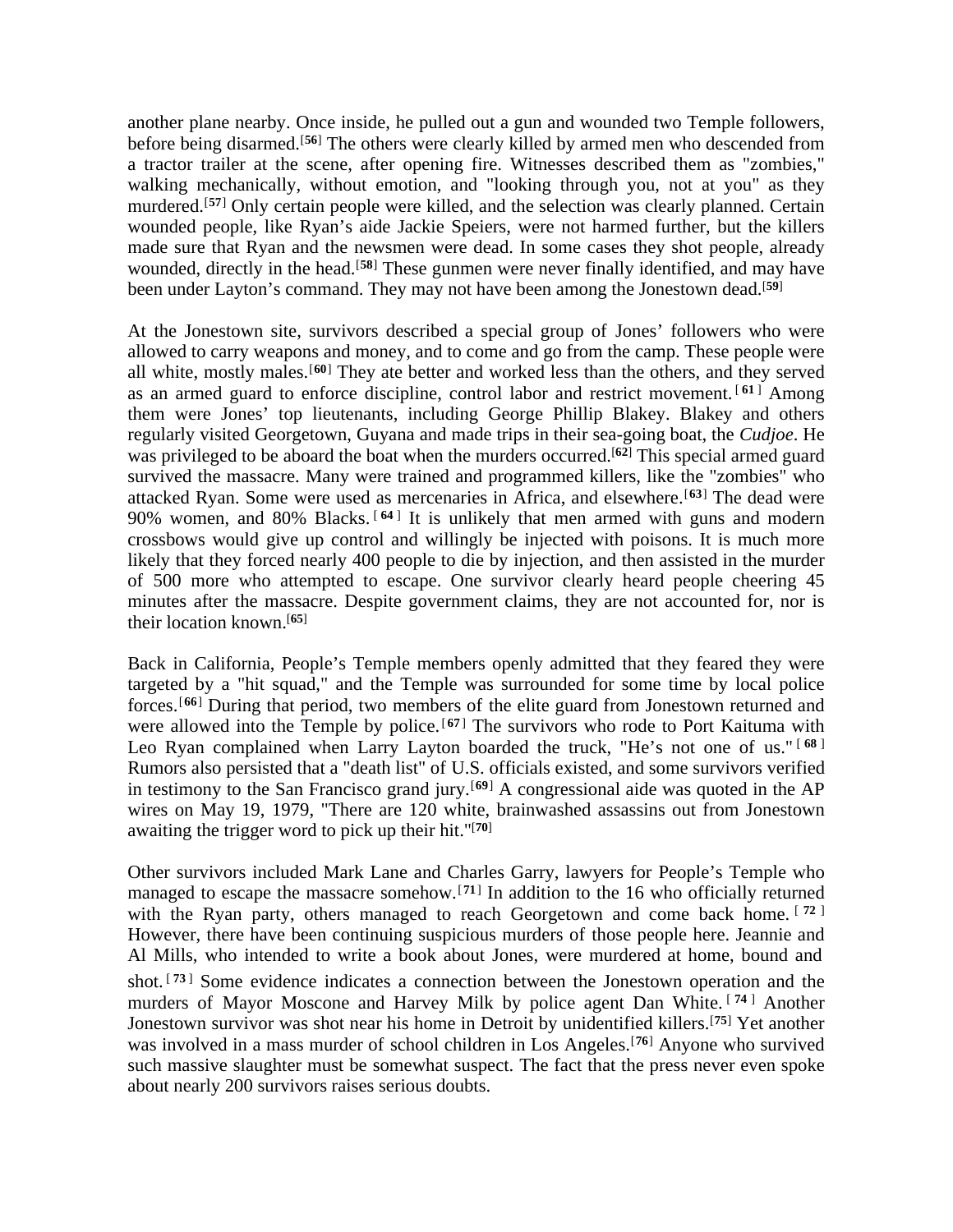#### **Who Was Jim Jones?**

In order to understand the strange events surrounding Jonestown, we must begin with a history of the people involved. The official story of a religious fanatic and his idealist followers doesn't make sense in light of the evidence of murders, armed killers and autopsy cover-ups. If it happened the way we were told, there should be no reason to try to hide the facts from the public, and full investigation into the deaths at Jonestown, and the murder of Leo Ryan would have been welcomed. What did happen is something else again.

Jim Jones grew up in Lynn, in southern Indiana. His father was an active member of the local Ku Klux Klan that infest that area.<sup>[77]</sup> His friends found him a little strange, and he was interested in preaching the Bible and religious rituals. [ **<sup>78</sup>** ] Perhaps more important was his boyhood friendship with Dan Mitrione, confirmed by local residents. [ **<sup>79</sup>** ] In the early 50s, Jones set out to be a religious minister, and was ordained at one point by a Christian denomination in Indianapolis. [ **<sup>80</sup>** ] It was during this period that he met and married his lifelong mate, Marceline.<sup>[81]</sup> He also had a small business selling monkeys, purchased from the research department at Indiana State University in Bloomington.[**<sup>82</sup>**]

A Bible-thumper and faith healer, Jones put on revivalist tent shows in the area, and worked close to Richmond, Indiana. Mitrione, his friend, worked as chief of police there, and kept him from being arrested or run out of town.[**<sup>83</sup>**] According to those close to him, he used wet chicken livers as evidence of "cancers" he was removing by "divine powers."[**<sup>84</sup>**] His landlady called him "a gangster who used a Bible instead of a gun."[**<sup>85</sup>**] His church followers included Charles Beikman, a Green Beret who was to stay with him to the end.[**<sup>86</sup>**] Beikman was later charged with the murders of several Temple members in Georgetown, following the massacre.[**<sup>87</sup>**]

Dan Mitrione, Jones' friend, moved on to the CIA-financed International Police Academy, where police were trained in counter-insurgency and torture techniques from around the world. [ **<sup>88</sup>** ] Jones, a poor, itinerant preacher, suddenly had money in 1961 for a trip to "minister" in Brazil, and he took his family with him. <sup>[89]</sup> By this time, he had "adopted" Beikman, and eight children, both Black and white. [ **<sup>90</sup>** ] His neighbors in Brazil distrusted him. He told them he worked with U.S. Navy Intelligence. His transportation and groceries were being provided by the U.S. Embassy as was the large house he lived in.<sup>[91]</sup> His son, Stephan, commented that he made regular trips to Belo Horizonte, site of the CIA headquarters in Brazil.[**<sup>92</sup>**] An American police advisor, working closely with the CIA at that point, Dan Mitrione was there as well.[**<sup>93</sup>**] Mitrione had risen in the ranks quickly, and was busy training foreign police in torture and assassination methods. He was later kidnapped by Tupermaro guerillas in Uruguay, interrogated and murdered.[ **<sup>94</sup>** ] Costa Gravas made a film about his death titled *State of Siege*.<sup>[95]</sup> Jones returned to the United States in 1963, with \$10,000 in his pocket.<sup>[96]</sup> Recent articles indicate that Catholic clergy are complaining about CIA funding of other denominations for "ministry" in Brazil; perhaps Jones was an early example.[**<sup>97</sup>**]

With his new wealth, Jones was able to travel to California and establish the first People's Temple in Ukiah, California, in 1965. Guarded by dogs, electric fences and guard towers, he set up Happy Havens Rest Home.[**<sup>98</sup>**] Despite a lack of trained personnel, or proper licensing,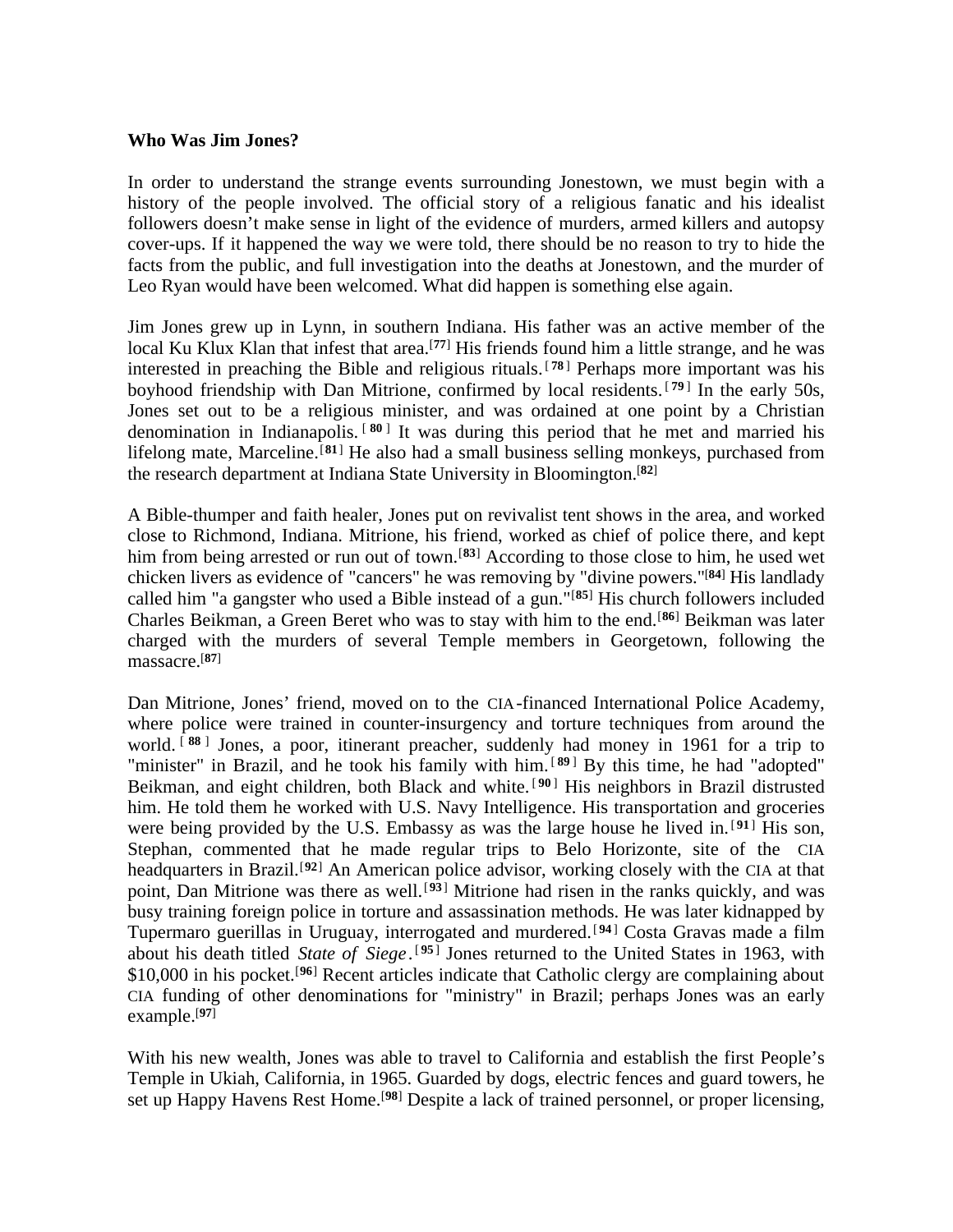Jones drew in many people at the camp. He had elderly, prisoners, people from psychiatric institutions, and 150 foster children, often transferred to care at Happy Havens by court orders. [ **<sup>99</sup>** ] He was contacted there by Christian missionaries from World Vision, an international evangelical order that had done espionage work for the CIA in Southeast Asia.<sup>[100]</sup> He met "influential" members of the community and was befriended by Walter Heady, the head of the local chapter of the John Birch Society.[**<sup>101</sup>**] He used the members of his "church" to organize local voting drives for Richard Nixon's election, and worked closely with the republican party.<sup>[102]</sup> He was even appointed chairman of the county grand jury.<sup>[103]</sup>

"The Messiah from Ukiah," as he was known then, met and recruited Timothy Stoen, a Stanford graduate and member of the city DA's office, and his wife Grace.<sup>[104]</sup> During this time, the Layton family, Terri Buford and George Phillip Blakey and other important members joined the Temple.[**<sup>105</sup>**] The camp "doctor," Larry Schacht, claims Jones got him off drugs and into medical school during this period.<sup>[106]</sup> These were not just street urchins. Buford's father was a Commander for the fleet at the Philadelphia Navy Base for years.[**<sup>107</sup>**] The Laytons were a well-heeled, aristocratic family. Dr. Layton donated at least a quarter-million dollars to Jones. His wife son and daughter were all members of the Temple.<sup>[108]</sup> George Blakey, who married Debbie Layton, was from a wealthy British family. He donated \$60,000 to pay the lease on the 27,000-acre Guyana site in 1974.[**<sup>109</sup>**] Lisa Philips Layton had come to the U.S. from a rich Hamburg banking family in Germany.[**<sup>110</sup>**] Most of the top lieutenants around Jones were from wealthy, educated backgrounds, many with connections to the military or intelligence agencies. These were the people who would set up the bank accounts, complex legal actions, and financial records that put people under the Temple's control.[**<sup>111</sup>**]

Stoen was able to set up important contacts for Jones as Assistant DA in San Francisco.[**<sup>112</sup>**] Jones changed his image to that of a liberal.<sup>[113]</sup> He had spent time studying the preaching methods of Fr. Divine in Philadelphia, and attempted to use them in a manipulative way on the streets of San Francisco. Fr. Divine ran a religious and charitable operation among Philadelphia's poor Black community.<sup>[114]</sup> Jones was able to use his followers in an election once again, this time for Mayor Moscone. Moscone responded in 1976, putting Jones in charge of the city Housing Commission.[**<sup>115</sup>**] In addition, many of his key followers got jobs with the city Welfare Department and much of the recruitment to the Temple in San Francisco came from the ranks of these unemployed and dispossessed people.<sup>[116]</sup> Jones was introduced to many influential liberal and radical people there, and entertained or greeted people ranging from Roslyn Carter to Angela Davis.[**<sup>117</sup>**]

The period when Jones began the Temple there marked the end of an important political decade. Nixon's election had ushered in a domestic intelligence dead set against the movements for peace, civil rights and social justice. Names like COINTELPRO, CHAOS, and OPERATION GARDEN PLOT, or the HOUSTON PLAN made the news following in the wake of Watergate revelations. [118] Senator Ervin called the White House plans against dissent "fascistic." [ **<sup>119</sup>** ] These operations involved the highest levels of military and civilian intelligence and all levels of police agencies in a full-scale attempt to discredit, disrupt and destroy the movements that sprang up in the 1960s. There are indications that these plans, or the mood they created, led to the assassinations of Martin Luther King and Malcolm X, as unacceptable "Black Messiahs."[**120**]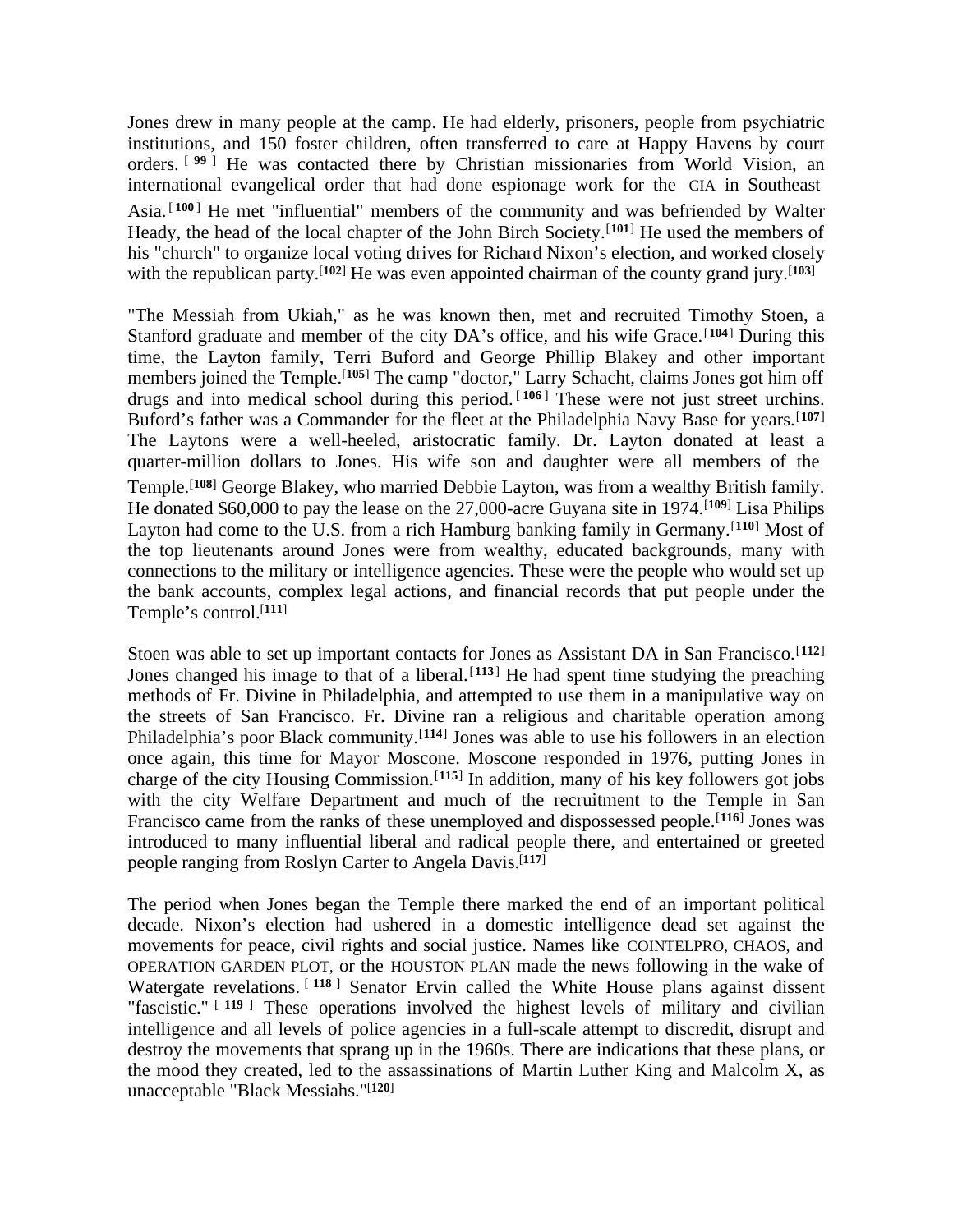One of the architects under then-Governor Reagan in California was now-Attorney General Edwin Meese. He coordinated "Operation Garden Plot" for military intelligence and all police operations and intelligence in a period that was plagued with violations of civil and constitutional rights.[**<sup>121</sup>**] Perhaps you recall the police attacks on People's Park, the murder of many Black Panthers and activists, the infiltration of the Free Speech Movement and antiwar activity, and the experimentation on prisoners at Vacaville, or the shooting of George Jackson. [122] Meese later bragged that this activity had damaged or destroyed the people he called "revolutionaries." [ **<sup>123</sup>** ] It was into this situation Jones came to usurp leadership.[**<sup>124</sup>**]

After his arrival in Ukiah, his methods were visible to those who took the time to investigate.[**<sup>125</sup>**] His armed guards wore black uniforms and leather jackboots. His approach was one of deception, and if that wore off, then manipulation and threats. Loyalty to his church included signing blank sheets of paper, later filled in with "confessions' and used for blackmail purposes, or to extort funds.[**<sup>126</sup>**] Yet the vast membership he was extorting often owned little, and he tried to milk them for everything, from personal funds to land deeds.[**<sup>127</sup>**] Illegal activities were regularly reported during this period, but either not investigated or unresolved. He clearly had the cooperation of local police. Years later, evidence would come out of charges of sexual solicitation, mysteriously dropped.[**<sup>128</sup>**]

Those who sought to leave were prevented and rebuked. Local journalist Kathy Hunter wrote in the Ukiah press about "Seven Mysterious Deaths" of the Temple members who had argued with Jones and attempted to leave. One of these was Maxine Swaney. [ **<sup>129</sup>** ] Jones openly hinted to other members that he had arranged for them to die, threatening a similar fate to others who would be disloyal.<sup>[130]</sup> Kathy Hunter later tried to visit Jonestown, only to be forcibly drugged by Temple guards, and deported to Georgetown.[**<sup>131</sup>**] She later charged that Mark Lane approached her, falsely identifying himself as a reporter for *Esquire*, rather than as an attorney for Jim Jones. He led her to believe he was seeking information on Jones for an exposé in the magazine, and asked to see her evidence.

The pattern was to continue in San Francisco. In addition, Jones required that members practice for the mysterious "White Night," a mass suicide ritual that would protect them from murder at the hands of their enemies.<sup>[132]</sup> Although the new Temple had no guards or fences to restrict members, few had other places to live, and many had given over all they owned to Jones. They felt trapped inside this community that preached love, but practiced hatred.[**<sup>133</sup>**]

Following press exposure, and a critical article in *New West* magazine, Jones became very agitated, and the number of suicide drills increased.[**<sup>134</sup>**] Complaints about mistreatment by current and ex-members began to appear in the media and reach the ears of congressional representatives. Sam Houston, an old friend of Leo Ryan, came to him with questions about the untimely death of his son following his departure from the Temple.[**<sup>135</sup>**] Later, Timothy and Grace Stoen would complain to Ryan about custody of their young son, who was living with Jones, and urge him to visit the commune.<sup>[136]</sup> Against advice of friends and staff members, Ryan decided to take a team of journalists to Guyana and seek the truth of the situation.<sup>[137]</sup> Some feel that Ryan's journey there was planned and expected, and used as a convenient excuse to set up his murder. Others feel that this unexpected violation of secrecy around Jonestown set off the spark that led to the mass murder. In either case, it marked the beginning of the end for Ryan and Jones.[**138**]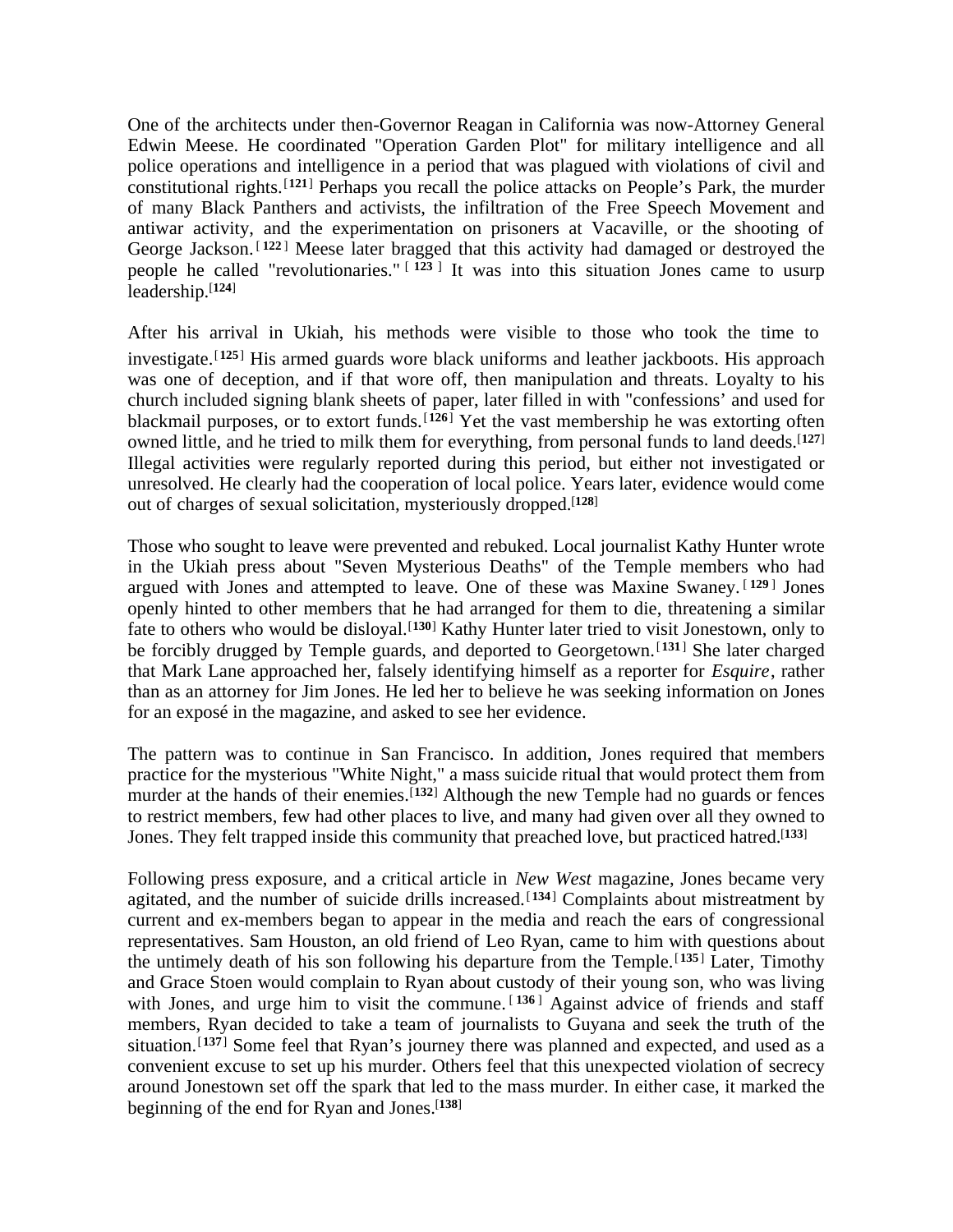At one point, to show his powers, Jones arranged to be shot in the heart in front of the congregation. Dragged to a back room, apparently wounded and bleeding, he returned a moment later alive and well. While this may have been more of his stage antics to prompt believers' faith it may also have marked the end of Jim Jones.[**<sup>139</sup>**] For undisclosed reasons, Jones had and used "doubles." [ **<sup>140</sup>** ] This is very unusual for a religious leader, but quite common in intelligence operations.[**<sup>141</sup>**]

Even the death and identification of Jim Jones were peculiar. He was apparently shot by another person at the camp.<sup>[142]</sup> Photos of his body do not show identifying tattoos on his chest. The body and face are not clearly recognizable due to bloating and discoloration.[**<sup>143</sup>**] The FBI reportedly checked his fingerprints twice, a seemingly futile gesture since it is a precise operation. A more logical route would have been to check dental records.<sup>[144]</sup> Several researchers familiar with the case feel that the body may not have been Jones. Even if the person at the site was one of the "doubles," it does not mean Jones is still alive. He may have been killed at an earlier point.

#### **What Was Jonestown?**

According to one story, Jones was seeking a place on earth that would survive the effects of nuclear war, relying only on an article in *Esquire* magazine for his list.<sup>[145]</sup> The real reason for his locations in Brazil, California, Guyana and elsewhere deserve more scrutiny.[**<sup>146</sup>**] At one point Jones wanted to set up in Grenada, and he invited then-Prime Minister Sir Eric Gairy to visit the Temple in San Francisco.<sup>[147]</sup> He invested \$200,000 in the Grenada National Bank in 1977 to pave the way, and some \$76,000 was still there after the massacre.[**<sup>148</sup>**]

His final choice, the Matthew's Ridge section in Guyana is an interesting one. It was originally the site of a Union Carbide bauxite and manganese mine, and Jones used the dock they left behind.[**<sup>149</sup>**] At an earlier point, it had been one of seven possible sites chosen for the relocation of the Jews after World War II.<sup>[150]</sup> Plans to inhabit the jungles of Guyana's interior with cheap labor date back to 1919.[**<sup>151</sup>**] Resources buried there are among the richest in the world, and include manganese, diamonds, gold, bauxite and uranium. [ **<sup>152</sup>** ] Forbes Burnham, the Prime Minister, had participated in a scheme to repatriate Blacks from the UK to work in the area. Like all earlier attempts, it failed.[**<sup>153</sup>**]

Once chosen, the site was leased and worked on by a select crew of Temple members in preparation for the arrival of the body of the church. The work was done in cooperation with Burnham and the U.S. Embassy there.<sup>[154]</sup> But if these were idealists seeking a better life, their arrival in "Utopia" was a strange welcome. Piled into busses in San Francisco, they had driven to Florida. From there, Pan American charter planes delivered them to Guyana.[ **<sup>155</sup>** ] When they arrived at the airport, the Blacks were taken off the plane, bound and gagged.[**<sup>156</sup>**] The deception had finally been stripped bare of all pretense. The Blacks were so isolated and controlled that neighbors as close as five miles from the site did not know that Blacks lived at Jonestown. The only public representatives seen in Guyana were white. [ **<sup>157</sup>** ] Guyanese children were "bought" also.[**158**]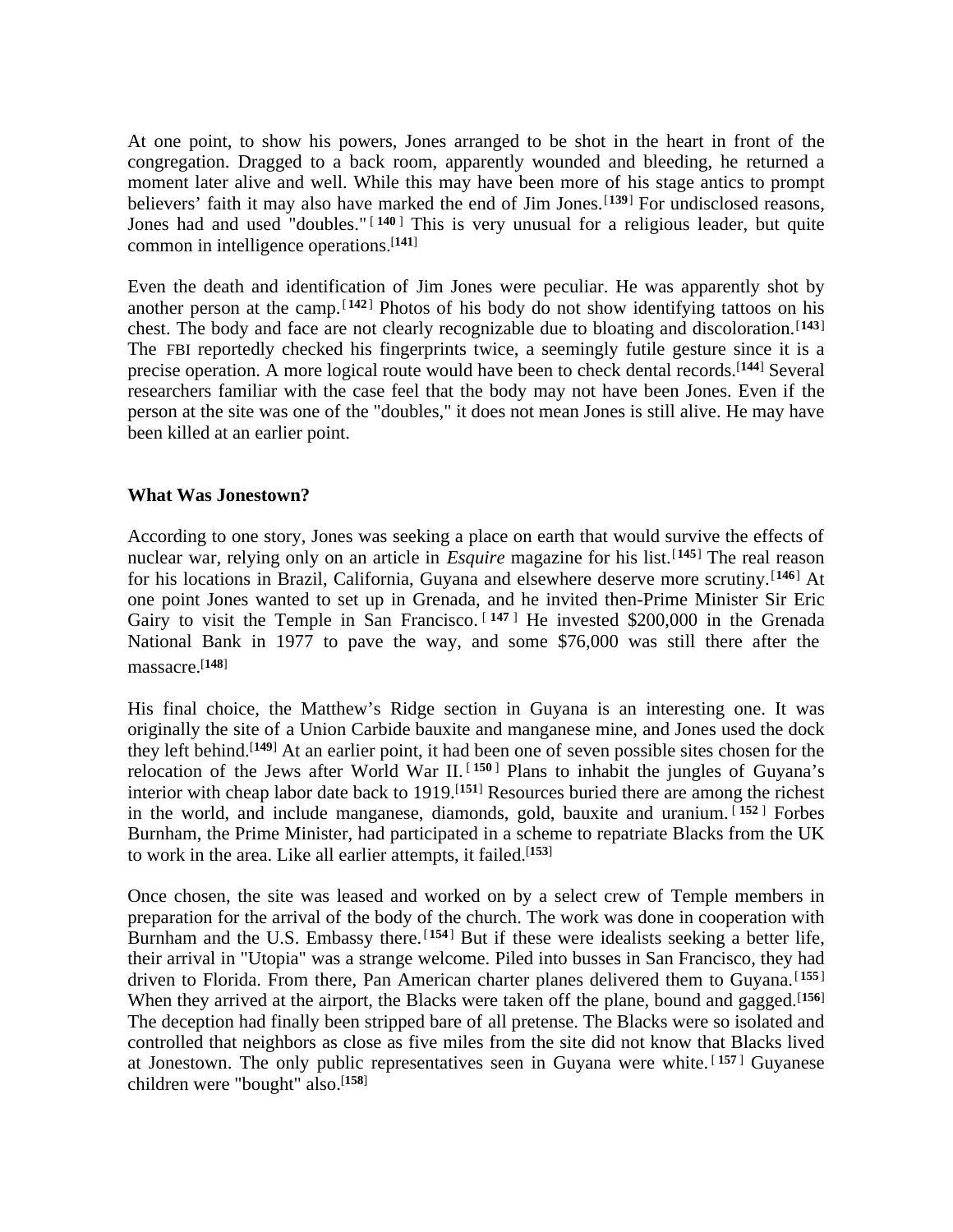According to survivors' reports, they entered a virtual slave labor camp. Worked for 16 to 18 hours daily, they were forced to live in cramped quarters on minimum rations, usually rice, bread and sometimes rancid meat. Kept on a schedule of physical and mental exhaustion, they were also forced to stay awake at night and listen to lectures by Jones. Threats and abuse became more common.<sup>[159]</sup> The camp medical staff under Dr. Lawrence Schacht was known to perform painful suturing without anaesthetic. They administered drugs, and kept daily medical records. [160] Infractions of the rules or disloyalty led to increasingly harsh punishments, including forced drugging, sensory isolation in an underground box, physical torture and public sexual rape and humiliation. Beatings and verbal abuse were commonplace. Only the special guards were treated humanely and fed decently.<sup>[161]</sup> People with serious injuries were flown out, but few ever returned. <sup>[162]</sup> Perhaps the motto at Jonestown should have been the same as the one at Auschwitz, developed by Larry Schacht's namesake, Dr. Hjalmar Schacht, the Nazi Minister of Economics, "Arheit Macht Frei," or "Work Will Make You Free." Guyana even considered setting up an "Auschwitz-like museum" at the site, but abandoned the idea.<sup>[163]</sup>

By this point, Jones had amassed incredible wealth. Press estimates ranged from \$26 million to \$2 billion, including bank accounts, foreign investments and real estate. Accounts were set up worldwide by key members, often in the personal name of certain people in the Temple. [ **<sup>164</sup>** ] Much of this money, listed publicly after the massacre, disappeared mysteriously. It was a fortune far too large to have come from membership alone. The receivership set up by the government settled on a total of \$10 million. Of special interest were the Swiss bank accounts opened in Panama, the money taken from the camp, and the extensive investments in Barclay's Bank.<sup>[165]</sup> Other sources of income included the German banking family of Lisa Philips Layton, Larry's mother.<sup>[166]</sup> Also, close to \$65,000 a month income was claimed to come from welfare and social security checks for 199 members, sent to the Temple followers and signed over to Jones.[**<sup>167</sup>**] In addition, there are indications that Blakey and other members were supplementing the Temple funds with international smuggling of guns and drugs. [168] At one point, Charles Garry noted that Jones and his community were "literally sitting on a gold mine." Mineral distribution maps of Guyana suggest he was right.[**<sup>169</sup>**]

To comprehend this well-financed, sinister operation, we must abandon the myth that this was a religious commune and study instead the history that led to its formation. Jonestown was an experiment, part of a 30-year program called MK-ULTRA, the CIA and military intelligence code name for mind control.[**<sup>170</sup>**] A close study of Senator Ervin's 1974 report, *Individual Rights and the Government's Role in Behavior Modification* , shows that these agencies had certain "target populations" in mind, for both individual and mass control. Blacks, women, prisoners, the elderly, the young, and inmates of psychiatric wards were selected as "potentially violent."[**<sup>171</sup>**] There were plans in California at the time for a Center for the Study and Reduction of Violence, expanding on the horrific work of Dr. José Delgado, Drs. Mark and Ervin, and Dr. Jolly West, experts in implantation, psychosurgery, and tranquilizers. The guinea pigs were to be drawn from the ranks of the "target populations," and taken to an isolated military missile base in California.<sup>[172]</sup> In that same period, Jones began to move his Temple members to Jonestown. The were the exact population selected for such tests.[**<sup>173</sup>**]

The meticulous daily notes and drug records kept by Larry Schacht disappeared, but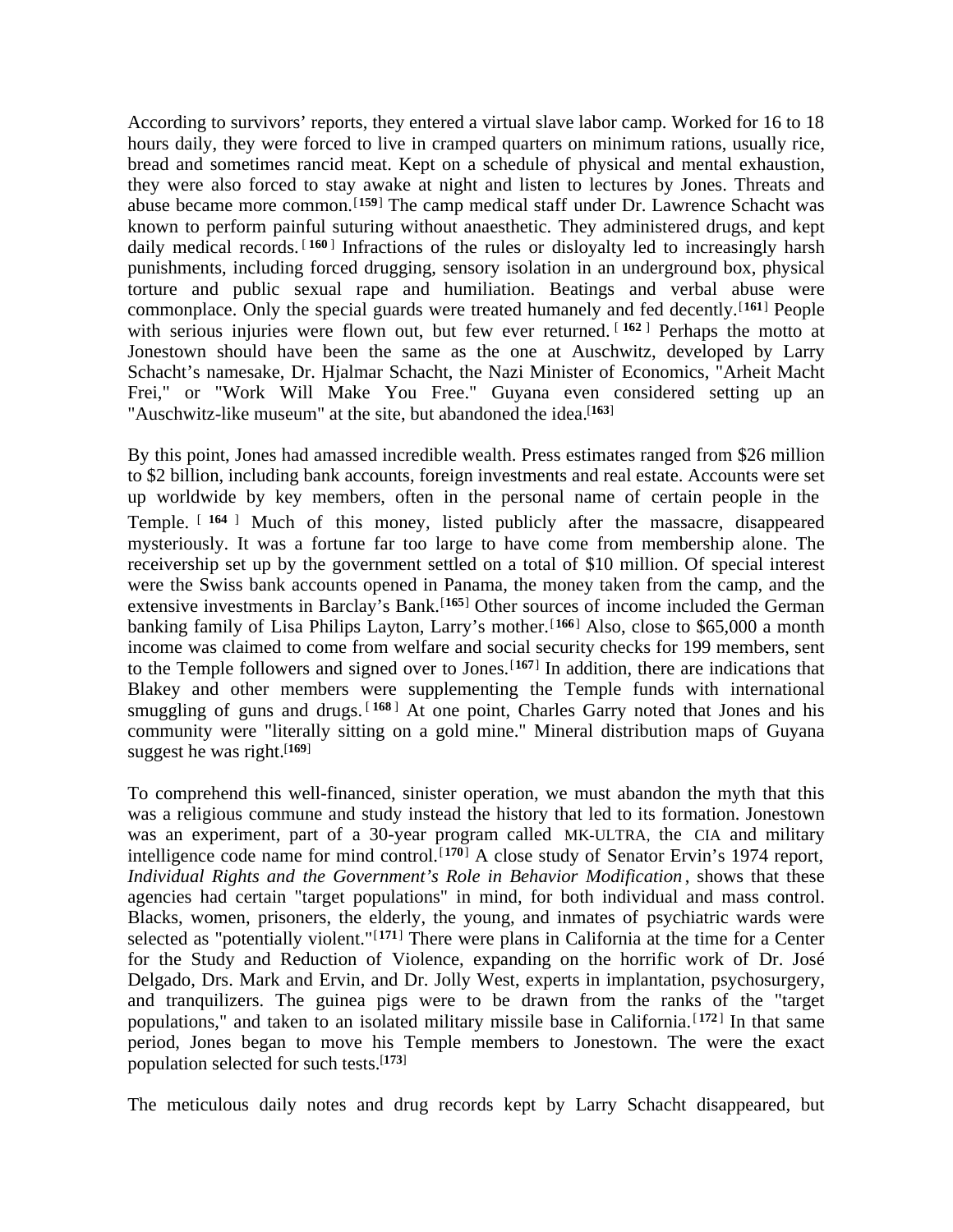evidence did not. [174] The history of MK-ULTRA and its sister programs (MK-DELTA, ARTICHOKE, BLUEBIRD, etc.) records a combination of drugs, drug mixtures, electroshock and torture as methods for control. The desired results ranged from temporary and permanent amnesia, uninhibited confessions, and creation of second personalities, to programmed assassins and preconditioned suicidal urges. One goal was the ability to control mass populations, especially for cheap labor.<sup>[175]</sup> Dr. Delgado told Congress that he hoped for a future where a technology would control workers in the field and troops at war with electronic remote signals. He found it hard to understand why people would complain about electrodes implanted in their brains to make them "both happy and productive."[**<sup>176</sup>**]

On the scene at Jonestown, Guyanese troops discovered a large cache of drugs, enough to drug the entire population of Georgetown, Guyana (well over 200,000)<sup>[177]</sup> for more than a year. According to survivors, these were being used regularly "to control" a population of only 1,100 people.  $[178]$  One footlocker contained 11,000 doses of thorazine, a dangerous tranquilizer. Drugs used in the testing for MK-ULTRA were found in abundance, including sodium pentathol (a truth serum), chloral hydrate (a hypnotic), demerol, thalium (confuses thinking), and many others.[**<sup>179</sup>**] Schacht had supplies of haliopareael and largatil as well, two other major tranquilizers.[**<sup>180</sup>**] The actual description of life at Jonestown is that of a tightly run concentration camp, complete with medical and psychiatric experimentation. The stresses and isolation of the victims is typical of sophisticated brainwashing techniques. The drugs and special tortures add an additional experimental aspect to the horror.[**<sup>181</sup>**] This more clearly explains the medical tags on the bodies, and why they had to be removed. It also suggests an additional motive for frustrating any chemical autopsies, since these drugs would have been found in the system of the dead.

The story of Jonestown is that of a gruesome experiment, not a religious utopian society. On the eve of the massacre, Forbes Burnham was reportedly converted to "born again" Christianity by members of the Full Gospel Christian Businessman's Association, including Lionel Luckhoo, a Temple lawyer in Guyana.<sup>[182]</sup> This same group, based in California, also reportedly converted Guatemalan dictator Rios Montt prior to his massacres there and they were in touch with Jim Jones in Ukiah.<sup>[183]</sup> They currently conduct the White House prayer breakfasts for Mr. Reagan.[**<sup>184</sup>**] With Ryan on his way to Jonestown, the seal of secrecy was broken. In a desperate attempt to test their conditioning methods, the Jonestown elite apparently tried to implement a real suicide drill. [185] Clearly, it led to a revolt, and the majority of people fled, unaware that there were people waiting to catch them.

#### **One Too Many Jonestowns**

Author Don Freed, an associate of Mark Lane, said that Martin Luther King, "if he could see Johnstown would recognize it as the next step in his agenda, and he would say, one, two, three, many more Jonestowns." [ **<sup>186</sup>** ] Strangely enough, almost every map of Guyana in the major press located Jonestown at a different place following the killings. One map even shows a second site in the area called "Johnstown."[**<sup>187</sup>**] Perhaps there were multiple camps and Leo Ryan was only shown the one they hoped he would see. In any case, the Jonestown model survives, and similar camps, and their sinister designs, show up in many places.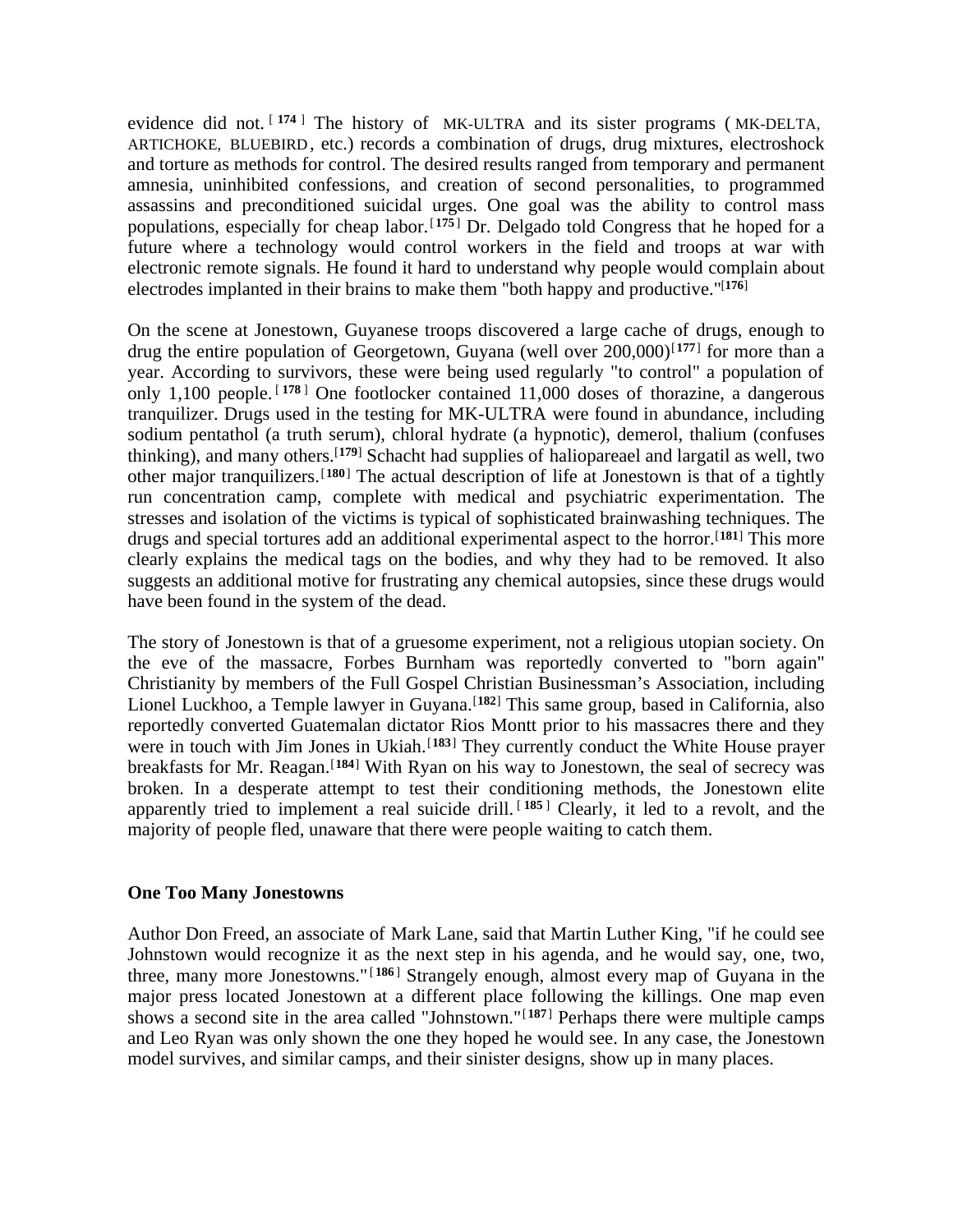Inside Guyana itself, approximately 25 miles to the south of Matthews Ridge, is a community called Hilltown, named after religious leader Rabbi Hill. Hill has used the names Abraham Israel and Rabbi Emmanuel Washington. Hilltown, set up about the same time as Jonestown, followed the departure of David Hill, who was known in Cleveland, a fugitive of the U.S. courts. Hill rules with an "iron fist" over some 8,000 Black people from Guyana and America who believe they are the Lost Tribe of Israel and the real Hebrews of Biblical prophecy.<sup>[188]</sup> Used as strong-arm troops, and "internal mercenaries" to insure Burnham's election, as were Jonestown members, the Hilltown people were allowed to clear the Jonestown site of shoes and unused weapons, both in short supply in Guyana.<sup>[189]</sup> Hill says his followers would gladly kill themselves at his command, but he would survive since, unlike Jones, he is "in control."[**<sup>190</sup>**]

Similar camps were reported at the time in the Philippines. Perhaps the best known example is the fascist torture camp in Chile known as Colonia Dignidad. Also a religious cult built around a single individual, this one came from Germany to Chile in 1961. In both cases, the camp was their "Agricultural Experiment." Sealed and protected by the dreaded Chilean DINA police, Colonia Dignidad serves as a torture chamber for political dissidents. To the Jonestown monstrosities, they have added dogs specially trained to attack human genitals. [ **<sup>191</sup>** ] The operations there have included the heavy hand of decapitation specialist Michael Townley Welch, an American CIA agent, as well as reported visits by Nazi war criminals Dr. Josef Mengele and Martin Bormann. Currently, another such campsite exists at Pisagua, Chile.<sup>[192]</sup> Temple member Jeannie Mills, now dead, reported having seen actual films of a Chilean torture camp while at Jonestown. The only source possible at the time was the Chilean fascists themselves.[**<sup>193</sup>**]

In the current period, Jonestown is being "repopulated" with 100,000 Laotian Hmong people. Many of them grew opium for CIA money in Southeast Asia. Over 1,000 reside there already under a scheme designed by Billy Graham's nephew Ernest, and members of the Federation of Evangelical Ministries Association in Wheaton, Illinois (World Vision, World Medical Relief, Samaritan's Purse, and Carl McIntyre's International Council of Christian Churches).[**<sup>194</sup>**] Similar plans devised by the Peace Corps included moving inner-city Blacks from America to Jamaica, and other Third World countries. And World Relief attempted to move the population of the Island of Dominica to Jonestown.[**<sup>195</sup>**] It is only a matter of time before another Jonestown will be exposed, perhaps leading again to massive slaughter.

# **The Links to U.S. Intelligence Agencies**

Our story so far has hinted at connections to U.S. intelligence, such as the long-term friendship of Jones and CIA associate Dan Mitrione. But the ties are much more direct when a full picture of the operation is revealed. To start with, the history of Forbes Burnham's rise to power in Guyana is fraught with the clear implication of a CIA *coup d'état* to oust troublesome independent leader Cheddi Jagan.<sup>[196]</sup> In addition, the press and other evidence indicated the presence of a CIA agent on the scene at the time of the massacre. This man, Richard Dwyer, was working as Deputy Chief of Mission for the U.S. Embassy in Guyana.<sup>[197]</sup> Identified in *Who's Who in the CIA*, he has been involved since 1959, and was last stationed in Martinique.<sup>[198]</sup> Present at the camp site and the airport strip, his accounts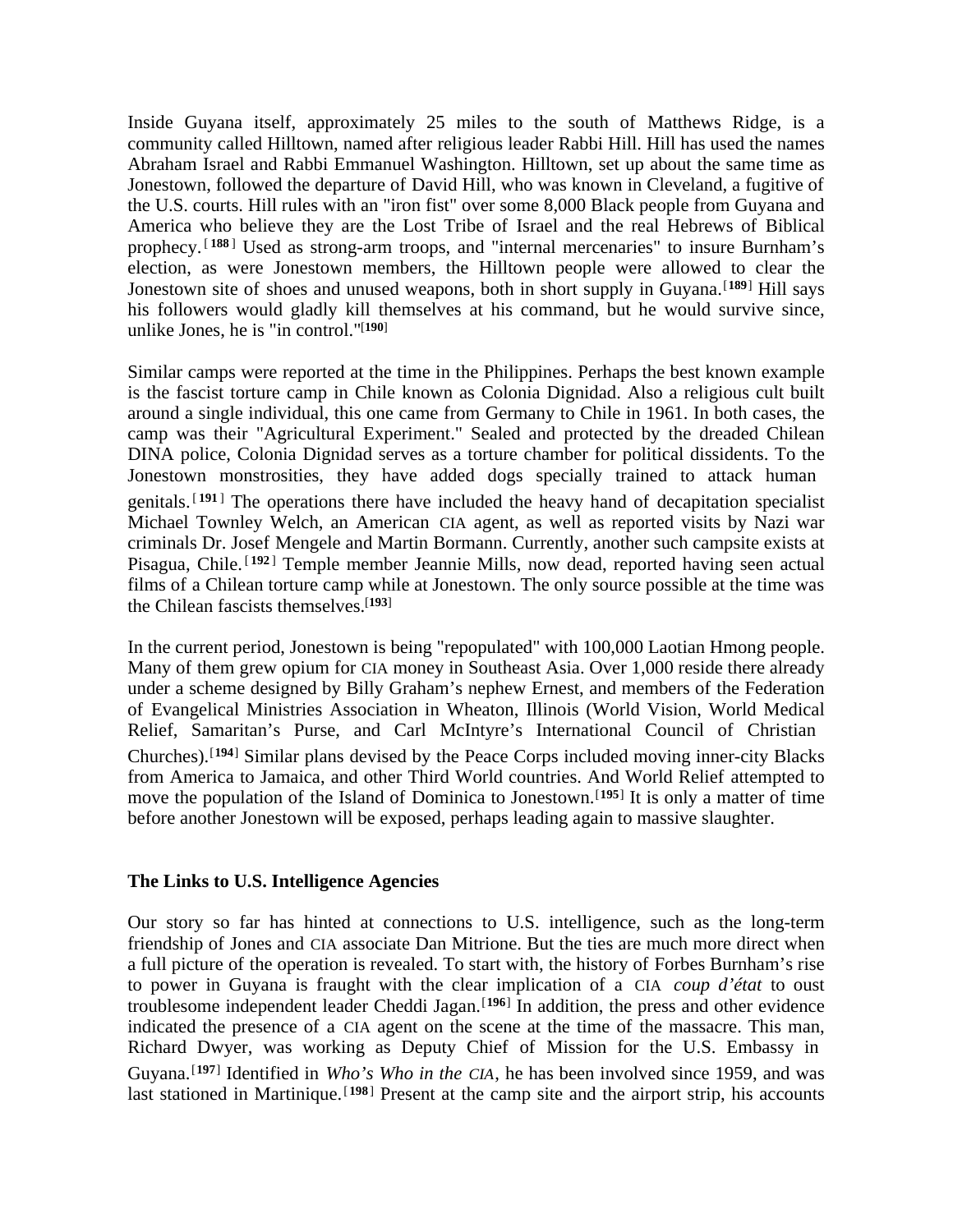were used by the State Department to confirm the death of Leo Ryan. At the massacre, Jones said, "Get Dwyer out of here" just before the killings began.[**<sup>199</sup>**]

Other Embassy personnel, who knew the situation at Jonestown well, were also connected to intelligence work. U.S. Ambassador John Burke, who served in the CIA with Dwyer in Thailand, was an Embassy official described by Philip Agee as working for the CIA since 1963. A Reagan appointee to the CIA, he is still employed by the Agency, usually on State Department assignments. [ **<sup>200</sup>** ] Burke tried to stop Ryan's investigation. [ **<sup>201</sup>** ] Also at the Embassy was Chief Consular officer Richard McCoy, described as "close to Jones," who worked for military intelligence and was "on loan" from the Defense Department at the time of the massacre. [ **<sup>202</sup>** ] According to a standard source, "The U.S. embassy in Georgetown housed the Georgetown CIA station. It now appears that the majority and perhaps all of the embassy officials were CIA officers operating under State Department covers . . ."[**<sup>203</sup>**] Dan Webber, who was sent to the site of the massacre the day after, was also named as CIA.<sup>[204]</sup> Not only did the State Department conceal all reports of violations at Jonestown from Congressman Leo Ryan, but the Embassy regularly provided Jones with copies of all congressional inquiries under the Freedom of Information Act.[**<sup>205</sup>**]

Ryan had challenged the Agency's overseas operations before, as a member of the House Committee responsible for oversight on intelligence. He was an author of the controversial Hughes-Ryan Amendment that would have required CIA disclosure in advance to the congressional committees of all planned covert operations. The Amendment was defeated shortly after his death.[**<sup>206</sup>**]

American intelligence agencies have a sordid history of cooperative relations with Nazi war criminals and international fascism.[**<sup>207</sup>**] In light of this, consider the curious ties of the family members of the top lieutenants to Jim Jones. The Layton family is one example. Dr. Laurence Layton was Chief of Chemical and Biological Warfare Research at Dugway Proving Grounds in Utah, for many years, and later worked as Director of Missile and Satellite Development at the Navy Propellant Division, Indian Head, Maryland.[**<sup>208</sup>**] His wife, Lisa, had come from a rich German family. Her father, Hugo, had represented I.G. Farben as a stockbroker.[**<sup>209</sup>**] Her stories about hiding her Jewish past from her children for most of her life, and her parents' escape from a train heading for a Nazi concentration camp seem shallow, as do Dr. Layton's Quaker religious beliefs. The same family sent money to Jonestown regularly.[**<sup>210</sup>**] Their daughter, Debbie, met and married George Philip Blakey in an exclusive private school in England. Blakey's parents have extensive stock holdings in Solvay drugs, a division of the Nazi cartel I.G. Farben. <sup>[211 ]</sup> He also contributed financially.[**<sup>212</sup>**]

Terri Buford's father, Admiral Charles T. Buford, worked with Navy Intelligence. [ **<sup>213</sup>** ] In addition, Blakey was reportedly running mercenaries from Jonestown to CIA-backed UNITA forces in Angola.[**<sup>214</sup>**] Maria Katsaris' father was a minister with the Greek Orthodox Church, a common conduit of CIA fundings, and Maris claimed she had proof he was CIA. She was shot in the head, and her death was ruled a suicide, but at one point Charles Beikman was charged with killing her. [ **<sup>215</sup>** ] On their return to the United States, the "official" survivors were represented by attorney Joseph Blatchford who had been named prior to that time in a scandal involving CIA infiltration of the Peace Corps.<sup>[216]</sup> Almost everywhere you look at Jonestown, U.S. intelligence and fascism rear their ugly heads.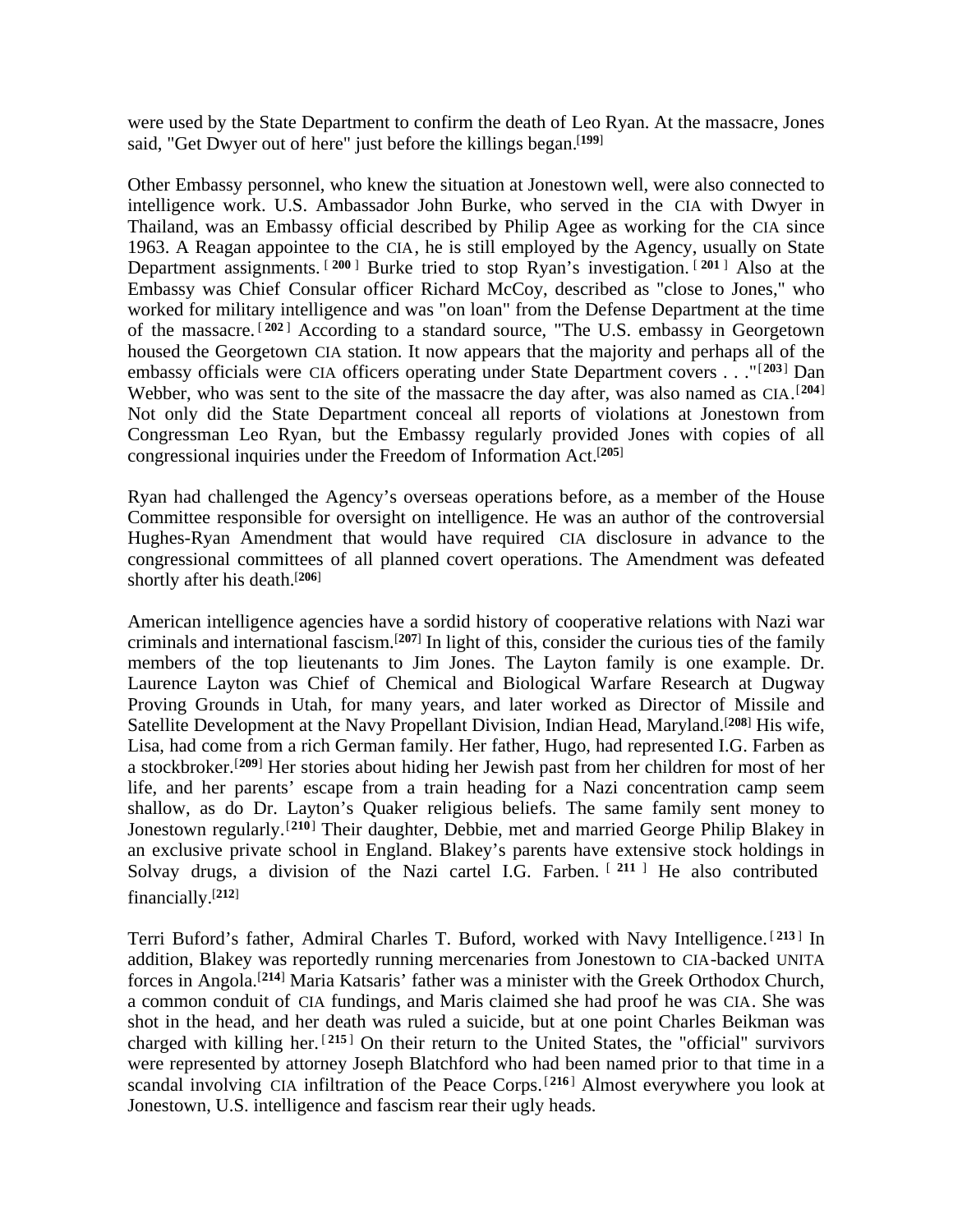The connection of intelligence agencies to cults is nothing new. A simple but revealing example is the Unification Church, tied to both the Korean CIA (i.e., American CIA in Korea), and the international fascist network known as the World Anti-Communist League (WACL). The Moonies hosted WACL's first international conference.[**<sup>217</sup>**] What distinguished Jonestown was both the level of control and the openly sinister involvement. It was imperative that they cover their tracks.[**<sup>218</sup>**]

Maria Katsaris sent Michael Prokes, Tim Carter, and another guard out at the last minute with \$500,000 cash in a suitcase, and instructions for a drop point. Her note inside suggests the funds were destined for the Soviet Union.[**<sup>219</sup>**] Prokes later shot himself at a San Francisco press conference, where he claimed to be an FBI informant.[**<sup>220</sup>**] Others reported meeting with KGB agents and plans to move to Russia.[**<sup>221</sup>**] This disinformation was part of a "red smear" to be used if they had to abandon the operation. The Soviet Union had no interest in the money and even less in Jonestown. The cash was recovered by the Guyanese government.[**<sup>222</sup>**]

Their hidden funding may include more intelligence links. A mysterious account in Panama, totaling nearly \$5 million in the name of an "Associacion Pro Religiosa do San Pedro, S.A." was located.[**<sup>223</sup>**] This unknown Religious Association of St. Peter was probably one of the twelve phony companies set up by Archbishop Paul Marcinkus to hide the illegal investments of Vatican funds through the scandal-ridden Banco Ambrosiano.[**<sup>224</sup>**] A few days after the story broke about the accounts, the President of Panama, and most of the government resigned, Roberto Calvi of Banco Ambrosiano was murdered, and the Jonestown account disappeared from public scrutiny and court record.[**<sup>225</sup>**]

The direct orders to cover up the cause of death came from the top levels of the American government. Zbigniew Brezezinsky delegated to Robert Pastor, and he in turn ordered Lt. Col. Gordon Sumner to strip the bodies of identity.[**<sup>226</sup>**] Pastor is now Deputy Director of the CIA . [ **<sup>227</sup>** ] One can only wonder how many others tied to the Jonestown operation were similarly promoted.

#### **The Strange Connection to the Murder of Martin Luther King**

One of the persistent problems in researching Jonestown is that it seems to lead to so many other criminal activities, each with its own complex history and cast of characters. Perhaps the most disturbing of these is the connection that appears repeatedly between the characters in the Jonestown story and the key people involved in the murder and investigating of Martin Luther King.

The first clue to this link appeared in the personal histories of the members of the Ryan investigation team who were so selectively and deliberately killed at Port Kaituma. Don Harris, a veteran NBC reporter, had been the only network newsman on the scene to cover Martin Luther King's activity in Memphis at the time of King's assassination. He had interviewed key witnesses at the site. His coverage of the urban riots that followed won him an Emmy award. [ **<sup>228</sup>** ] Gregory Robinson, a "fearless" journalist from the *San Francisco Examiner*, had photographed the same riots in Washington, D.C. When he was approached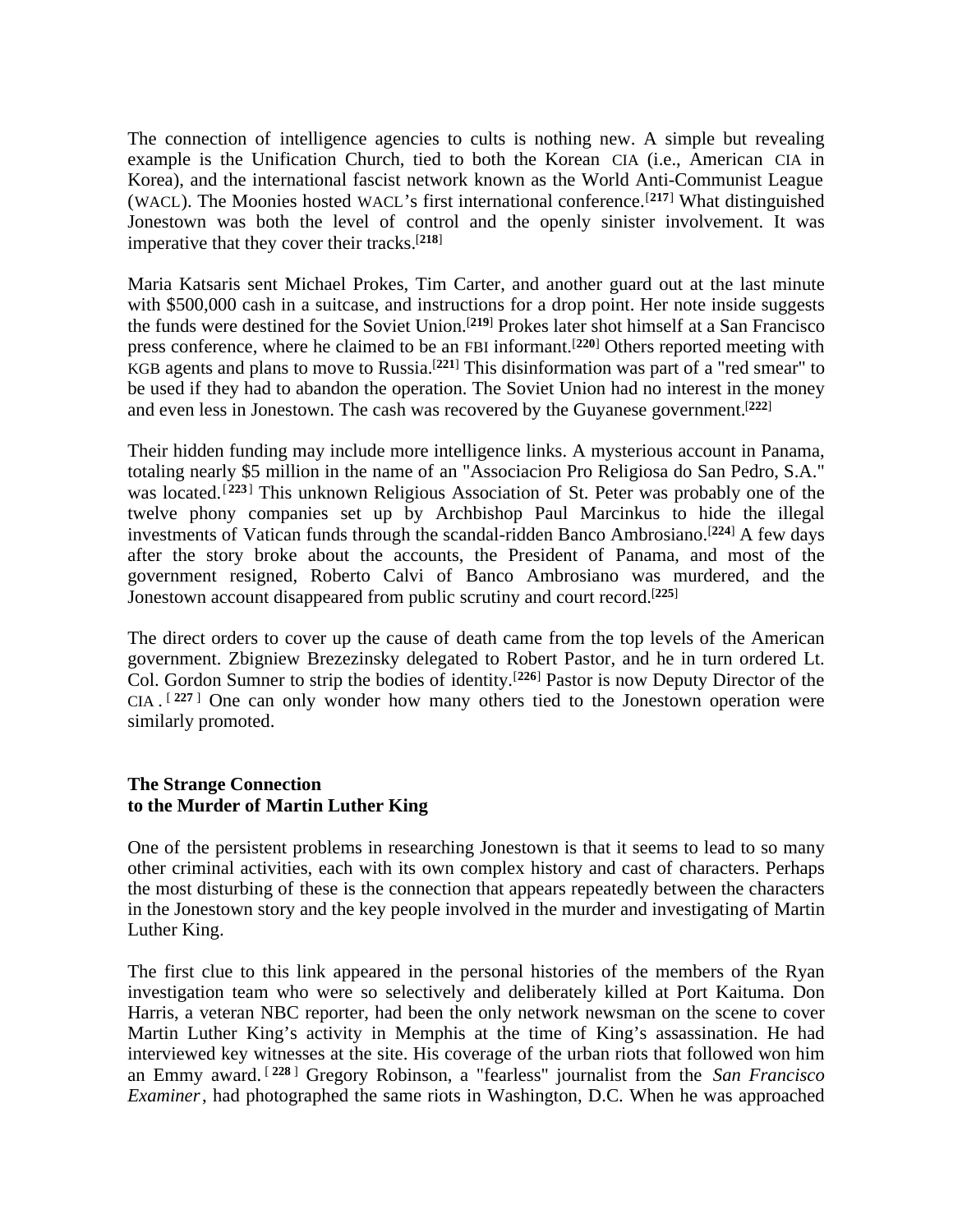for copies of the films by Justice Department officials, he threw the negatives into the Potomac river.[**<sup>229</sup>**]

The role of Mark Lane, who served as attorney for Jim Jones, is even more clearly intertwined.[**<sup>230</sup>**] Lane had co-authored a book with Dick Gregory, claiming FBI complicity in the King murder. [ **<sup>231</sup>** ] He was hired as the attorney for James Earl Ray, accused assassin, when Ray testified before the House Select Committee on Assassinations about King. [232] Prior to this testimony, Ray was involved in an unusual escape plot at Brushy Mountain State Prison.<sup>[233]</sup> The prisoner who had helped engineer the escape plot was later inexplicably offered an early, parole by members of the Tennessee Governor's office. These officials, and Governor Blanton himself, were to come under close public scrutiny and face legal charges in regard to bribes taken to arrange illegal early pardons for prisoners.[**<sup>234</sup>**]

One of the people living at Jonestown was ex-FBI agent Wesley Swearington, who at least publicly condemned the COINTELPRO operations and other abuses, based on stolen classified documents, at the Jonestown site. Lane had reportedly met with him there at least a year before the massacre. Terri Buford said the documents were passed on to Charles Garry. Lane used information from Swearingen in his thesis on the FBI and King's murder. Swearingen later served as a key witness in suits against the Justice Department brought by the Socialist Workers Party.[**<sup>235</sup>**] When Larry Flynt, the flamboyant publisher of *Hustler* magazine, offered a, \$1 million reward leading to the capture and conviction of the John F. Kennedy killers, the long distance number listed to collect information and leads was being answered by Mark Lane and Wesley Swearingen.[**<sup>236</sup>**]

With help from officials in Tennessee, Governor Blanton's office, Lane managed to get legal custody of a woman who had been incarcerated in the Tennessee state psychiatric system for nearly eight years.[**<sup>237</sup>**] This woman, Grace Walden Stephens, had been a witness in the King murder.[**<sup>238</sup>**] She was living at the time in Memphis in a rooming house across from the hotel when Martin Luther King was shot.<sup>[239]</sup> The official version of events had Ray located in the common bathroom of the rooming house, and claimed he used a rifle to murder King from that window.[**<sup>240</sup>**] Grace Stephens did, indeed, see a man run from the bathroom, past her door and down to the street below.[**<sup>241</sup>**] A rifle, later linked circumstantially to James Earl Ray, was found inside a bundle at the base of the rooming house stairs, and identified as the murder weapon. <sup>[242]</sup> But Grace, who saw the man clearly, refused to identify him as Ray when shown photographs by the FBI.<sup>[243]</sup> Her testimony was never introduced at the trial. The FBI relied, instead, on the word of her common law husband, Charles Stephens, who was drunk and unconscious at the time of the incident. [244] Her persistence in saying that it was not James Earl Ray was used at her mental competency hearings as evidence against her, and she disappeared into the psychiatric system.[**<sup>245</sup>**]

Grace Walden Stephens took up residence in Memphis with Lane, her custodian, and Terri Buford, a key Temple member who had returned to the U.S. before the killings to live with Lane.<sup>[246]</sup> While arranging for her to testify before the Select Committee on Ray's behalf, Lane and Buford were plotting another fate for Grace Stephens. Notes from Buford to Jones, found in the aftermath of the killings, discussed arrangements with Lane to move Grace Stephens to Jonestown.<sup>[247]</sup> The problem that remained was lack of a passport, but Buford suggested either getting a passport on the black market, or using the passport of former Temple member Maxine Swaney. [ **<sup>248</sup>** ] Swaney, dead for nearly 2-1/2 years since her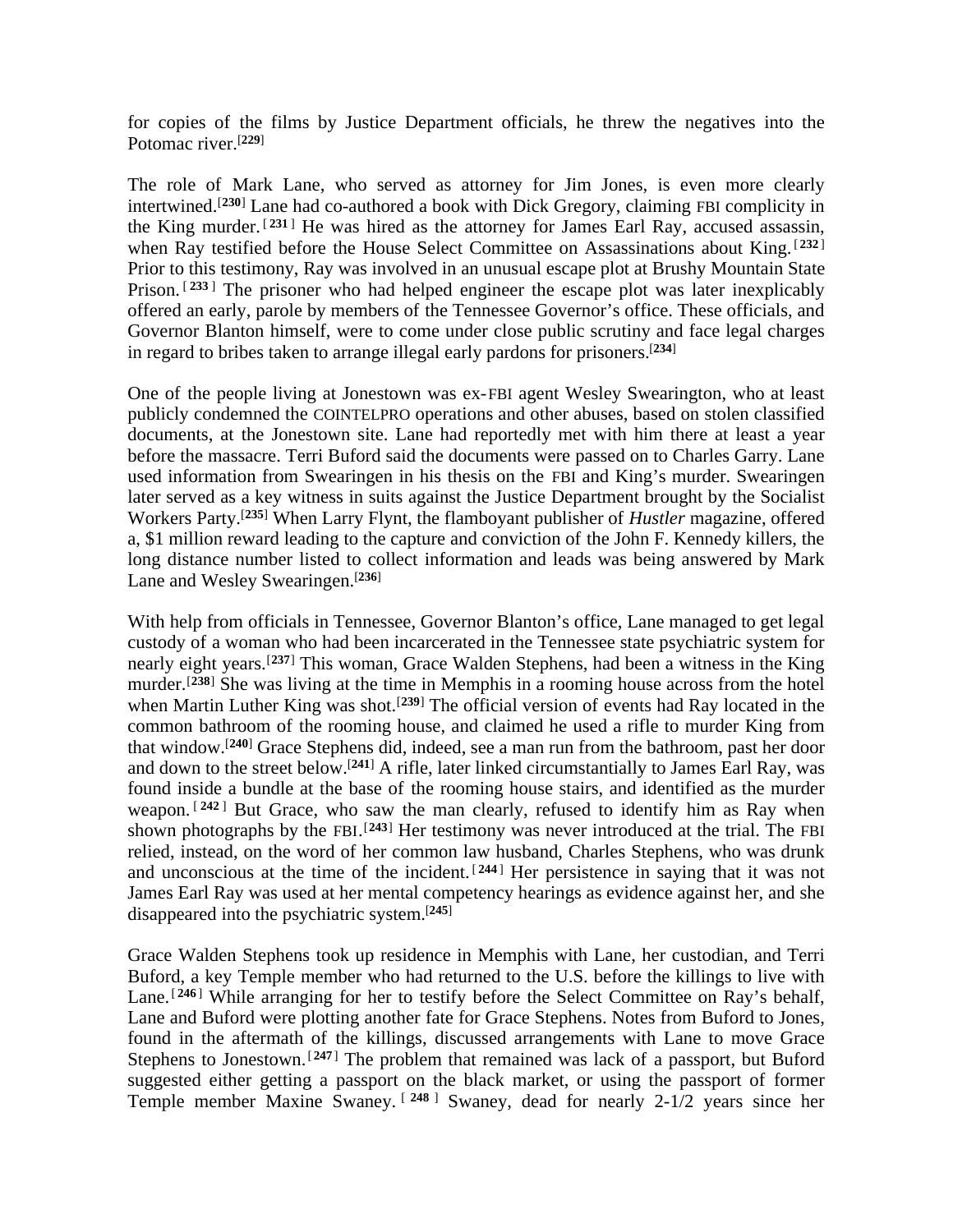departure from the Ukiah camp, was in no position to argue and Jones apparently kept her passport with him.[**<sup>249</sup>**] Whether Grace ever arrived at Jonestown is unclear.

Lane was also forced to leave Ray in the midst of testimony to the Select Committee when he got word that Ryan was planning to visit. Lane had attempted to discourage the trip earlier in a vaguely threatening letter.[**<sup>250</sup>**] Now he rushed to be sure he arrived with the group.[**<sup>251</sup>**] At the scene, he failed to warn Ryan and others, knowing that the sandwiches and other food might be drugged, but refrained from eating it himself. [ **<sup>252</sup>** ] Later, claiming that he and Charles Garry would write the official history of the "revolutionary suicide," Lane was allowed to leave the pieces of underwear to mark their way back to Georgetown.[**<sup>253</sup>**] If true, it seems an unlikely method if they were in any fear of pursuit. They had heard gunfire and screams back at the camp.<sup>[254]</sup> Lane was reportedly well aware of the forced drugging and suicide drills at Jonestown before Ryan arrived.[**<sup>255</sup>**]

Another important figure in the murder of Martin Luther King was his mother, Alberta. A few weeks after the first public announcement by Coretta Scott King that she believed her husband's murder was part of a conspiracy, Mrs. Alberta King was brutally shot to death in Atlanta, while attending church services. [ **<sup>256</sup>** ] Anyone who had seen the physical wounds suffered by King might have been an adverse witness to the official version, since the Wound angles did not match the ballistic direction of a shot from the rooming house.[**<sup>257</sup>**] Her death also closely coincided with the reopening of the Tennessee state court review of Ray's conviction based on a guilty plea, required by a 6th Circuit decision.[**<sup>258</sup>**] The judge in that case reportedly refused to allow witnesses from beyond a 100-mile radius from the courtroom.[**<sup>259</sup>**]

The man convicted of shooting King's mother was Marcus Wayne Chenault. His emotional affect following the murder was unusual. Grinning, he asked if he had hit anyone.<sup>[260]</sup> He had reportedly been dropped off at the church by people he knew in Ohio.<sup>[261]</sup> While at Ohio State University, he was part of a group known as "the Troop," run by a Black minister and gun collector who used the name Rabbi Emmanuel Israel. This man, described in the press as a "mentor" for Chenault, left the area immediately after the shooting.[**<sup>262</sup>**] In the same period, Rabbi Hill traveled from Ohio to Guyana and set up Hilltown, using similar aliases, and preaching the same message of a "black Hebrew elite." [ **<sup>263</sup>** ] Chenault confided to SCLC leaders that he was one of many killers who were working to assassinate a long list of Black leadership. The names he said were on this list coincided with similar "death lists" distributed by the KKK, and linked to the COINTELPRO operations in the 60s.[**<sup>264</sup>**]

The real backgrounds and identities of Marcus Wayne Chenault and Rabbi Hill may never be discovered. But one thing is certain: Martin Luther King Would never had countenanced the preachings of Jim Jones, had he lived to hear them.[**<sup>265</sup>**]

# **Aftermath**

In the face of such horror, it may seem little compensation to know that a part of the truth has been unearthed. But for the families and some of the Survivors, the truth, however painful, is the only path to being relieved of the burden of their doubts. It's hard to believe that President Carter was calling on us at the time not to "overreact." The idea that a large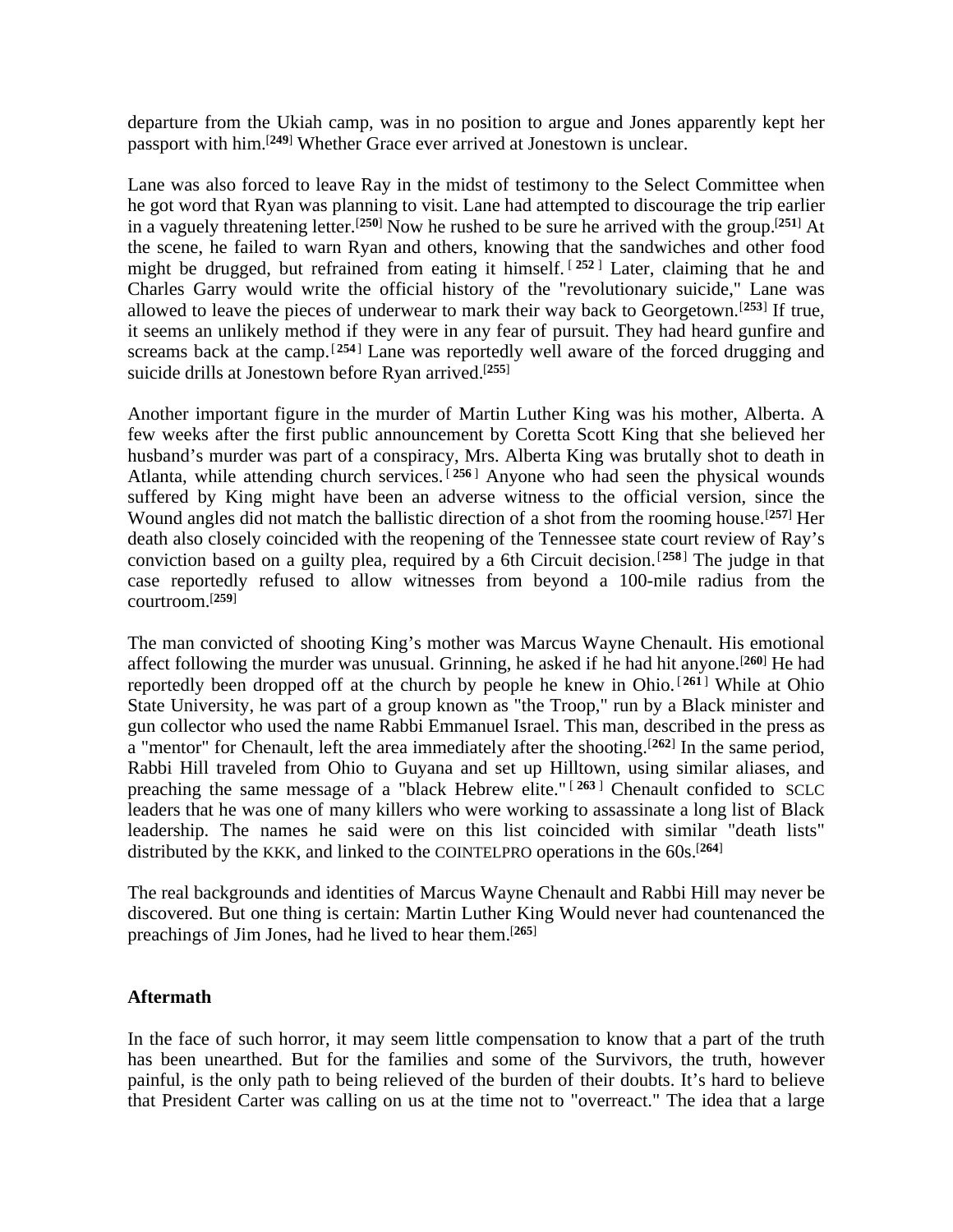community of Black people would not only stand by and be poisoned at the suggestion of Jim Jones, but would allow their children to be murdered first, is a monstrous lie, and a racist insult.[**<sup>266</sup>**] We now know that the most direct description of Jonestown is that it was a Black genocide plan. One Temple director, Joyce Shaw, described the Jonestown massacre as, "some kind of horrible government experiments, or some sort of sick racial thing, a plan like that of the Germans to exterminate Blacks." [ **<sup>267</sup>** ] If we refuse to look further into this nightmarish event, there will be more Jonestowns to come. They will move from Guyana to our own back yard.

The cast of characters is neither dead nor inactive. Key members of the armed guard were ordered to be on board the Temple Ship, *Cudjoe* -- at the hour of the massacre they were on a supply run to Trinidad. George Phillip Blakey phoned his father-in-law, Dr. Lawrence Layton, from Panama after the event.<sup>[268]</sup> At least ten members of the Temple remained on the boat, and set up a new community in Trinidad while Nigel Slingger, a Grenada businessman and insurance broker for Jonestown, repaired the 400-ton shipping vessel. Then Charles Touchette, Paul McCann, Stephan Jones, and George Blakey set up an "open house" in Grenada with the others. McCann spoke about starting a shipping company to "finance the continued work of the original Temple."[**<sup>269</sup>**]

That "work" may have included the mysterious operations of the mental hospital in Grenada that eluded government security by promising free medical care.[**<sup>270</sup>**] The hospital as operated by Sir Geoffrey Bourne, Chancellor of the St. George's University Medical School, was also staffed by his son Dr. Peter Bourne.<sup>[271]</sup> His son's history includes work with psychological experiments and USAID in Vietnam, the methadone clinics in the U.S., and a drug scandal in the Carter White House.[**<sup>272</sup>**] The mental hospital was the only structure bombed during the U.S. invasion of Grenada in 1983. This was part of a plan to put Sir Eric Gairy back in power.[**<sup>273</sup>**] Were additional experiments going on at the site?[**<sup>274</sup>**]

In addition, the killers of Leo Ryan and others at Port Kaituma were never accounted for fully. The trial of Larry Layton was mishandled by the Guyanese courts, and the U.S. system as well.[**<sup>275</sup>**] No adequate evidentiary hearings have occurred either at the trial or in state and congressional reviews. The Jonestown killers, trained assassins and mercenaries, are not on trial. They might be working in Africa or Central America. Their participation in Jonestown can be used as an "explanation" for their involvement in later murders here, such as the case of the attack on school children in Los Angeles.[**<sup>276</sup>**] They should be named and located.

The money behind Jonestown was never fully examined or recovered. The court receivership only collected a fraction. The bulk went to pay back military operations and burial costs. Families of the dead were awarded only minimal amounts. [ **<sup>277</sup>** ] Some filed suit, unsuccessfully, to learn more about the circumstances of the deaths, and who was responsible. Joe Holsinger, Leo Ryan's close friend and assistant, studied the case for two years and reached the same unnerving conclusions: these people were murdered, there was evidence of a mass mind-control experiment, and the top levels of civilian and military intelligence were involved. [ **<sup>278</sup>** ] He worked with Ryan's family members to prove the corruption and injustice, but they could barely afford the immense court costs and case preparation. Their suit, as well as a similar one brought by ex-members and families of the victims, had to be dropped for lack of funds.[**279**]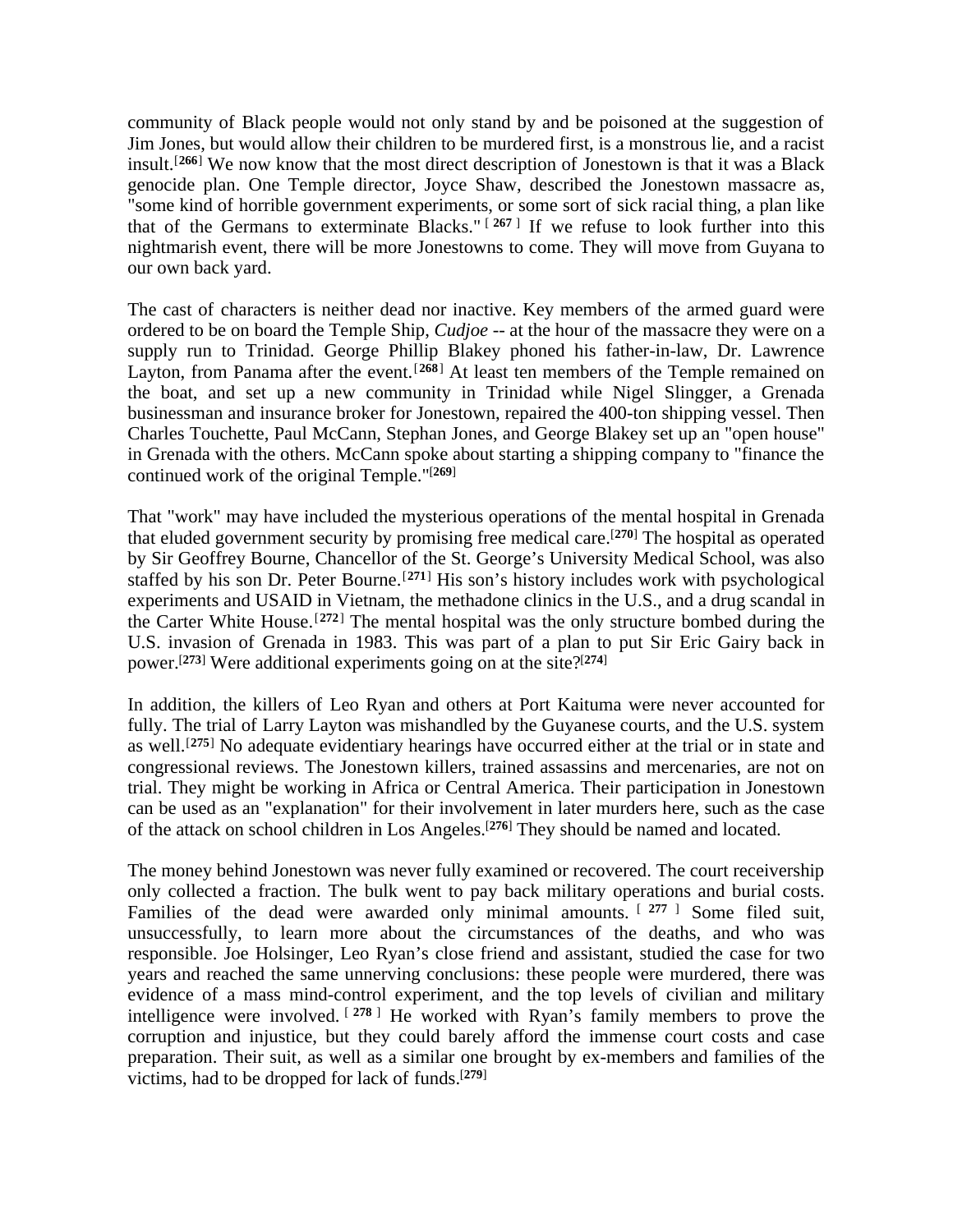The international operations of World Vision and the related evangelical groups continue unabashed. World Vision official John W. Hinckley, Sr. was on his way to a Guatemalan water project run by the organization on the day his son shot at president Reagan. [280] A mysterious "double" of Hinckley, Jr., a man named Richardson, followed Hinckley's path from Colorado to Connecticut, and even wrote love letters to Jody Foster. Richardson was a follower of Carl McIntyre's International Council of Christian Churches, and attended their Bible School in Florida. He was arrested shortly after the assassination attempt in New York's Port Authority with a weapon, and claimed he intended to kill Reagan.[**<sup>281</sup>**]

Another World Vision employee, Mark David Chapman, worked at their Haitian refugee camp in Ft. Chaffee, Arkansas. He was later to gain infamy as the assassin of John Lennon in New York City.[**<sup>282</sup>**] World Vision works with refugees worldwide. At the Honduran border, they are present in camps used by American CIA to recruit mercenaries against Nicaragua. They were at Sabra and Shatilla, Camps in Lebanon where fascist Phalange massacred the Palestinians.[**<sup>283</sup>**] Their representatives in the Cuban refugee camps on the east coast included members of the Bay of Pigs operation, CIA-financed mercenaries from Omega 7 and Alpha 66.[**<sup>284</sup>**] Are they being used as a worldwide cover for the recruitment and training of these killers? They are, as mentioned earlier, working to repopulate Jonestown with Laotians who served as mercenaries for our CIA. [**285**]

Silence in the face of these murders is the worst possible response. The telling sign above the Jonestown dead read, "Those who do not remember the past are condemned to repeat it."[**<sup>286</sup>**] The genocide will come home to America. How many spent time studying the rash of child murders in Atlanta's Black community or asked the necessary questions about the discrepancies in the conviction of Wayne Williams? [ **<sup>287</sup>** ] Would we recognize a planned genocide if it occurred under similar subterfuge?

Leo Ryan's daughter, Shannon, lives among the disciples of another cult today, at the new city of Rajneeshpuram in Arizona. She was quoted in the press, during the recent controversy over a nationwide recruiting drive to bring urban homeless people to the commune, saying she did not believe it could end like Jonestown, since the leader would not ask them to commit suicide. "If he did ask me, I would do it," she said.[**<sup>288</sup>**] Homeless recruits who had left since then are suing in court because of suspicious and unnecessary injections given them by the commune's doctor, and a liquid they were served daily in unmarked jars that many believe was not simply "beer." One man in the suit claims he was drugged and disoriented for days after his first injection.[**<sup>289</sup>**]

The ultimate victims of mind control at Jonestown are the American people. If we fail to look beyond the constructed images given us by the television and the press, then our consciousness is manipulated, just as well as the Jonestown victims' was. Facing nuclear annihilation, may see the current militarism of the Reagan policies, and military training itself, as the real "mass suicide cult." If the discrepancy between the truth of Jonestown and the official version can be so great, what other lies have we been told about major events?[**<sup>290</sup>**]

History is precious. In a democracy, knowledge must be accessible for informed consent to function. Hiding or distorting history behind "national security" leaves the public as the final enemy of the government. Democratic process cannot operate on "need to know." Otherwise we live in the 1984 envisioned by Orwell's projections and we must heed his warning that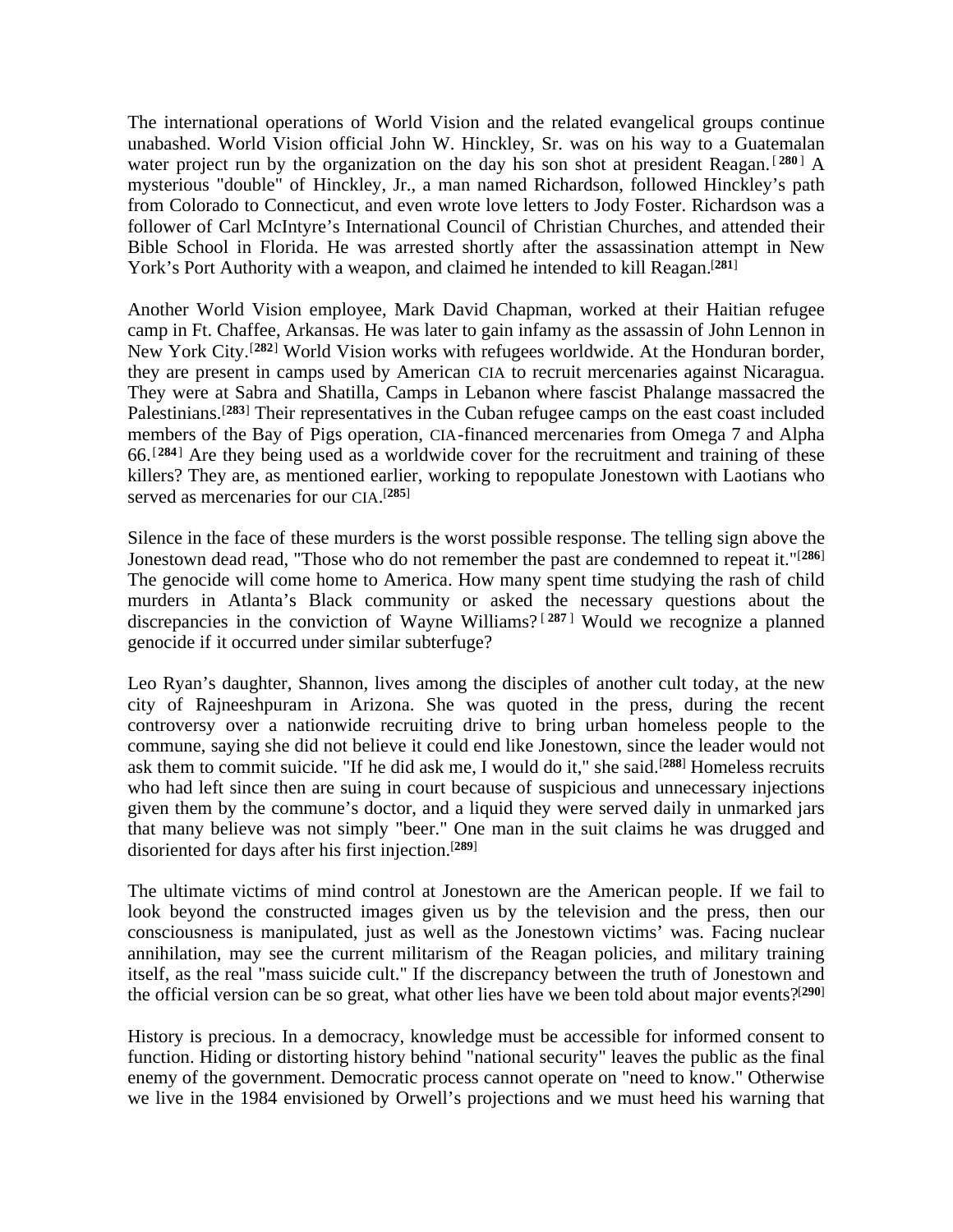those who control the past control the future.[**<sup>291</sup>**]

The real tragedy of Jonestown is not only that it occurred, but that so few chose to ask themselves why or how, so few sought to find out the facts behind the bizarre tale used to explain away the death of more than 900 people, and that so many will continue to be blind to the grim reality of our intelligence agencies. In the long run, the truth will come out. Only our complicity in the deception continues to dishonor the dead.

#### **SOURCES**

- 1. *Hold Hands and Die!* John Maguire (Dale Books, 1978), p. 235 (Story of the Century); *Raven*, Tim Reiterman (Dutton, 1982) p. 575 (citing poll result).
- 2. The standard version first appeared in two "instant books," so instant (12/10/78) they seemed to have been written before the event! *The Suicide Cult* , Kilduff & Javers (Bantam Books, 1978); *Guyana Massacre*, Charles Krause (Berkeley Pub., 1978).

**Other standard research works on the topic include:** *White Night*, John Peer Nugent (Wade, 1979); *Raven*, op cit., and *Hold Hands and Die!*, op cit.; *The Cult That Died*, George Klineman (Putnam 1980); *The Children of Jonestown*, Kenneth Wooden (McGraw-Hill, 1981); *The Strongest Poison*, Mark Lane (Hawthorn Books, 1980); *Our Father Who Art In Hell*, James Reston (Times Books, 1981); *Journey to Nowhere*, Shiva Naipaul (Simon & Schuster, 1981); *The Assassination of Representative Leo J. Ryan & The Jonestown, Guyana Tragedy*, Report, House Committee on Foreign Affairs (GPO, May 15, 1979).

**Personal accounts by members of People's Temple and survivors of Jonestown:** *Six Years With God* , Jeannie Mills (A&W Publ., 1979); *People's Temple, People's Tomb* , Phil Kerns (Logos, Int., 1979); *Deceived*, Mel White (Spire Books, 1979); *The Broken God*, Bonnie Theilmann (David Cook, 1979); *Awake in a Nightmare*, Feinsod (Norton, 1981); *In My Father's House*, Yee & Layton (Holt, Rinehart & Winston, 1981).

3. "The People's Temple," William Pfaff, *New Yorker*, 12/18/78; *Hold Hands*, p. 241-7 (cults) and *Journey to Nowhere* , p. 294 (the period); *The Family* , Ed Sanders (Avon Press, 1974) (Charlie Manson); *Snapping* , Flo Conway (brainwashing); *Ecstasy & Holiness*, Frank Musgrove (Indiana Univ. Press, 1974).

**In case you missed the decade and what happened:** *The Sixties* (Rolling Stone Press, 1977); *The Sixties Papers*, Judith & Stew Albert (Praeger, 1984); *By Any Means Necessary: Outlaw Manifestoes 1965-70*, P. Stansill (Penguin, 1971); *Protest & Discontent*, Bernard Crick (Penguin 1970); *Fire in the Streets*, Milton Viorst (Random House, 1982); *Blacklisted News: Secret Histories from Chicago to 1984* (Yipster Times, 1984); *The Making of a Counter-Culture*, Theodor Roszak (Doubleday, 1969).

- 4. "Inside People's Temple," Marshall Kilduff, *New West*, 8/1/77; *Hold Hands*, p. 100.
- 5. "Rev Jones Became West Coast Power," *Washington Post* (*WP*), 11/20/78. *Hold Hands*, p. 130 and *Journey to Nowhere*, p. 47.
- 6. "Rev. Jones Accused of Coercion," *New York Times* (*NYT*), 4/12/79; *NYT*, 11/27/78 (warning letter to Ryan, 6/78).
- 7. *Assassination of Leo J. Ryan*, *op cit.*, pp. 1-3; "Ryan to Visit," Kilduff, *San Francisco Chronicle* (*SFC*), 11/8/78.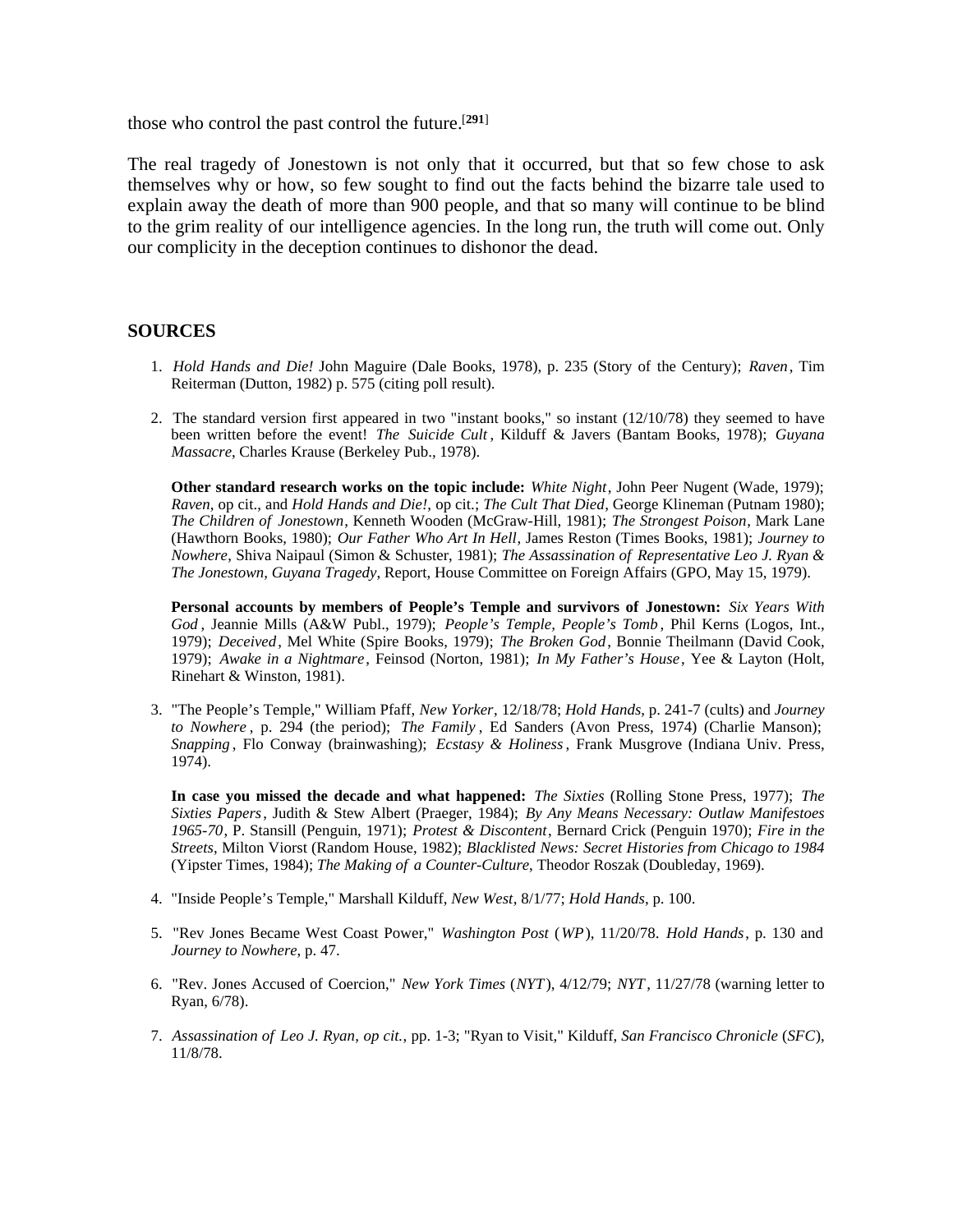- 8. "A Hell of a Story: The Selling of a Massacre," *Wash. Jrn. Rev.,* Jan-Feb, 1979. Standard details recounted in books cited above in footnote 2. *Children of Jonestown*, p. 201 (mass grave); *NYT*, 12/19 and 12/20/78, and 1/10/79 (28 cremated), also 1/25 and 5/25/79 (bodies cremated in mass grave, 248).
- 9. *Raven*, p. 576 (Layton charges); *WP* 11/19/84 (Ryan medal).
- 10. *Hold Hands*, p. 216.
- 11. *Helter Skelter*, Vincent Bugliosi (Norton, 1974).
- 12. *Hold Hands*, pp. 215-16.
- 13. *New York Post*, 11/21/78 (headline); *WP*, 11/21/78, *San Francisco Examiner* (*SFE*), 11/22/78, *Guyana Daily Mirror*, 11/23/78, *NYT* , 11/22/78 (flee to jungle); *NYT* , 11/21-23/78 (estimated 4-500 missing); *White Night*, pp. 224-226 and *NYT*, 11/23/78 (U.S. search with loudspeakers).
- 14. *Boston Globe*, 11/21/78, *Baltimore Sun*, 11/21/78, *NYT* , 11/20/78 (est. 11-1200); *White Night*, p. 228 (Jones says 1,200), *Guyanese Daily Mirror*, 11/23/78 (1,000).
- 15. *WP*, 11/21/78 (passports); *White Night*, p. 230 (809 visa applications), and *Hold Hands*, p. 146 (800 on busses to Florida); *Children of Jonestown*, p. 202, and *NYT*, 11/26/78 (children, 260 dead at site, 276 at Dover).
- 16. *White Night*, p. 223. *NYT*, 11/21/78 (408 dead, Guyanese "pick way" to count), 11/22/78 (409 dead, U.S. Army teams), 11/23/78 (400 dead, Maj. Helming, U.S.), 11/24/78 (409 dead, still).
- 17. *White Night*, p. 231 and *Hold Hands*, pp. 226-34; *NYT*, 11/25/78 (775, P. Reid, Guyana), 11/26/78 (over 900, U.S. "final" 910, AF or 914, Reuters); 11/29/78 (900, Lloyd Barker, Guyana), 12/1/78 (911, U.S. Air Force), 12/4/78 (911, Dover AFB, Del.).
- 18. *Guyana Daily Mirror*, 11/23/85
- 19. *White Night* , pp. 229-30 (can't count); *NYT* , 11/25/78 (State Dept. Business, "rough"), 11/25/78 (American official disagrees, says Guyanese count "firm"); *Children of Jonestown*, p. 196 (poking).
- 20. *White Night*, p. 229 (pavilion story), 230 ("mounds of people," Maj. Hickman); *SFE* 11/25/78 (adults covered children); *NYT*, 11/25/78 ("layered," Ridley, Guyana, but U.S. soldier, "only one layer").
- 21. *Baltimore Sun*, 11/21/78 (82 children, 163 women, 138 men first count).
- 22. Photographs appear in most of the standard reference works, see footnote 2. Also, good pictures in the following: "Jonestown: the Survivors' Story," *NYT Magazine*, 11/18/79; "Death in the Jungle," 11/27/78 and "Cult of Death," 12/4/78 in *Newsweek*; "Cult Massacre," 11/27/78 and "Cult of Death," 12/4/78 in *Time*; "Cult of Madness," 12/4/78 and "Bloody Trail Behind Jonestown," 12/25/78 in *Macleans*; "In the Valley of the Shadow of Death," Tim Cahill, *Rolling Stone*, 1/25/79; "Questions Linger about Guyana," Sidney Jones, *Oakland Times*, 12/9/78; "Cult Defectors Suspect U.S. of Cover-up," *Los Angeles Times*, 12/18/78.
- 23. *White Night*, p. 229 (quoting State Dept. Bushnell), and *Hold Hands*, p. 233 (doubts); *NYT* , 11/23/78 (U.S. searching, Carter); 11/24/78 ("in vain"), 11/29/78 ("none"), and 12/1/78 (30-40 in Venezuela).
- 24. *WP*, 11/21/78 ("Cult Head Leads 408 to Death"); *NYT*, 11/20-22/78 (searching, pickup Lane & Garry); *White Night*, p. 239 (Burnham sends in "his boys").
- 25. *White Night*, p. 224 (over 300 U.S. troops, 11/20); *Guyana Daily Mirror*, 11/23/78 (325 U.S. troops); *Hold Hands*, p. 200 (200 for clean-up) and *NYT*, 11/23/78 (239 to evacuate). **What was the function of nearly 100 additional U.S. forces?** "Jocks in the Jungle," *London Sunday Times*, 11/78 (British Black Watch troops).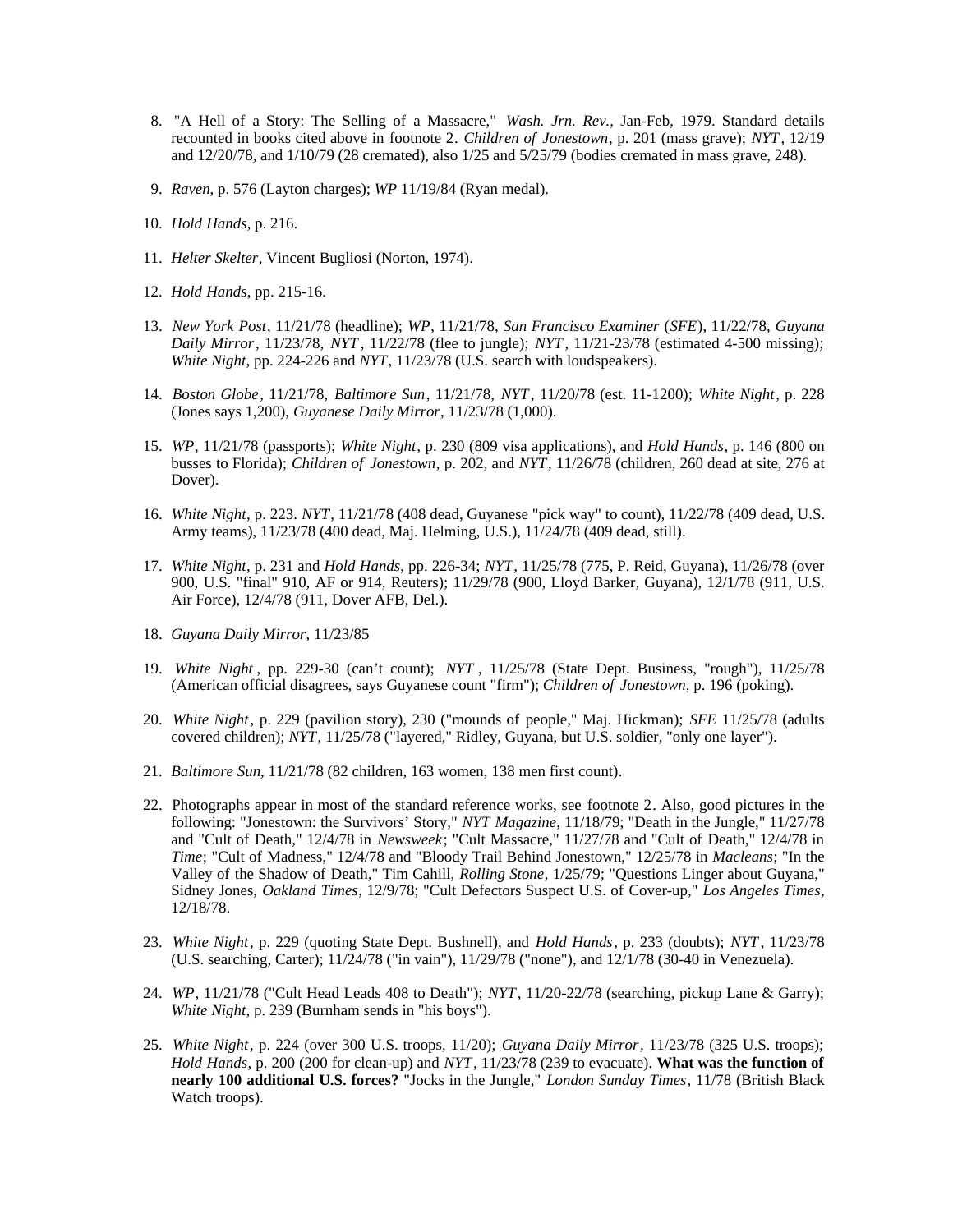- 26. Photographs, see footnote 22. *Strongest Poison*, p. 194 (Lou Gurvich, "dragged and laid out").
- 27. "Mystery Shrouds Jonestown Affair," *Guyanese Daily Mirror*, 11/23/78; *NYT*, 11/24 and 29/78 (missing in jungle disappear, Guyanese say "none," Barker).
- 28. *SFE*, 11/20/78 (headline), also *WP*, 11/21/78 or *NYT*, 11/28/78.
- 29. *Children of Jonestown*, p. 193; *NYT* , 12/14/78 (Mootoo testifies to coroner's jury), 2/18/79 (Chicago Med. Examiner Robt. Stein promised help, none came).
- 30. *A Guide to Pathological Evidence for Lawyers and Police Officers*, F. Jaffe (Carswell Press, 1983); *Poisons, Properties, Chemical Identification, Symptoms and Emergency Treatment* , V. Brooks (Van Nostrand, 1958).
- 31. Photographs, see footnote 22. "Questions Linger," *Oakland Times*, 12/9/78.
- 32. "Coroner Says 700 Who Died in Cult were Slain," *Miami Herald*, 12/17/78; *NYT*, 12/12/78 (injections, upper arm), 11/17/78 (700 were murdered), 12/18/78 (Mootoo shocks American Academy of Forensic Scientists meeting).
- 33. *White Night* , pp. 230-1 (shot); *WP* , 11/221/78 (shot), *Guyana Daily Mirror*, 11/23/78 ("bullets in bodies," Ridley); *NYT* , 11/29/78 ("no guns/struggle," Lloyd Barker), 11/20/78 ("no violence," Ridley); *NYT*, 11/18,19,21/78 (Jim Jones, Annie Moore, Maria Katsaris shot in head); *WP*, 11/21/78 ("forced to die by guards"), also *Washington Star*, 11/25/78 (forced).
- 34. *Children of Jonestown*, p. 191 and *WP*, 11/21/78 (unknown if Jones shot himself); *Strongest Poison*, p. 194 (Gurvich, no nitrate test on hands); *Hold Hands*, p. 260 (gun far from body); *Miami Herald* , 12/17/78 (Mootoo suspects murdered); *NYT* , 11/26/78 (drug o.d., shot after, U.S. Major Groom), 12/1,7/78 (Guyanese and U.S. pathologists autopsy), 12/10/78 (ballistics tests), 12/20,21/78 (illegal cremation), 12/23/78 (not suicide, Mag. Bacchus, Guyana Coroner's Jury).
- 35. *Raven*, p. 576 and *Miami Herald*, 12/17/78 (grand jury decision); *Strongest Poison*, p. 194 (Gurvich, evidence of shooting, over 600 bodies); *NYT* , 12/13/78 (grand jury set up), 12/14,15,17/78 (Mootoo testimony, tour of site), 12/23/78 (conclusion, "persons unknown," Katsaris, Moore suicides).
- 36. *Hold Hands*, cover photo, and see footnote 22.
- 37. *White Night*, p. 231 (Schuler quote), *Children of Jonestown*, p. 197 (unaware); *Strongest Poison*, pp. 182-89 (autopsy problems); *NYT* , 11/26/78 and 12/5/78 (no autopsies, reluctant), 11/26/78 (Mootoo's work unknown).
- 38. *Hold Hands*, p. 260, and see footnotes 17, 28, 33 or Lloyd Barker; "Cult Defectors Suspect Cover-up," *LAT*, 12/18/78; "Jonestown & the CIA, *Daily World*, 6/23/81; *NYT*, 12/3,8/78 (Lloyd Barker collusion), 12/7,8,24/78 (Deputy Prime Minister Reid's role), 12/25/78 (U.S. attempts to discredit coroner's jury).
- 39. *Hold Hands*, p. 229; *SFE* , 11/22/78 (\$1 million), or see *NYT* , 12/8/78 (\$2.5 million at site); *WP*, 11/28/78 (cash, wallets, gold); *NYT*, 12/12/78 (visit to site by Burnham's party official).
- 40. *Journey to Nowhere*, p. 58,117 (Ptolemy Reid cover-up), see also footnote 38; *Daily World*, 10/23/80 (Cheddi Jagan interview); *Guyana Daily Mirror*, 11/28/78 (1/23/79); *NYT* , 1/23/79 ("Templegate"); *NYT*, 11/20,25/78 (Ridley body counts, 408 to 708), and see footnote 33; *NYT*, 11/26, 12/6,11,24/78 and 2/11,5/16/79 (Guyana's collusion) and 12/3/78 (Burnham).
- 41. *White Night*, p. 225 (C-131s), *NYT*, 11/24/78 (equipment lists).
- 42. *White Night*, p. 228 (identity strip), and *Children of Jonestown*, p. 196 (medical tags); *Hold Hands*, p. 59 (tags visible in photo).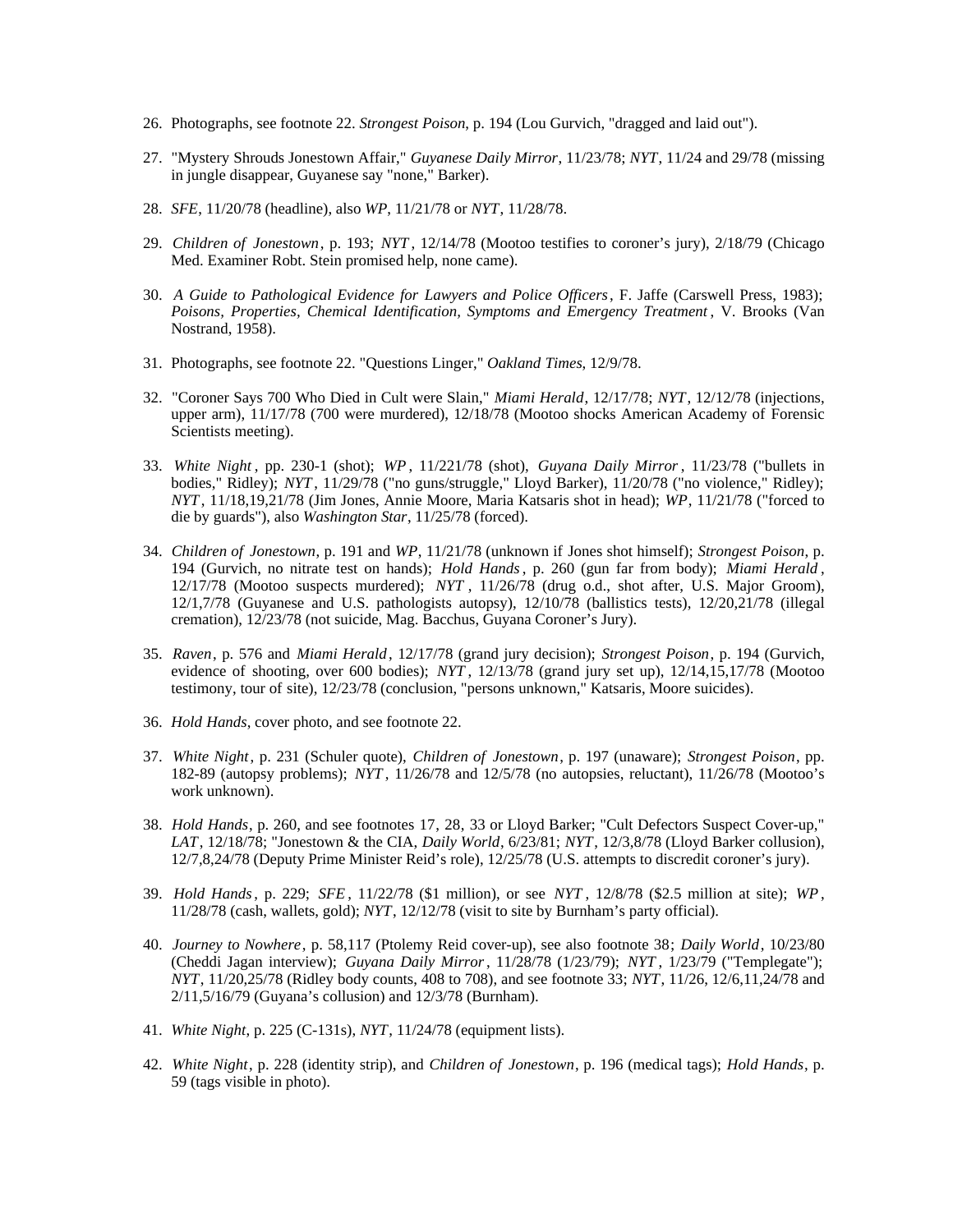- 43. *Hold Hands*, p. 200 and *White Night*, p. 224 (Vietnam "looked like Ton San Nhut"); *White Night*, p. 224 (planes carried 557 caskets).
- 44. *Hold Hands*, pp. 200-1 (182 arrive last day); *White Night*, pp. 226, 231 (Maj. Hickman, "six days," first bodies arrive Dover 11/28); *NYT*, 11/24,26/78 (airlift details).
- 45. *Hold Hands*, p. 204; *White Night*, pp. 228-31 (description, "These were the worst").
- 46. *Hold Hands*, p. 201 (182 last day, 17 identified); *White Night*, p. 226 (Dover site), 227 (174 identified by Guyanese), 231 (183 in 82 caskets); *NYT* , 11/30/78 (Dover, map), 11/21/78 (50 U.S. experts sent), 12/1/78 (46 identified).
- 47. *Hold Hands*, p. 204 (Jones cremated), and see footnote 8.
- 48. *Hold Hands*, p. 203 (families not permitted to see remains), and personal interviews; *Baltimore Sun*, 12/28/78 (only 259 claimed by families); *NYT* , 12/22/78, 1/8,24/79, 2/17/78, 3/31/79, 4/18/79 (Dover body counts 675 to 547) and 4/26.
- 49. *Strongest Poison*, pp. 182-9; *NYT*, 12/21/78, and 1/10/79 (New Jersey says cremation illegal, censures six doctors); *NYT*, 11/30/79 (Delaware legal problems).
- 50. "Medical Examiners Find Failings by Government on Cult Bodies," *NYT* , 12/3/78; *Rescue Mission Report*, Joint Chiefs of Staff, Special Operations Review (GPO, 1980); *Delta Force*, Charles Beckwith (Harcourt Brace & Jovanovich, 1983).
- 51. *White Night* , pp. 228-9 (no autopsies, death certificates in Guyana); *NYT* , 12/12/78 (Dr. Sturmer, National Assoc. of Med. Examiners); *NYT* , 12/3/78 (other medical examiners complain, "legally dubious method"); *NYT*, 12/16/78 (Sturmer again), 12/4/78 (embalmed) and footnote 8 (cremations).
- 52. *Hold Hands*, p. 203 and *American Funeral Director*, Jan. 1979; *NYT*, 12/1,2/78 (FBI fingerprint 911, or 700, and identify 255).
- 53. *Children of Jonestown*, p. 197; *Hold Hands*, p. 204; *Strongest Poison*, pp. 182-89; *NYT* , 12/3,18/79 (quotes), 12/13,16,17,19/78 (autopsies, complaints), 12/25/78 ("few facts"), and footnote 37 (Mootoo's work unknown).
- 54. *Raven*, p. 527; *Hold Hands*, pp. 32 (photo), 53-4, and *WP*, 11/21/78 (diagram); *NYT*, 11/21/78 (illus.).
- 55. *White Night*, p. 197; *Raven*, p. 533; *Strongest Poison*, p. 131; *Children of Jonestown*, pp. 168-70; *NYT*, 2/20/79 (not guilty plea).
- 56. *Ibid. Raven*
- 57. *White Night*, p. 197, *Raven*, p. 525ff (ambush described); *Hold Hands*, p. 256 (Layton's "dumb stare"), and *LAT*, 11/28/79 (Layton as "robot"); *Journey to Nowhere*, pp. 96-98 (Beikman in court "staring"); *NYT*, 12/15/78 (Layton insanity defense), 12/21/78 (Layton "responsible").
- 58. *White Night*, p. 197.
- 59. *WP*, 11/21/78 (Laytons' role, Jones' quote); *Boston Globe*, "Killers Hunted," 11/21/78; *SFE*, 11/22/78 (7 involved); *NYT*, 11/20/78 and 12/18/78 (lists of dead), 11/21/78 and 12/21/78 (Kice named, Joe Wilson gave Ryan gun at ambush), 11/29/78 and 12/9/78 (claim all dead, 8 warrants dropped), 12/21/78 (survivors scared to fly with "others"), 11/22 and 12/20/78 (Stephan Jones, Tim Carter, Michael Prokes arrested or charged with murders), 11/22,25/78 and 12/15,17/78 (Cobb, Rhodes, Moore, Clayton, named survivors), 12/6/78 (3 escape to Caracas & Miami *before* massacre).

Who Killed Ryan? *NYT* , 11/22/78 (FBI investigates "conspiracy"), 12/28/78 (Tim Jones takes 5th amendment on Ryan shooting).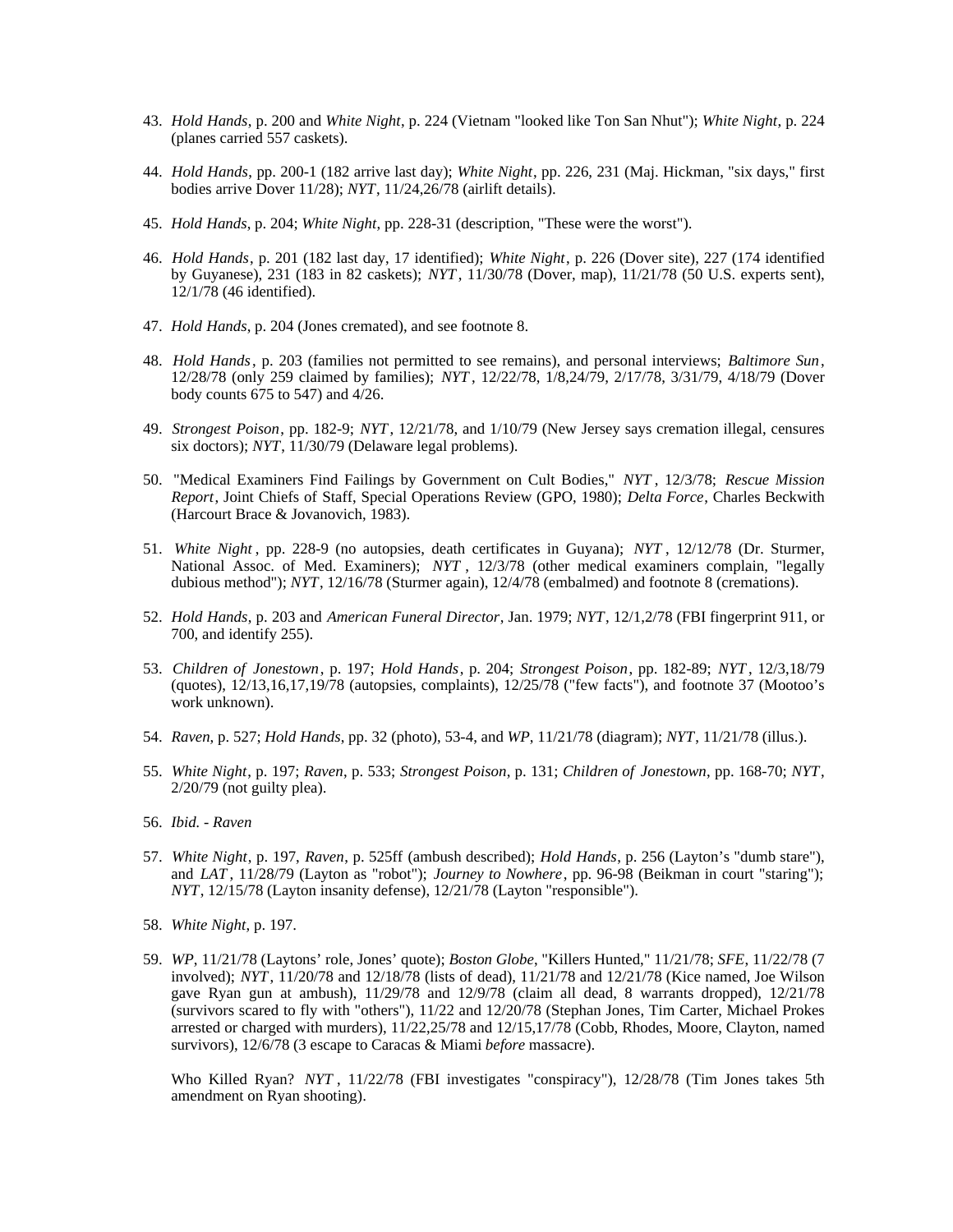- 60. *Raven*, p. 573 (elite squad), *Hold Hands*, p. 145; *Newsweek*, 12/4/78; *Daily World*, 6/23/81 (Holsinger).
- 61. "Grim Report," Kilduff, *SFC*, 6/15/78 (guards, abuse); *Newsweek*, 12/4/78 (different food, treatment); *LAT*, 11/28/78 (Debbie Layton Blakey, "upper middle-class whites").
- 62. *White Night*, p. 139; *Raven*, p. 403 (*Cudjoe*); and *Raven*, p. 241 (obeyed orders).
- 63. *Chicago Defender*, cited in *Black Panther News*, 12/30/78 (UNITA recruits for Africa); "Ryan Murder Suspect Resembles Robot," Hall, *LAT* , 11/26/78 (programmed), *NYT* , 11/30/78 (survivors had special privileges).
- 64. *Hold Hands*, p. 150; *Strongest Poison*, p. 85 (% women); "Questions Linger," *Oakland Times*, 12/9/78 (% Blacks); *NYT*, 11/20/78, 12/18/78 (death lists).
- 65. *WP*, 12/9/78 (FBI claims killers among dead), see footnotes 13, 23 (missing people); *LAT* , 11/25/78 (Stanley Clayton, survivor, "hundreds were slain," "forced to die"); *NYT* , 12/6/78 (3 escape), 12/4/78 (Pan Am won't fly without armed guard), 1/29/74, ("cheers" heard), 12/23/78 ("persons unknown").
- 66. *Assassination of Leo J. Ryan*, p. 35; *Raven*, pp. 572-3; *Hold Hands*, p.254 ("hit squad"); *White Night*, p. 224 (rumors at site); *Journey to Nowhere*, p. 148 ("basketball team"); *LAT* , 12/18/78, *NYT* , 12/1,4/78 (fears in U.S.), *NYT* , 12/4/78 (SF police guard Temple, "at a loss"), 12/23/78 (radio orders to kill relatives, Jonestown to San Francisco day of massacre, FBI).
- 67. *Raven* (Prokes & Tim Carter), see footnote 59, and *NYT*, 12/12/78 (Carter arrested with pistols).
- 68. *Hold Hands*, p. 30.
- 69. *NYT*, 11/22,23/78 (rumors, "master plan," Lane), 11/29 and 12/1/78 (FBI says "serious," Secret Service investigates), 12/11,23/78 (Buford testifies).
- 70. AP, May 19, 1979 (wrongly attributed to Cong. staff investigator George Berdes).
- 71. "Suicide Carnage," *Baltimore Sun*, 11/21/78 ("write the story"); *Hold Hands*, pp. 127, 221 (Lane, Garry lawyers for People's Temple); *NYT*, 11/23/78 (Garry once called Jonestown "paradise," says Jones "lost reason"); *NYT*, 11/21/78 (picked up in jungle by Guyanese troops),
- 72. *Raven*, p. 572 (survivors); *Guyana Daily Mirror*, 11/23/78 (32 captured by Guyanese); *NYT* , 11/30, 12/3,7,30/78 (reports of returning groups, totalling 30, more remain).
- 73. *Raven*, p. 575; "Fateful Prophecy is Fulfilled," *Newsweek*, 3/10/80; "Mills Family Murders: Could it be Jim Jones' Last Revenge?" *People*, 3/17/78.
- 74. *Hold Hands*, pp. 130-31, 254 (link of Jones to Moscone and Milk); *The Mayor of Castro Street*, Randy Shilts (St. Martin's, 1982); *NYT*, 1/17, 2/19, 4/24, 5/18, 5/22, 7/4/79 (Dan White arrest, trial, conviction, sentence); *NYT* , 5/22/79 (gay riot in response), 5/22/79 (White biography); *NYT*, 11/27 (murder), 12/6 ("no link"), 12/18/78 (illegal votes for Moscone); "The Milk/Moscone Case Reviewed," Paul Krassner, *Nation*, 1/14/84.
- 75. No note provided in original text.
- 76. *Los Angeles Herald*, 2/12/84.
- 77. *Hold Hands*, pp. 61,68 (KKK, Jones's racism); *NYT*, 11/26/78 (biography).
- 78. *Hold Hands*, pp. 62-3.
- 79. Personal interviews, Richmond, Indiana, 1981. *Raven*, p. 26 (Jones' boyhood); *Hidden Terrors*, A.J. Langguth (Pantheon, 1978) (Mitrione).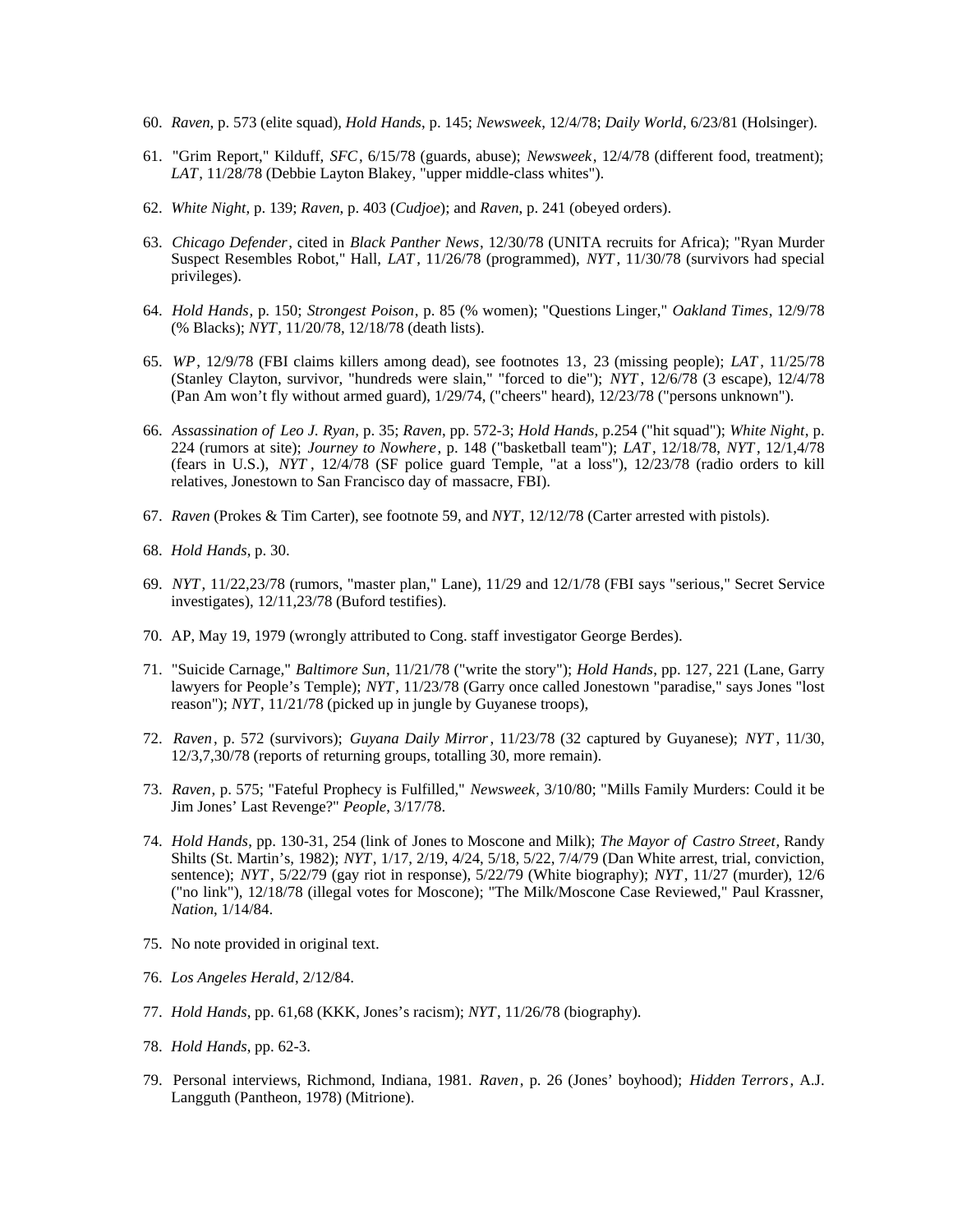- 80. *Hold Hands*, pp. 63-4 (calling as minister), 66, 70 (ordained as minister); *NYT* , 11/22,29/79, 3/13/79 (Disciples of Christ).
- 81. *Hold Hands*, pp. 62, 64.
- 82. *Hold Hands*, pp. 66, 166 (monkey business); *White Night*, pp. 9-10 (Indiana U. link).
- 83. *Hold Hands*, p. 65 (faith healer); *Hidden Terrors*, pp. 17, 41 (chief of police).
- 84. *Hold Hands*, pp. 68, 102 (cure cancer), 75, 76, 103 (chicken livers); *Six Years*, p. 86ff (photos).
- 85. No note supplied in original text.
- 86. *Suicide Cult*, pp. 181-2.
- 87. *White Night* , p.236; *Journey to Nowhere* , pp. 95, 98 (Burnham's people defend him), *NYT* , 11/21 (murders), 11/26, 12/1,5,14/78 (charges and trials), 12/19/78 and 2/3/79 (Stephan Jones "confesses" and "retracts"), 11/28/78 (charged with Katsaris).
- 88. *Hidden Terrors*, p. 42; *Who's Who in the CIA*, Julius Mader (E. Berlin, 1968).
- 89. *Suicide Cult*, p. 21; *WP*, 11/22/78.
- 90. *Hold Hands*, p. 65; *NYT*, 3/25/79 (also recruiting black families in Cuba, 1960).
- 91. "Jones' Mysterious Brazil Stay," *San Jose Mercury*, 11/78.
- 92. *San Jose Mercury*, 11/78; "Penthouse Interview: Stephan Jones," *Penthouse*, 4/79.
- 93. *Hidden Terrors*, pp. 63, 117, 249 (Mitrione in Brazil '62-'67).
- 94. *Ibid.,* pp. 139-40 (reference to *Who's Who in CIA*); *NYT*, 6/11,29/79 (Uruguay).
- 95. See it!
- 96. *Journey to Nowhere* , p. 247; *Hold Hands*, p. 171 (paid "pile of money," "\$5,000 to have sex with Ambassador's wife" -- cover story for payoff); *Suicide Cult* , p. 42 (money to travel around U.S. on return).
- 97. "Bishop's Report Names CIA," *WP*, 2/16/85; "Private Groups . . . Millions Raised," *WP*, 12/10/84; "Americares Foundation -- Central America Gets Private Aid," *WP*, 2/27/85 (Knights of Malta, CIA's Casey, Brezezinsky, Haig, funnel donations for "medicine" through Sterling Drugs, linked to I.G. Farben.).
- 98. *Journey to Nowhere*, p. 251.
- 99. "Guyana Tragedy Points to a Need for Better Care and Protection of Guardianship Children," *Comptroller General Report* (GPO, 1980); *NYT* , 1/25/79 (150 "foster children" in Ukiah), 2/14/79 (Mendocino agency says "none placed"), 2/17/79 (Sen. Cranston says 17 Ukiah children among dead).
- 100. "World Vision, Go Home," L. Lee, *Christian Century* , 5/16/79; "In the Spirit of Jimmy Jones," J. Fogarty, *Akwesasne Notes*, Winter, 1982; *NYT* , 2/26,4/4,11/16/75 and 12/25/79 (W.V. Cambodia), 4/2-5/75 and 6/30/79 (Vietnam work).
- 101. *Journey to Nowhere* , p. 220; "Jim Jones a Republican," *LAT* , 12/17/78 (John Birch); *Daily World* , 6/23/81 (Holsinger comments), and *NYT*, 11/24/78 ("helpful" reputation).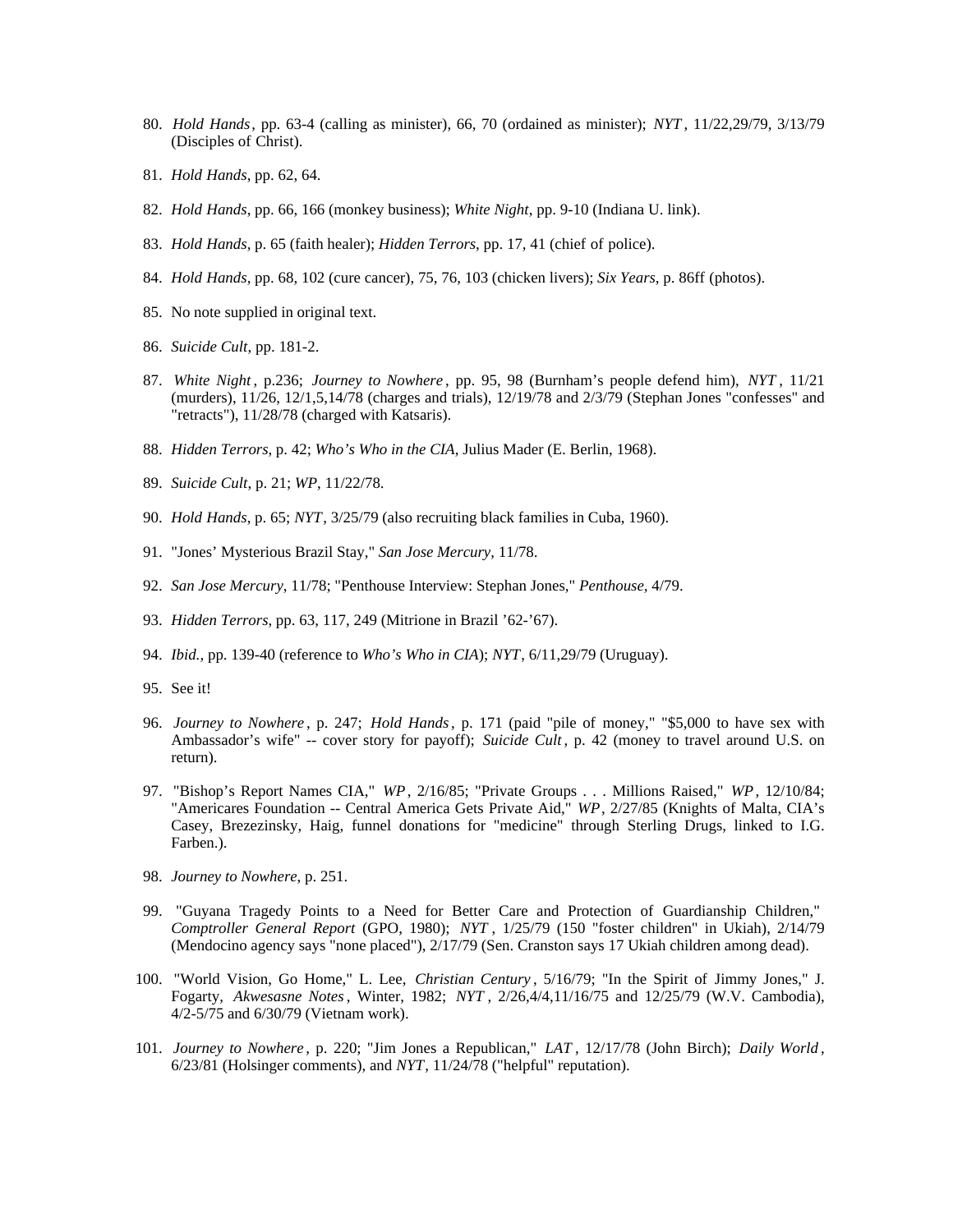- 102. "Jim Jones was a Republican for 6 Years," *LAT* , 12/17/78; *Hold Hands*, p. 70 (Jones held 15% vote Mendocino County).
- 103. *Hold Hands*, p. 93.
- 104. *Hold Hands*, p. 84; *NYT*, 11/21/78 (Tim Stoen joins, legal advisor).
- 105. *Hold Hands*, p. 95 (Debbie Layton Blakey); *In My Father's House* (Layton's stories); *Strongest Poison* (Terry Buford), *NYT*, 12/4/78 (Layton family, 6 join).
- 106. *Six Years*, p. 86ff (photos); *NYT*, 11/22-24/78 (biography), 11/29/78 (college \$).
- 107. *Strongest Poison*, p. 85; *Philadelphia Inquirer*, 11/19/78.
- 108. *Hold Hands*, p. 138 (family joins); "Cult Got Assets from Layton," *LAT*, 11/26/78; "Family Tragedy," *NYT*, 12/4/78 (aristocratic).
- 109. *Washington Post*, 1/22/78 (27,000 acres leased, 1974); *Daily World*, 6/23/81 (\$600,000).
- 110. *In My Father's House*, pp. 18-19.
- 111. *Hold Hands*, pp. 94, 127-8; *NYT*, 12/16-17/79 (Swiss bank accounts).
- 112. *Hold Hands*, p. 96; *Baltimore Sun*, 11/21/78; *NYT*, 11/21/78 (list), 12/5/78 (Stoen close to D.A. Hunter, later investigated Temple).
- 113. "Statement by Joe Holsinger," 5/23/80, citing *Strongest Poison* (Chapter 5), (Jones as "patriotic American"); *LAT*, 12/17/78; *NYT*, 12/1/78 (Reagan says Jones "close to Democrats").
- 114. *Hold Hands*, pp. 73-75, 79, 176.
- 115. *Hold Hands*, pp. 182-3; *Journey to Nowhere*, pp. 223-4, *WP*, 11/22/78 (Housing Commission); "DA Accuses Deputy Stoen," *SFE* , 1/21/79; *WP*, 11/22/78; *Baltimore Sun* , 11/21/78 (election and voter fraud); *NYT*, 12/18,20/78 (illegal Moscone votes).
- 116. *Journey to Nowhere* , p. 279 (welfare appointments); *NYT* , 12/18/79 (half of dead on Calif. Welfare sometime, 10% active, 51 fraud).
- 117. *Hold Hands*, p. 132 (Angela Davis), 213 and *NYT*, 11/23/78 (Roslyn Carter), *NYT*, 11/21/78 (list), also *WP*, 11/20/78 and *Baltimore Sun*, 11/21/78.
- 118. *Age of Surveillance* , Frank Donner (Random House, 1980); *Spying on Americans*, Athan Theoharis (Temple University Press, 1978; "Garden Plot and SWAT: U.S. Police as New Action Army," *Counterspy*, Winter, 1976.
- 119. *Secret Agenda*, Jim Hougan (Random House, 1984), pp. 99, 102; *Final Report*, Senate Select Committee on Presidential Campaign Activities (GPO, 1974), pp. 3-7 and *Hearings*, Vol. 3, pp. 1319-37 and-Vol. 4, pp. 1453-64 (describes Houston plan); *The Whole Truth: The Watergate Conspiracy* , Sam Ervin (Random House, 1980); "A New Watergate Revelation: The White House Death Squads," Johnathan Marshall, *Inquiry*, 3/5/79.
- 120. *COINTELPRO*, Nelson Blackstock (Vintage, 1976); *The FBI and Martin Luther King: From SOLO to Memphis*, David Garrow (Norton, 1981); *Assassination of Malcolm X*, George Breiterman (Pathfinder Press, 1976); also see on King harassment: *Nation*, 6/17/78, *Newsweek*, 9/28/81, and *NYT*, 3/17/75. Also browse *NYT*, 11/19-23/75 and 12/3-24/75.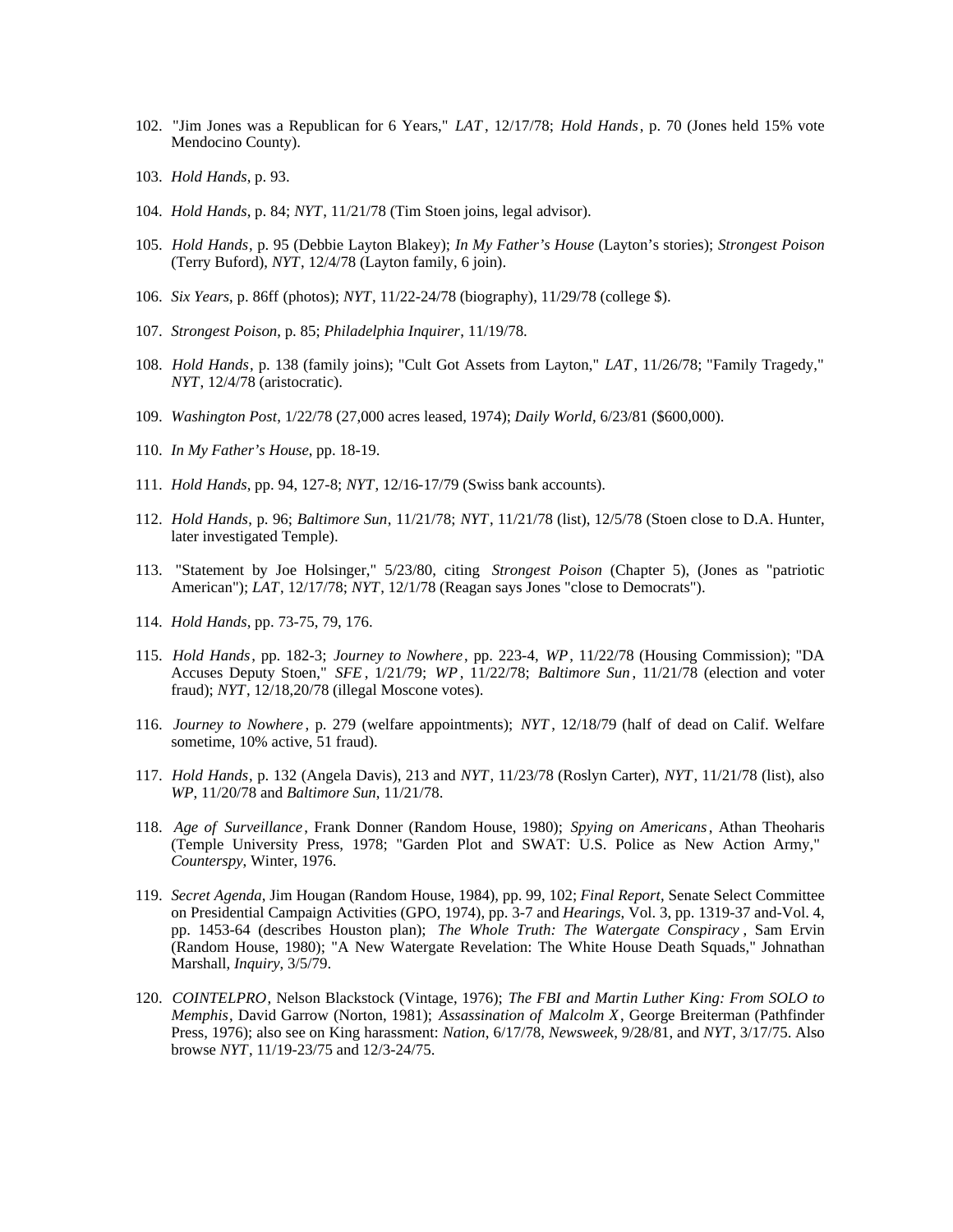- 121. "Remembering Ed Meese: From the Free Speech Movement to Operation Garden Plot," Johan Carlisle, *S.F. Bay Guardian*, 4/4/84; "Officer Ed Meese," Jeff Stein, *New Republic*, 10/7/81; "Ed Meese," *Rebel*, 12/13/84, Alex Dubro; "Bringing the War Home," Ron Ridenhour, *New Times*, 11/28/75.
- 122. "Garden Plot & SWAT," *Counterspy*, Winter, 1976.
- 123. "Why Civil Libertarians are Leery of Ed Meese," *Oakland Tribune*, 2/13/84.
- 124. "Jim Jones: The Seduction of San Francisco," J. Kasindorf, *New West* , 12/18/78; "Churchmen Hunt Clues on Cult's Lure for Blacks," H. Soles, *Christianity Today*, 3/23/79; "An Interpretation of People's Temple and Jim Jones," *Journal Interdenom. Theol. Ctr.*, Fall 1979; "Cuname, Curare & Cool Aid: The Politics that Spawned and Nurtured Jonestown," George Jackson (self-published, 1984).
- 125. *Hold Hands*, p. 87.
- 126. *Hold Hands*, pp. 88, 182-3.
- 127. *Hold Hands*, pp. 84, 100-1; "Jones Linked to Extortion," *LAT*, 11/25/78; *NYT*, 12/3/78.
- 128. *Hold Hands*, pp. 96, 172, 210-11.
- 129. "Seven Mysterious Deaths," Kathy Hunter, *Ukiah Press-Democrat*.
- 130. *LAT*, 11/25/78; *NYT*, 11/21/78 (Jones threatens to kill defectors).
- 131. *Journey to Nowhere*, pp. 49-50, 67, 102.
- 132. *Assassination of Leo J. Ryan*, p. 316 (Debbie Layton affidavit); *LAT* , 11/18/78; *NYT* , 11/20; 12/5/78 (White Nights).
- 133. *Hold Hands*, pp. 71-2, 180; *NYT*, 11/21,28/78 and 12/7/78 (abuse complaints, ignored).
- 134. "Inside People's Temple," Kilduff, *New West* , 8/1/77; "Jim Jones: The Making of a Madman," Phil Tracy, *New West*, 12/18/78; *LAT*, 12/8/78.
- 135. *Hold Hands*, pp. 16, 130, 136-7; "Scared Too Long," *SFE*, 11/13/77 (Houston death); *NYT*, 11/21/78.
- 136. *Hold Hands*, p. 127, 133.
- 137. *Hold Hands*, p. 136 (against advice); *NYT*, 11/21/78 (Speiers makes out will).
- 138. Personal interviews with Joe Holsinger, Ryan's aide, 1980; *NYT*, 11/21/78, 12/16/78 (panic).
- 139. *Hold Hands*, pp. 87-8, 100.
- 140. *White Night*, p. 226; *Hold Hands*, p. 232, *SFC*, 11/23/78 ("doubles").
- 141. *The Second Oswald*, Popkin (Berkeley, 1968).
- 142. See footnote 34.
- 143. *White Night* , p. 227 (autopsy, identification); *Hold Hands*, p. 262 (photo); "New Mystery: Is Jones Dead?" *NY Daily News*, 11/23/78.
- 144. *NYT*, 11/24/78 (fingerprints).
- 145. *Hold Hands*, pp. 77, 83; *In My Father's House*, pp. 115-6.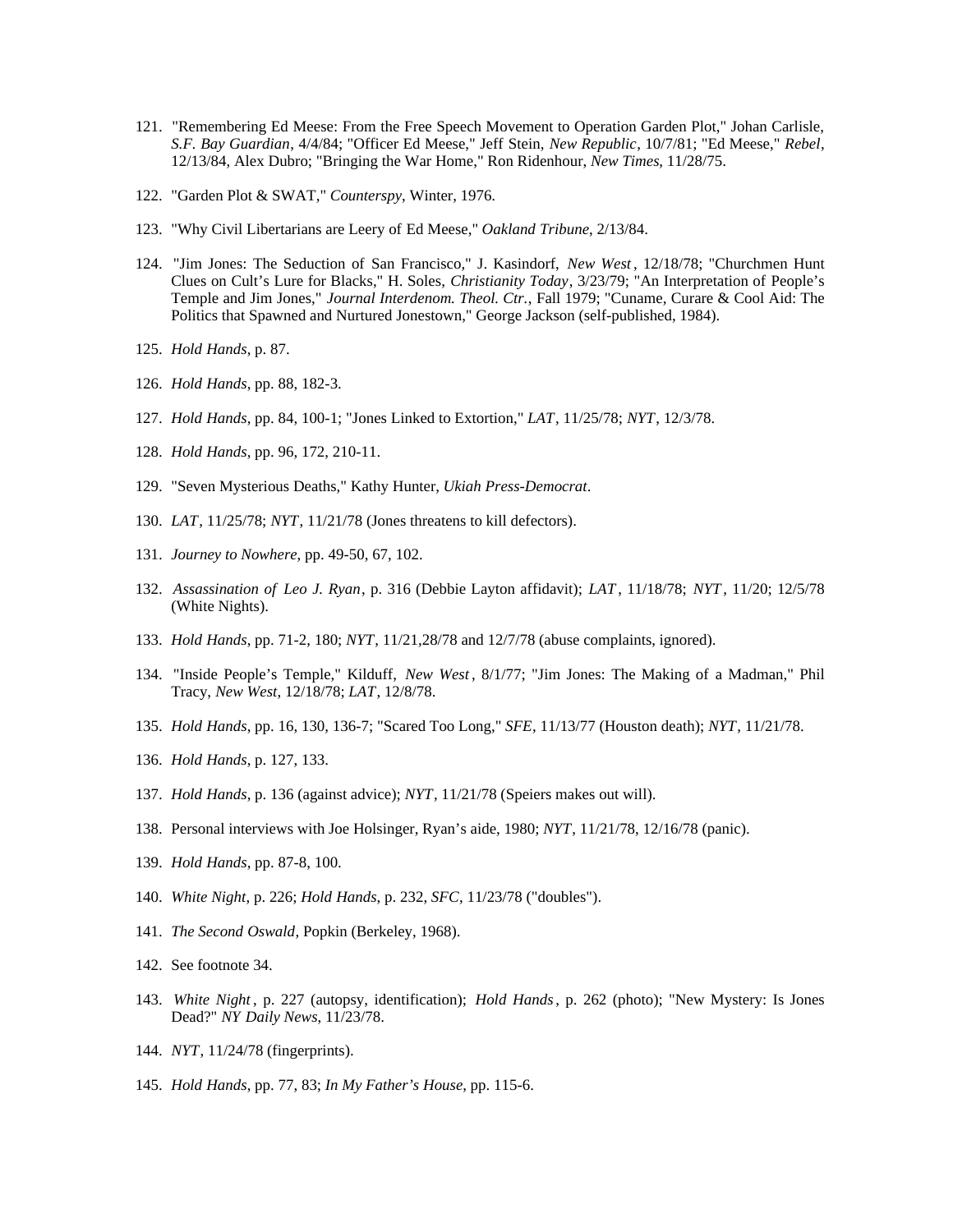- 146. "Jungle Geopolitics in Guyana: How a Communist Utopia that Ended in a Massacre Came to be Sited," *American Journal of Economics & Sociology*, 4/81.
- 147. *Guyana Massacre* (photo of Garry at Temple).
- 148. *SFE*, 1/9/79. Also see my "Jonestown Banks" piece.
- 149. *Journey to Nowhere*, p. 126.
- 150. "James G. McDonald: High Commissioner for Refugees, 1933-35," *Werner Lib. Bull. #43-44*; "Refugee Immigration: Truman Directive," *Prologue*, Spring 1981; *Caribbean Review*, Fall 1981.
- 151. *Journey to Nowhere*, pp. 117-18 (interior development); "Guyana's National Service Program," *Journal of Administration Overseas*, 1/76; *Caribbean Review*, Fall 1981, 1982.
- 152. "Mineral Resources Map," *Area Handbook for Guyana*, State Department (GPO, 1969); *White Night*, p. 238 (Burnham); *Hold Hands*, p. 149.
- 153. *White Night*, p. 238 (Burnham on importing labor, "exploit the exploitable").
- 154. *Hold Hands*, p. 144 (Embassy visits since 1973); "Consulate Officers: Babysitters," *NYT*, 11/29/78 and *NYT* , 12/6,11,24/78 (Guyana denies links), but see 5/16/79 (House Report charges collusion), and 12/5/78; 5/4,16/79 (House report critical of role of U.S. Embassy).
- 155. *Hold Hands*, p. 146.
- 156. "Brother Forced To Go To Jonestown," *LAT* , 11/27/78 (kill whole family threat); Personal interview with Guyanese present, 1980 (bound and gagged).
- 157. *Journey to Nowhere*, p. 107, (guards, "state within a state"); *Hold Hands*, p. 127 (coercion by armed guards, Yolanda Crawford), personal interview with Guyanese living within 5 miles of site, 1981.
- 158. *Journey to Nowhere* , pp. 73-4 (adoption, 7 Guyanese children among dead); *Guyana Daily Mirror*, 11/23/78.
- 159. *Hold Hands*, p. 39 (Gerry Parks), 156 (Blakey); "Life in Jonestown," *Newsweek*, 12/4/78; "Jonestown," Michael Novak, *AEI Reprint #94*, 3/79 (work and food).
- 160. *Holsinger Statement*, 5/23/80, *NYT*, 11/23/78 ("preoccupied with").
- 161. *Hold Hands*, pp. 50-51 (Tim Bogue), 157-63, 170-1 (public rape); "People's Temple in Guyana is a Prison," *Santa Rosa Press Democrat*, 4/12/78; *Newsweek*, 12/4/78 (special treatment); *SFC*, 6/15/78; *Baltimore Sun*, 11/21/78; *NYT*, 11/20/78 (slaves, torture), 12/4/78 (denials).
- 162. No entry supplied in original manuscript.
- 163. *Trading with the Enemy* , Charles Higham (Dell, 1983), p. 23 (Schacht role in war); *NYT* , 10/11/79 (Auschwitz plan).
- 164. *Miami Herald* , 3/27/79 (set up accounts); *LAT* 11/18/79, and see my " Jonestown Banks "); *NYT* , 11/21,23,28,29/78; 12/2,3,8,16,20/78 (millions described in various places); *NYT* , 1/13/79 (IRS says back *taxes* would be millions), 12/3/78 (\$2 million real estate).
- 165. *LAT* , 1/5/78; *SFC* , 1/9/79, and see my " Jonestown Banks " again; *NYT* , 8/3/79 (puts Panama and Venezuela accounts at \$15 million plus), *NYT*, 1/24/79 (receivership), 12/19/78 and 2/11; 10/11/79 (U.S. and Guyanese government and relatives claim it).
- 166. *In My Father's House*, pp. 18, 19.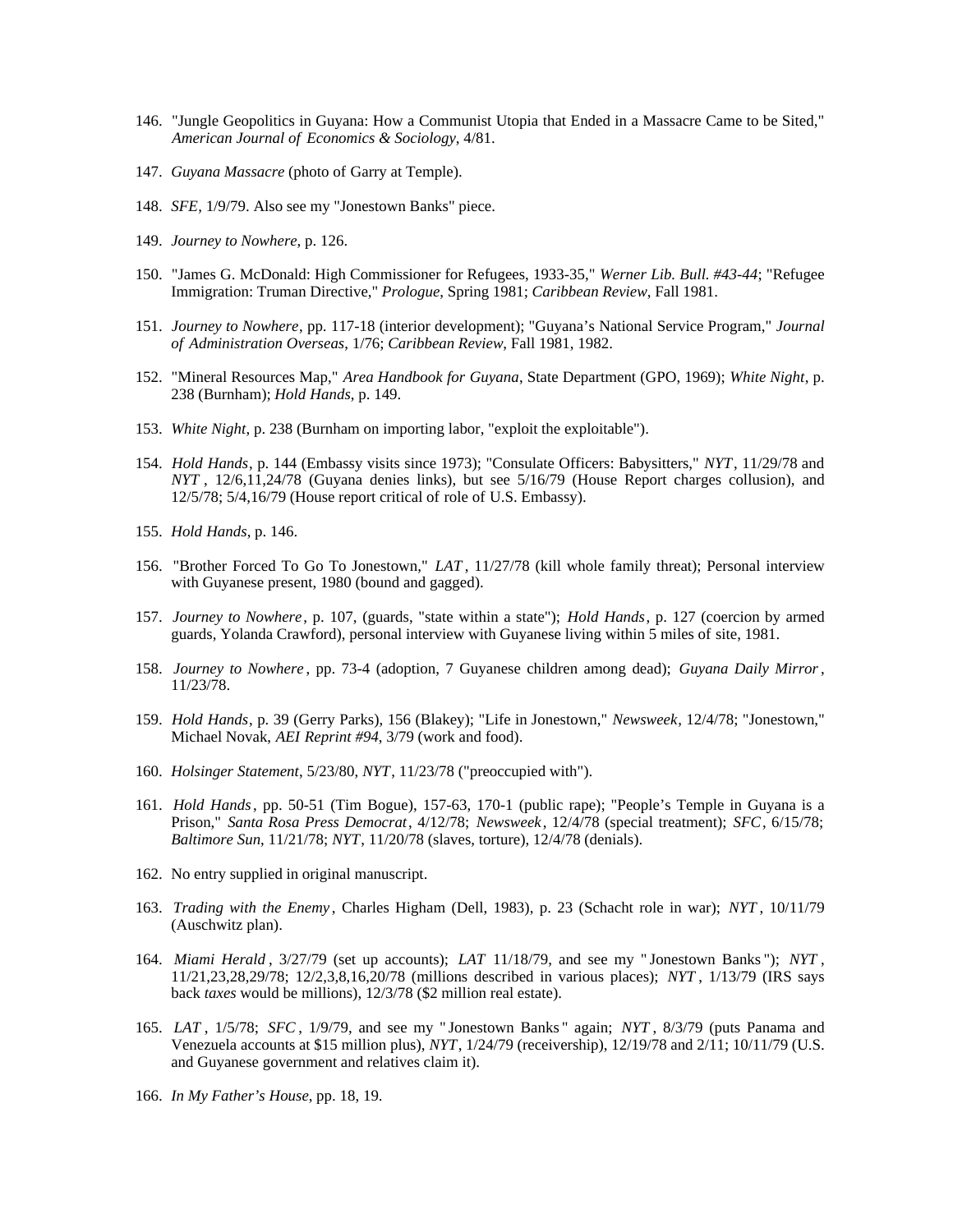- 167. *Assassination*, pp. 775-6, (199 SSA beneficiaries at site), *Hold Hands*, pp. 78, 139; *NYT*, 11/22/78 (200 get \$40,000/month), and 2/14/79 (Senate investigation). If the average check is \$200 a month, how do 199 people equal \$65,000?
- 168. *NYT* , 11/21/78 and 12/10/78 (guns on site don't match cartridges); *NYT* , 12/3178 (smuggling operations).
- 169. *Area Handbook*, *op cit.*, see footnote 152.
- 170. *Operation Mind Control*, Walter Bowart (Dell, 1978); *The Search for the Manchurian Candidate*, John Marks (Times Books, 1978); "Project MK-ULTRA: CIA Program of Research in Behavior Modification," Senate Select Committee on Intelligence, *Hearings* , 8/3/77 (GPO, 1977); *WP* , "MK-ULTRA" (series), summer/fall 1977; *NYT*, 1/30/79 (overview of MK-ULTRA).
- 171. *Individual Rights and the Federal Role in Behavior Modification* , Senate Subcommittee on Constitutional Rights (GPO, 1974); *NYT*, 1/25/79 (children), 2/7,10/79 (blacks), *Philadelphia Inquirer*, 11/26/79 (prison).
- 172. *The Mind Manipulators* , Scheflin & Opton (Grosset & Dunlap, 1978); *The Mind Stealers: Psychosurgery and Mind Control*, S. Chavkin (Houghton-Mifflin, 1978); "Proposal for the Center for Reduction of Life-Threatening Behavior," J. West, 9/l/78; Correspondence, Dr J. Stubblebine, Calif. Director of Health to Dr. Louis J. West, 1/22/73 (reprinted in *Individual Rights* , above); "Nike Nonsense: Army Offers Unused Nike Bases to UCLA Violence Center," *Madness Network News*, 2/19/74; *Mind Stealers*, p. 91 (Drs. Mark, Ervin), and *NYT*, 2/7,10/79 (electrodes); *LAT*, 11/26/78 (Dr. West writes "psycho-autopsy" of Jonestown.)
- 173. *NYT*, 11/28/78 (criminal rehab program at Jonestown), and 1/25/79 (children); see also footnotes 21, 59, 64 (race, sex, age composition of dead).
- 174. *Raven*, p. 347. *Holdinger Statement*, 5,23/80; *NYT*, 11/23/78 (medical records).
- 175. *Control of Candy Jones*, Donald Bain (Playboy Press, 1979); "The CIA's Electric Kool Aid Acid Test," Tad Szulc, *Psychology Today*, 11/77. See also footnotes 170, 172 (books).
- 176. *Physical Control of the Mind: Toward a Psychocivilized Society* , José M. Delgado (Harper & Row, 1969); *Psychotechnology: Electronic Control of Mind & Behavior* , Robert L. Schwitzgebel (Holt, Rinehart & Winston, 1972).
- 177. *Hold Hands*, p. 17; *Children of Jonestown*, p. 16 (population of Georgetown, drugs); "Jones Community Found Stocked with Drugs to Control the Mind," *NYT*, 12/29/78.
- 178. *Children of Jonestown*, p. 16; *NYT*, 12/29/78 ("used to control").
- 179. *Children of Jonestown* , p. 16 (thorazine); *NYT* , 12/29/78 (drugs found); *Daily World* , 6/23/81 (Holsinger).
- 180. *Hold Hands*, p. 12.
- 181. *Hold Hands*, p. 190-3 (brainwash methods); *Daily World*, 6/23/81 (Holsinger).
- 182. *Hold Hands*, p. 257 (Luckhoo, lawyer for Temple); *White Night*, pp. 257-8 (Burnham "conversion"), *Sir Lionel*, Fred Archer (Gift Publications, 1980) (Luckhoo biography); *NYT*, 12/15/79 (Luckhoo has gotten 299 murder acquittals).
- 183. "In the Spirit of Jimmy Jones," *Akwesasne Notes*, Winter, 1982.
- 184. "Full Gospel Businessmen Dine with Kings," *L.A. Herald* , 1/29/85; "Annual White House Prayer Breakfast," National Public Radio, 2/1/85 (mysterious fellowship).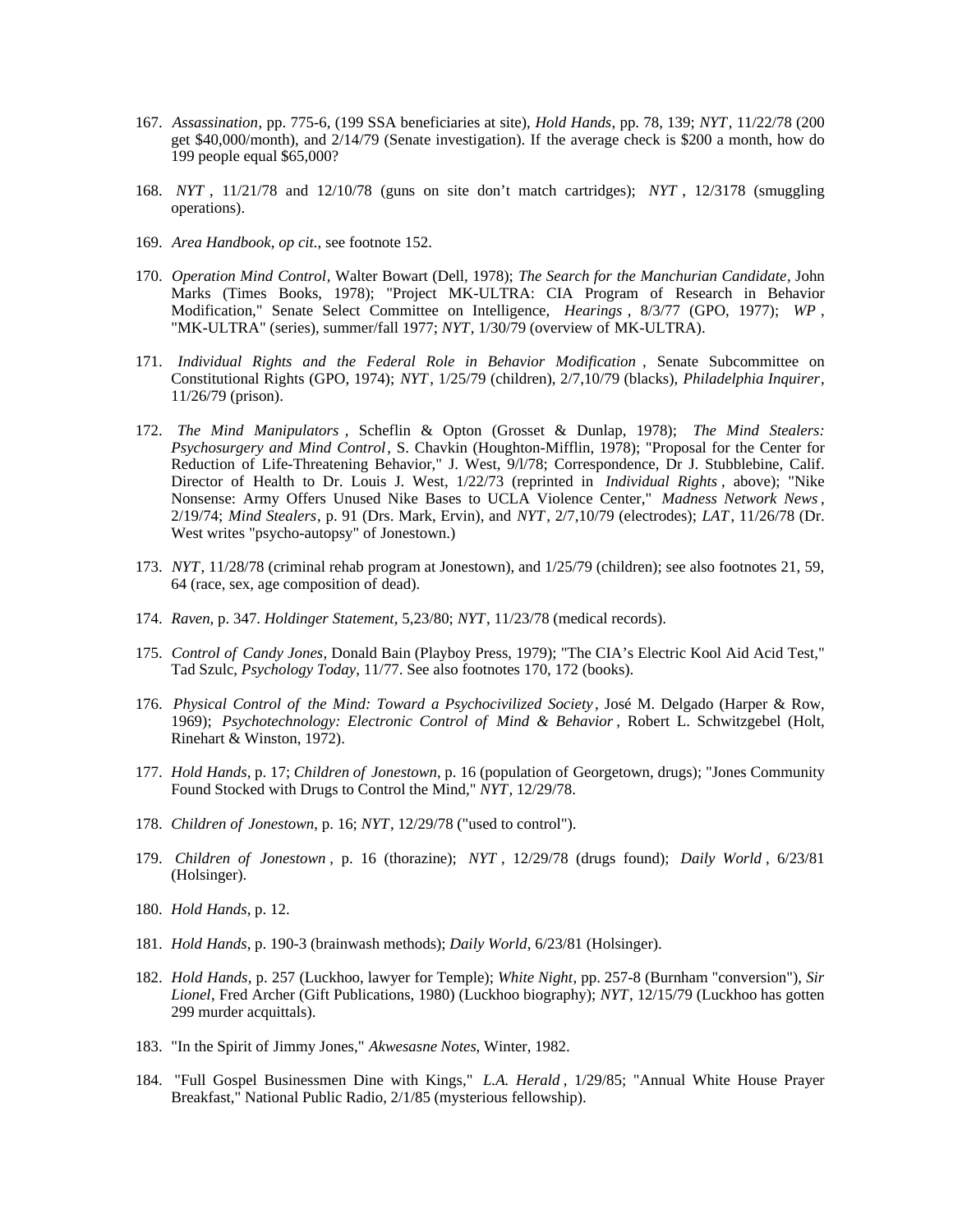- 185. "Hundreds Were Slain Survivor Says," *LAT*, 11/25/78; *NYT*, 12/6/78 (suicide plans); *NYT*, 11/21/78 and 12/10/78 (secrecy, panic, reaction to press coming).
- 186. *Journey to Nowhere*, pp. 56-7, 141; *NYT*, 11/23/78 (Freed calls Jones "Devil").
- 187. *Newsweek*, 12/4/79; *WP*, 11/19/78 and ff, *NYT*, 11/20, 12/3/78, 10/11/79; *Time*, 12/4/78; "Nightmare in Jonestown" (maps).
- 188. *Journey to Nowhere*, pp. 63-4; "Hill Rules Cult with Iron Fist," *Cleveland Plain Dealer*, 12/4/78; *NYT*, 12/4,5/78.
- 189. *Daily World*, 6/23/81, 10/23/80 (Holsinger and Cheddi Jagan); "Hill Rules," *CPD*, 12/4/78 (Hill admits); *NYT*, 12/19/78 (guns missing at site); Personal interview with Jagan, 1981 (guns, shoes).
- 190. "Hill Rules," *CPD*, 12/4/78; *CBS*, "60 Minutes," 11/18/80 (Hill interviewed).
- 191. "West German Concentration Camp in Chile," Konrad Ege, *Counterspy*, 12/78.
- 192. *Death in Washington*, Don Freed (Lawrence Hill, 1980) (Townley Welch); *Aftermath*, Lasislas Farago (Avon Press, 1974) (Bormann, Mengele); *NYT*, 11/7/84 (Pisagua camp).
- 193. *Six Years*, p. 122.
- 194. *The Politics of Heroin in Southeast Asia* , Alfred McCoy (Harper & Row, 1974); "Jonestown Resettlement Plan," *SFE*, 8/18/80.
- 195. Correspondence, EPICA, 4/2/80 (Dominca plan); *NYT* , 4/11, 5/6, 6/12/79 (complicated intermesh of Sam Brown, Director of Peace Corps who invented Jamaica Plan, Dr. Peter Bourne and his lover Mary King, appointed Deputy Director of Action programs, the scandal of White House Drug Abuse advisor Bourne writing fake prescriptions for Carter aide Ellen Metesky, later Peace Corps director herself, and the resignation of the first Black Peace Corps administrator, Dr. Carolyn Payton (formerly Caribbean Desk there) over disagreements with Brown on the Jamaican plans); "The Jamaican Experiment," *Atlantic Monthly*, 9/83 (Reagan's current plans).
- 196. *American Labor & U.S. Foreign Policy*, Ron Radosh, p. 393 (cites other sources); *Journey to Nowhere*, p. 21 (Burnham, CIA role, "right wing"); *White Night*, (\$1 million destabilization plan); "How the CIA Got Rid of Jagan," Neal Sheehy, *London Sunday Times*, 2/23/67.
- 197. *White Night*, p. 257; "CIA Agent Witnessed Jonestown Mass Suicide," *San Mateo Times*, 12/14/79.
- 198. *White Night*, p. 256; *Who's Who in the CIA*, Julius Mader (E. Berlin, 1968); *Dirty Work: CIA in Europe*, Lou Wolff (Lyle Stuart, 1978); *Raven*, p. 590, note 66 (for Dwyer's non-denial).
- 199. *Hold Hands*, p. 29, 53; *Raven*, p. 534; *Holsinger Statement*, 5/23/80 (quote); "Don't Be Afraid to Die," *Newsweek* , 3/26/79; *NYT* , 3/15/79 (transcripts censor it); *NYT* , 11/19/79 (Dwyer at ambush); *NYT* , 12/7,9/78 (curious "discovery," delay).
- 200. *Daily World*, 6/23/81 (Holsinger); *NYT*, 11/25/78 (biography).
- 201. "Ryan's Ready," and "People's Temple," Reiterman, *SFE* , 11/17/78; "Angry Meeting in Guyana," Javers, *SFC*, 11/17/78.
- 202. *Assassination of Leo J. Ryan*, p. 9 (quote); *Daily World*, 6/23/81; *NYT* , 12/5,6,13/78 (role), 12/1/78 (cover-up with Blakey), 12/8/78 (biography).
- 203. *Information Services Company* , 7/80 (quote); *Daily World* , 6/23/81 ("sensitive Caribbean listening post," citing *White Night*).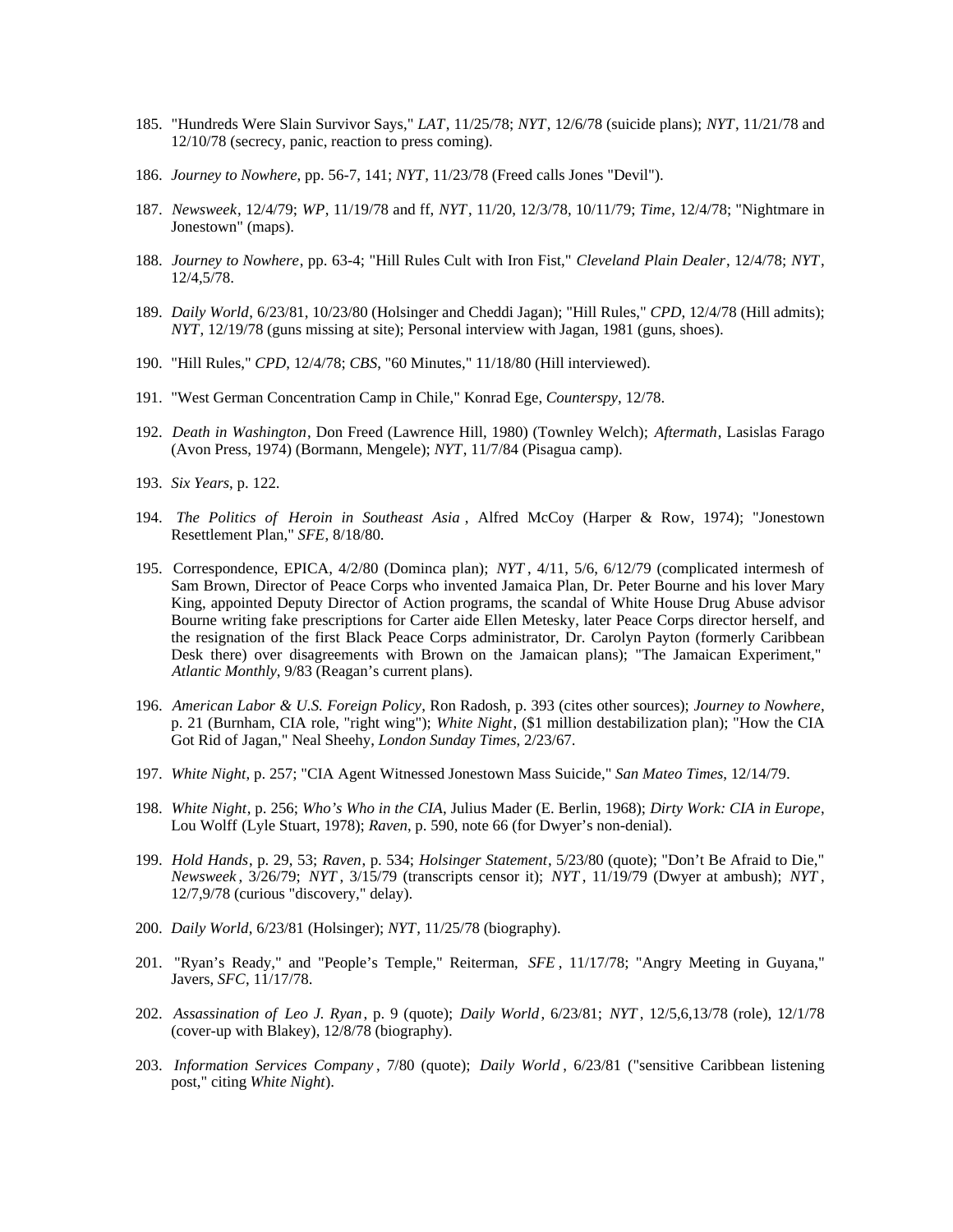- 204. *Daily World*, 6/23/81 (Holsinger).
- 205. "Performance of Department of State and American Embassy in Guyana in the People's Temple Case," Dept. of State (GPO, 1979); *Daily World* , 6/23/78 (Holsinger blames McCoy); *Assassination of Leo Ryan*, pp. 699-704 (role); *NYT* , 11/30/78, 12/5/78, 5/4,16/79 (Embassy criticisms); *NYT* , 11/20-22/78 (gave Ryan no warning); 12/2,4-6/78 (hostile to Ryan, sent FOIA to Jones).
- 206. Personal interview with Holsinger, 1980.
- 207. *CIA: A Bibliography*, R. Goehlert (Vance, 1980); *Gehlen: Spy of the Century*, Edward Spiro (Random House, 197 1); *The Pledge Betrayed*, Tom Bower (Doubleday, 1982); *The Belarus Secret*, John Loftus (Knopf, 1982); *Klaus Barbie: Butcher of Lyons*, Tom Bower (Pantheon, 1984); *Quiet Neighbors*, Allan Ryan (Harcourt, Brace, Jovanovich, 1984); *The Fourth Reich*, Magnus Linklater (Hodder & Stroughton, 1984); *Nazi Legacy* , Magnus Linklater (Holt, Rinehart & Winston, 1985); *Secrets of the SS* , Glenn Infield (Stein & Day, 1982); *Skorzeny: Hitler's Commando*, Glenn Infield (St. Martin's, 1981); "The Nazi Connection to the John F. Kennedy Assassination," Mae Brussell, *Rebel*, 1982.
- 208. *In My Father's House* , (Dugway chapter); "Family Tragedy," *NYT* , 12/4/78; *Holsinger Statement* , 5/23/80; *Who's Who* (Marquis, 1980) (Dr. Layton).
- 209. *In My Father's House* , pp. 18, 19; *The Crime and Punishment of I.G. Farben*, Joseph Borkin (Free Press, 1978); *The Sanctity of I.G. Farben's Spy Nests*, Howard Armbruster (self-published, 1956); *Treason's Peace*, Howard Armbruster (1947); *Trading with the Enemy*, *op cit.*, footnote 163.
- 210. "Family Tragedy: Hitler's Germany to Jones Cult," Lindsey, *NYT*, 12/4/78.
- 211. *NYT* , 12/4/78 (met in England), see footnote 209 (Farben link); "Solvay et Cie Reorganizes U.S. Interests," *Houston Post*, 11/29/74.
- 212. *Holsinger Statement*, 5/23/80.
- 213. *Philadelphia Inquirer*, 11/22/78.
- 214. *White Night*, p. 256 (cites report), see footnote 63.
- 215. *White Night*, p. 252 (minister); *Baltimore Sun*, 11/21/78 (Maria says CIA).
- 216. *Assassination of Leo Ryan*, p. 777 (lawyer role), see footnote 195 also, *NYT*, 12/4/78.
- 217. *Public Eye*, Vol. 1, #1, 1975. *Proceedings, First Conference, WACL*, 9125-9167 (Taipei, R.O.C., 1967).
- 218. "Jones Disciple Goes to Court Tuesday," *Santa Cruz Sentinel*, 6/19/81 (CIA link alleged at Layton trial).
- 219. *White Night* , pp. 2 10-11 (note), *SFE*, 2/8/79 (\$ to USSR), *NYT* , 11/28/78 (suitcase); *NYT* , 11/28, 12/1,23/78 (details on her strange "suicide-murder"), *NYT* , 12/18/78 (letter), and 11/28, 12/18/78 (Prokes & Carter identified).
- 220. *Nation* , 3/26/79; "Jones Aide Dies After Shooting Himself," *Baltimore Sun* , 3/15/79,12/8/78 (\$2.5 million), *NYT*, 3/14/78 and *Strongest Poison* (FBI link).
- 221. *Hold Hands*, p. 165 (move to USSR), *SFC*, 1/21/79 (details of rumor), *NYT* , 11/27,28/78, 12/10/78, 1/1/79 (more details, quotes, tapes).
- 222. *White Night*, p. 229 (Guyana recovers \$); *NYT*, 12/8 (\$2.5 mil); *NYT*, 11/18, 12/19/78 (Soviets, \$39,000, refusal), and see *NYT*, 11/28; 12/3,10,18-20/78; and 1/1,2,9/79 (for *all* the smarmy details).
- 223. *SFE*, 1/9/79, and my "Jonestown Banks".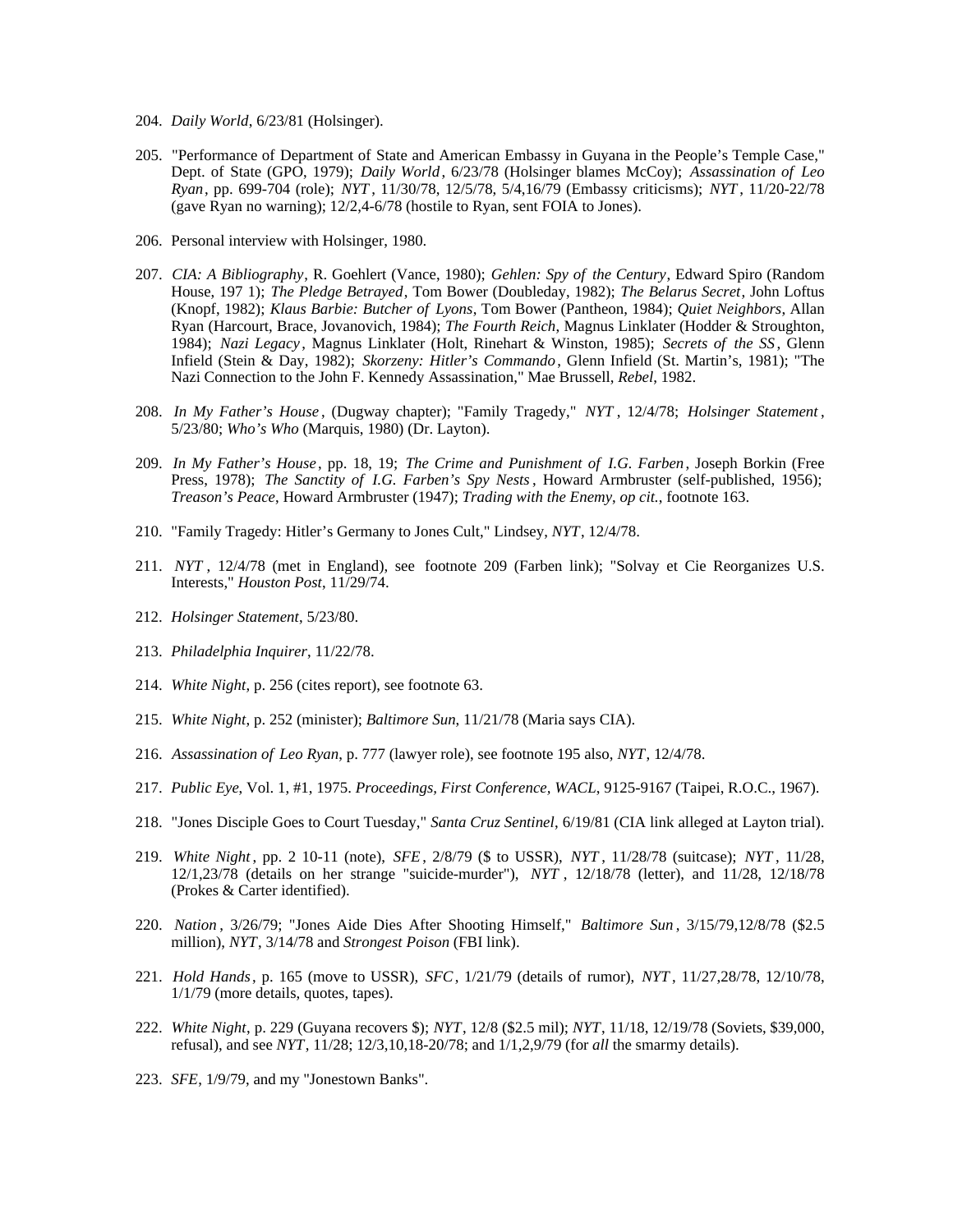- 224. *God's Banker*, DiFonzi (Calvi), *NYT* , 6/31/82 (Panama story); *NYT* , 12/5/78 (Lane and Buford knew names on accounts), and see "Jonestown Banks" (disappears).
- 225. *Time*, 7/26/82.
- 226. *Children of Jonestown*, pp. 196-7 (orders from above).
- 227. "Close Look at Carter's Radical Fringe," *Human Events*, 11/11/78 (right wing view); *Migration & Development in the Caribbean*, Robert Pastor (Westview Press, 1985).
- 228. *Hold Hands*, p. 256; *NYT*, 11/21/78 (biography); also *Strongest Poison* (interviews).
- 229. *White Night*, p. 224 ("fearless"), *NYT*, 11/21/78 (biography).
- 230. "The Case Against Mark Lane," Brill, *Esquire* , 2/13/79; "Mark Lane: The Left's Leading Hearse Chaser," Katz, *Mother Jones*, 8/79; "People's Temple Colony Harassed," *SFE*, 10/4/78 (Lane charges CIA attack); *NYT* , 11/30/78 (Anthony Lewis critique); 12/5,7,16,29/78 (rumors and denials that Lane and Buford drained Swiss bank accounts), 2/4/79 (contradictory remarks), 2/4, 4/4, 9/21/79 (more charges, fake identity, theft), see *Strongest Poison* for comparison.
- 231. *Code Name Zorro*, Lane & Gregory (Prentice-Hall, 1977).
- 232. *Hold Hands*, p. 222; *NYT* , 6/14/78 (Lane as Ray's attorney); *Investigation of the Assassination of Martin Luther King, Jr.* , House Select Committee on Assassinations (HSCA), Hearings, Vols. 1-9 (GPO, 1979); *NYT*, 8/8,16/78 (Lane's view of HSCA, conspiracy against him), and *Strongest Poison*.
- 233. "Ray's Breakout," *Time*, 6/23/77.
- 234. "Tennessee Clemency Selling Scheme," *Corrections*, 6/79; "A Federal-State Confrontation," *National Law Journal*, 5/11/81.
- 235. *NYT* , 1/6,20/79 (Swearingen, documents), see also 1/16-18,27/79 Swearingen); *Code Name Zorro*, *op cit*.; *NYT* , 1/20/79 (Swearingen, Chicago FBI to 1971); "Investigating the FBI," *Policy Review*, #18, Fall, 1981; David Martin "Breitel Report: New Light on FBI Use of Informants," *First Principles*, 10/80; "Prying Informants Files Loose from the Hands of Attorney General -- SWP v. Atty. General of U.S.," *Howard Law Journal*, Vol. 22, #4, 1979.
- 236. Personal call, 1978.
- 237. *Strongest Poison*, p. 402.
- 238. *Code Name Zorro*, pp. 165, 204-5.
- 239. *Ibid.,* p. 165.
- 240. *Ibid., Let the Trumpet Sound: The Life of Martin Luther King*, Oates (Mentor, 1982), p. 473.
- 241. *Code Name Zorro*, p. 168.
- 242. *Ibid.,* pp. 161-4; *Let the Trumpet Sound*, p. 476.
- 243. *Code Name Zorro*, pp. 165-70.
- 244. *Ibid.,* pp. 165-8, 205.
- 245. *Ibid.,* pp. 168-70.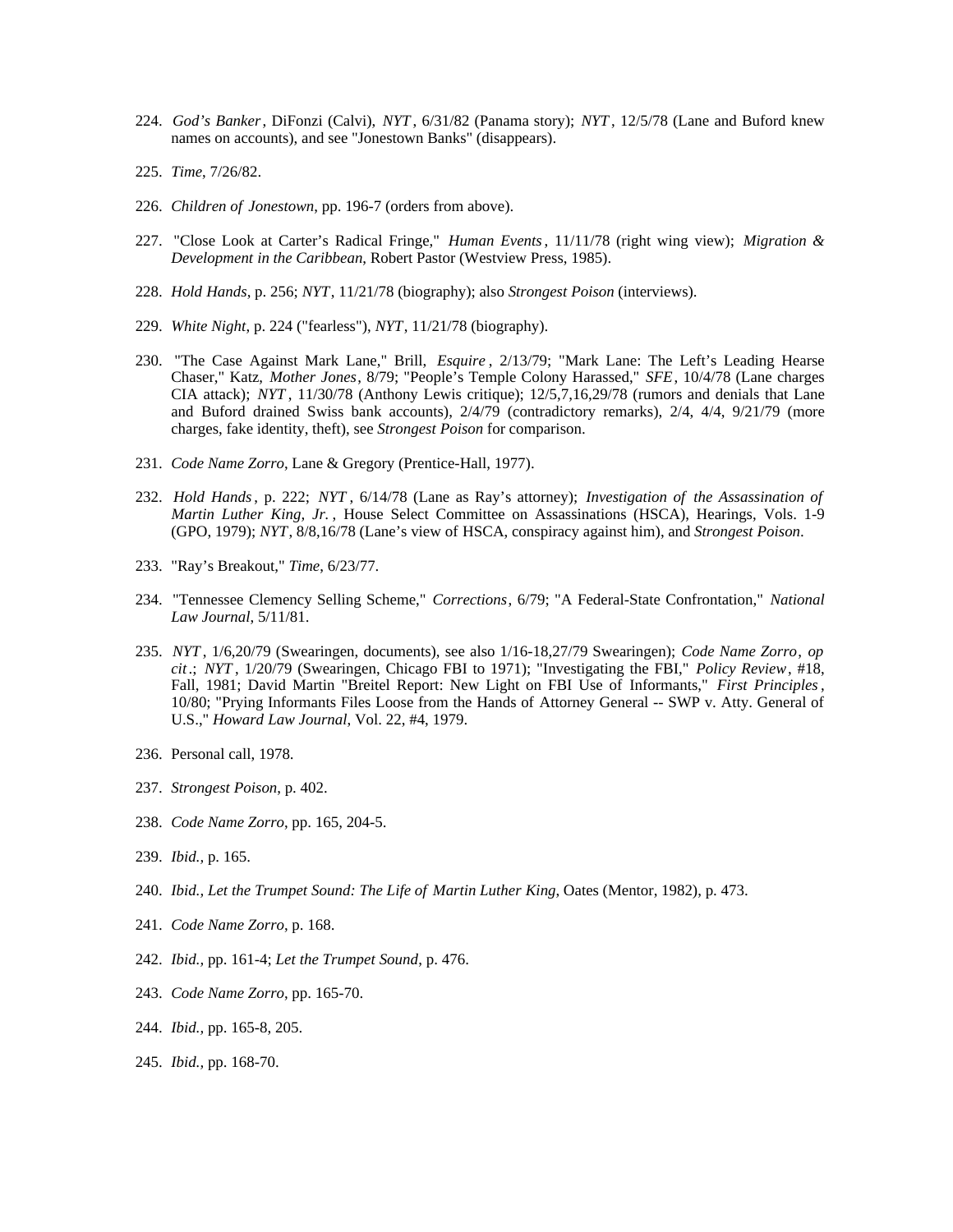- 246. *NYT*, 12/22/78; 1/1/79 (Buford at Lane's home); *Strongest Poison*, p. 402 (unconvincing denial), and see p. 1114 ("our house in Memphis").
- 247. "Memo Discusses Smuggling Witness to Guyana," Horrock, *NYT* , 12/8/78; *Strongest Poison*, p. 144 (testimony to HSCA).
- 248. "Memo Discussing Smuggling," *op. cit*., footnote 247.
- 249. "Seven Mysterious Deaths," *op cit.*, footnote 129.
- 250. *Hold Hands*, pp. 18, 223; *Assassination of Leo Ryan*, pp. 3, 52-3 (text); *Journey to Nowhere*, p. 163 (Lane quote); *NYT*, 12/8/78 (discouraging Ryan).
- 251. *Hold Hands*, p. 222; "Ryan's Ready," Reiterman, *SFE*, 11/17/78.
- 252. *Hold Hands*, pp. 212-3, 223 (sandwiches); *NYT*, 12/8178; 1/12/79 (no warning).
- 253. *Hold Hands*, pp. 43, 44; *Strongest Poison*, p. 175 (underwear); *WP*, 11/21/78.
- 254. *WP*, 11/21/78.
- 255. *Hold Hands*, pp. 212-3, 222, citing Anthony Lewis in *NYT*.
- 256. No note is given in the original manuscript.
- 257. *Let the Trumpet Sound*, p. 470 (brother, A.D. King with MLK day of death); *NYT*, 7/1/74 ("accidental drowning" death of A.D. King); *Trumpet*, pp. 472-3 (wound described), also Robert Cutler analysis, *Grassy Knoll Gazette*, 1983; *NYT*, 10/25/74 (Dr. Herbert MacDonnell, "no way" from window), 8/18/78 (Dr. Michael Baden to HSCA, "shot from below").
- 258. *NYT* , 2/14/74 (Ray gets rehearing); *NYT* , 7/1/74 (Alberta King murdered 6/30/74); "Ray's Day in Court," *Newsweek* , 11/4/74; *NYT* , 10/18/74 (Ray v. Rose reheard); "Did James Earl Ray Slay the Dreamer Alone?" *Writer's Digest*, 9/74.
- 259. *NYT*, 10/30/74, "Tennessee Effort to Block Testimony Overturned."
- 260. "Another King Killed," *NYT Magazine* , 6/8/74; "Third King Tragedy," *Time* , 7/15/74; "Murder in a Church," *Nation* , 6/20/74; *NYT* , 6/30, 7/1,9,12/74 (Chenault biog., trial); "That Certain Smile," *Newsweek*, 6/15/74; *NYT*, 7/1,10/74 (psychiatric exam); *NYT*, 9/13/74 (blows kisses, points finger "like a gun" at judge, prosecutor).
- 261. *NYT* , 7/1-5/74 (Ohio "visitors" in Atlanta, Dayton link to ministers, legal fees paid anonymously, FBI suspicious, Justice says "no conspiracy").
- 262. *Dayton Journal Herald*, 7/2/74ff; *NYT*, 7/9/74 ("The Troop" -- Steven Holinan, Walter Brooks, Ronald & Robert Scott, Ramona Catlin, Almeda Water, Harvey Cox, Jr., Marcus Wayne Chenault); *NYT* , 7/4,8/74 (biography of Rev. Hananiah Emmanuel Israel, or Rabbi Israel, AKA Rabbi Albert Emmanuel Washington, personal interview, *Journal Herald* reporters, 1974.
- 263. *Journey to Nowhere*, pp. 63-4; "Hill Rules," *CPD*, 12/4/78, footnote 188 (Hill); *NYT*, 12/4174 ("Black Hebrew" Chenault).
- 264. *NYT* , 7/1,3,7,8/74 (Chenault tells Abernathy of Troop plan "to kill all Black civil rights leaders," "religious mission partly accomplished," and death list found in Chenault apartment: Jesse Jackson, Hosea, Cecil Williams, Martin Luther King, Sr., Ralph Abernathy, Rev. Washington (a cousin), and Fr. Divine(!), already deceased).
- 265. *Let the Trumpet Sound*, *op cit*., footnote 240.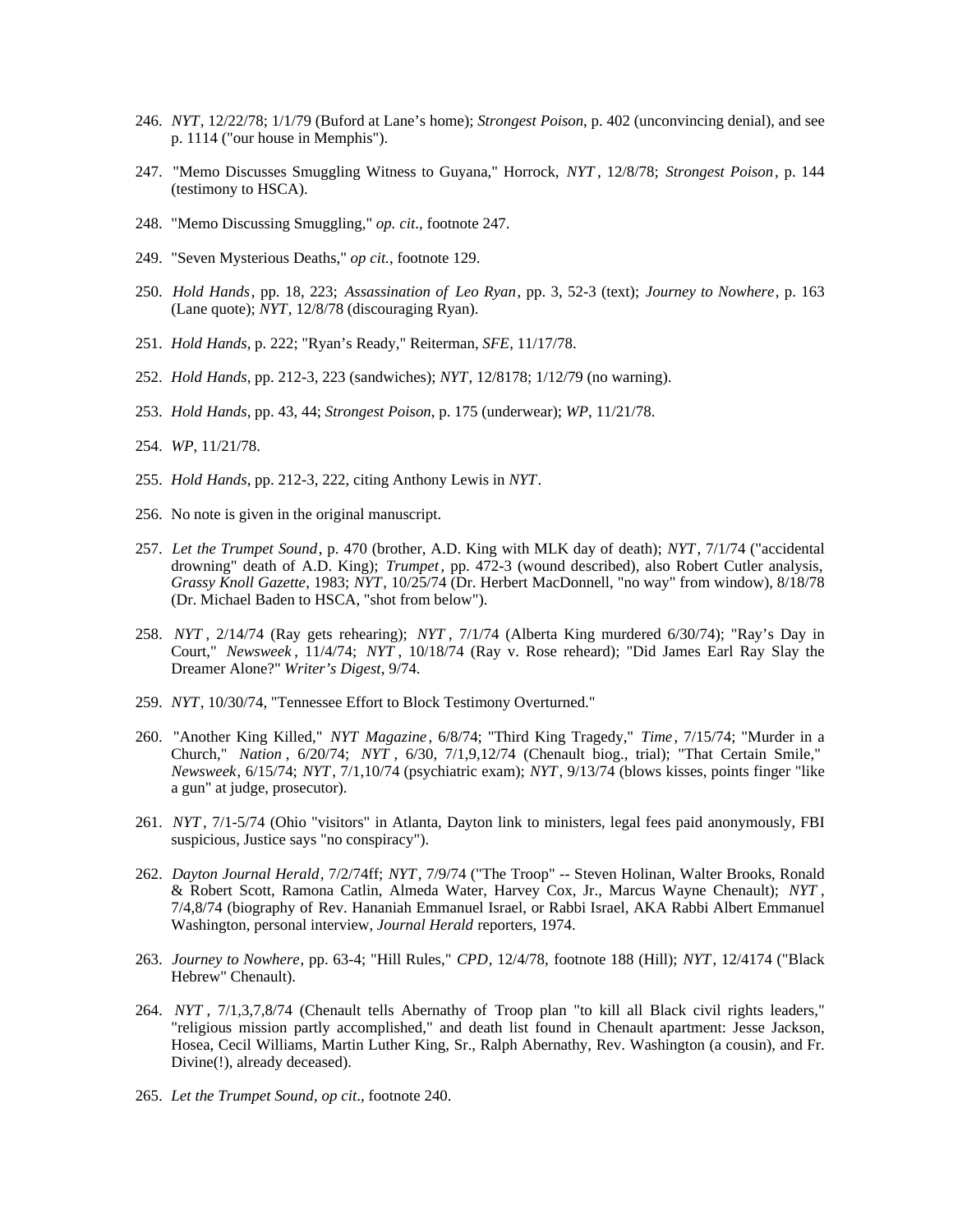- 266. "Psyching Out the Cult's Collective Mania," Drs. Delgado & J West, *LAT*, 11/26/78; "The Appeal of the Death Trip," Robert J. Lifton, *NYT Magazine* , 1/7/79; *NYT* , 11/22/78, Robert Lifton ("explains"), 12/1/78 (Carter quote); 12/3/78 ("never know," Reston); 12/5/78 (Billy Graham, "Satan").
- 267. "Jonestown & the CIA: Black Genocide Operation," Jonestown Research Project, 1981; "The Expendable People," *Committee on Racial Justice Reporter*, Spring 1979; *LAT*, 12/18/78.
- 268. *Raven*, p. 403; *White Night*, p. 39; *In My Father's House*, p. 320, see "Jonestown Banks".
- 269. *Raven* , p. 578 (ship in Caribbean); " Jonestown Banks ," p. 4, (citing McCann quote on KGO, San Francisco); *NYT*, 11/23/78 ("continue Temple work").
- 270. Personal interview, relative of Grenadan family, 1984.
- 271. "Medical Students Were in No Danger," Peter G. Bourne, *Oakland Tribune*, 11/8/83.
- 272. "Nomination of Director of Drug Abuse Policy Office," *Hearings* , 5/13/77 (GPO, 1977); "Pipe Dreams," P. Anderson, *Washington Post Magazine*, 2/14/80; *NYT*, 4/26/79 (White House Drug Scandal, U.N. post), see footnote 195.
- 273. *SFC*, 12/10/84 (Gairy plan), see footnote 147 (Gairy/Jones link); "Blue Christmas Coming Up," *Air Force Magazine*, 1/84 (precision bombing).
- 274. "Bombed Grenada Hospital Gets Bedding," *WP*, 9/27/84 (USAID, \$1.2 million rebuild plan).
- 275. *Hold Hands*, p. 257 (Luckhoo approached to defend); *Raven* , p. 576 (Layton trial); *Raven* , p. 571 (claims Ryan's killers dead, names Kice, Wilson, Breidenbach, Touchette; what of others?), see footnotes 59, 65.
- 276. *NYT*, 12/5/78 (Ryan's mother wanted full investigation), see footnote 63; *NYT*, 12/8,14,15,21/78; 1/4/79 (S.F. Grand Jury, delays, stonewalling, Stoen/Hunter).
- 277. *White Night*, p. 232; *Raven*, p. 576 (\$12 mil. hidden in accounts, airlift cots); "Eerie Shoes: Missing Money," *Time*, 11/18/78; "Assets Liquidated," *Christian Century*, 10/21/81; "Payoff for a Massacre," *Macleans*, 9/6/72; *NYT* , 11/21,23,28,29, 12/3,21/78 (estimates of wealth), *NYT* , 11/25/78 and 5/19/79 (cost of airlift, \$2 to \$4.4 mil.); *NYT* , 12/3,5,7,14/78 (Pentagon, Charles Garry, Justice Department, families claim it), 12/19/78 and 1/3,24/79 and 2/11/79 (State Department, IRS, Guyanese, court receiver claim it).
- 278. *Hold Hands*, p. 134; *Raven*, p. 590, note 66; *Daily World*, 6/23/81 (Holsinger suit); Personal interview with Holsinger, 1982 (suspects military intelligence).
- 279. *NYT* , 1/23/79 (Ryan's children sue Temple for \$1 million); *Raven* , p. 579; Personal interview with Holsinger, 1983; *NYT*, 10/11/79 (695 claims for "wrongful death," total \$1.78 billion).
- 280. *Philadelphia Inquirer*, 4/1/81, "Hinckley Profile," Sid Bernstein, WNET, NY, 1981; *Breaking Points*, Jack & Jo Ann Hinckley (Chosen Books, 1985).
- 281. "Who Shot RR," Lenny Lapon, *Continuing Inquiry* , 5/22/81; "The Day the President Was Shot," *Investigative Reporter*, 1/82.
- 282. *Lennon, What Happened?* Beckley (Sunshine Pubs., 1981); "John Lennon's Killer, the Nowhere Man," C. Ungier, *New York*, 6/22/81.
- 283. *World Vision Magazine* , 1983; "Final Report of Israeli Commission of Inquiry," *Journal Palestinian Studies*, Spring, 1983; "Kahan Commission," *Midstream*, 6-7/83; *Guardian*, 11/17/81.
- 284. "Terrorism in Miami: Suppressing Free Speech," *Counterspy*, 3-5/84; *Guardian*, 11/17/81.